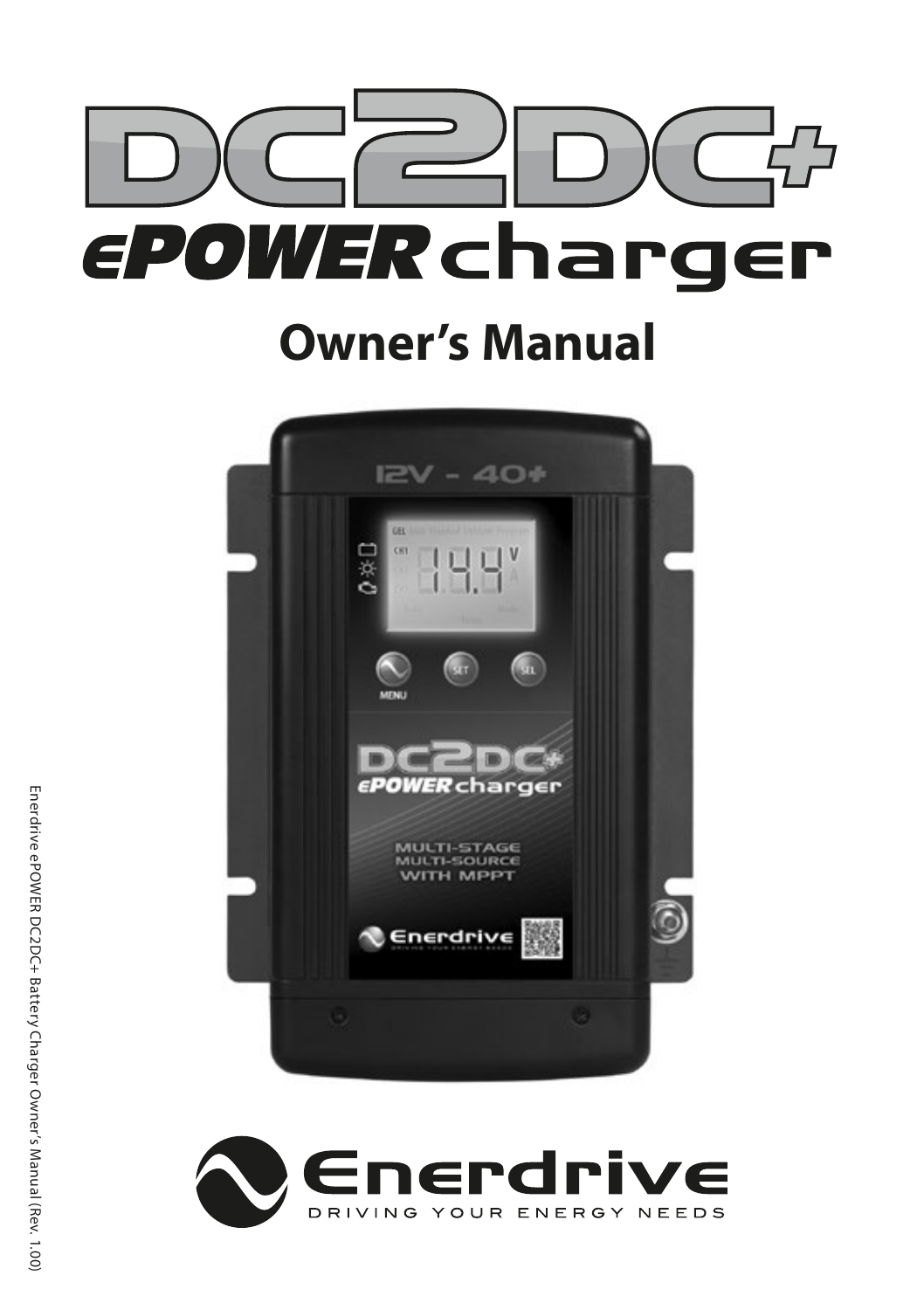



## **Table of Contents**

| 1 <sup>1</sup> | Introduction                                                                      | 4              |
|----------------|-----------------------------------------------------------------------------------|----------------|
|                | Please Keep This Manual For Future Reference                                      | 4              |
|                | <b>Disclaimer</b>                                                                 | $\overline{4}$ |
|                | <b>Important Note</b>                                                             | 4              |
|                | <b>Product Numbers</b>                                                            | $\overline{4}$ |
|                | <b>Service Contact Information</b><br>Notice of Copyright                         | 4<br>5         |
|                |                                                                                   | 6              |
|                | 2. Warnings<br>Please read and follow the instructions and precautions carefully. | 6              |
| 3.             | PRODUCT DESCRIPTION                                                               |                |
| 4.             | UNDERSTANDING THE UNIT                                                            | $\overline{9}$ |
|                | Multistage Charging Process - GEL, AGM, Flooded & Program Modes                   | 9              |
|                | <b>Lithium Charging Process</b>                                                   | 9              |
|                | <b>Smart Charging Feature</b>                                                     | 10             |
|                | ePOWER charger algorithm                                                          | 10             |
|                | Lithium Battery charging algorithm                                                | 11             |
|                | <b>Battery Charger Voltage</b>                                                    | 11             |
|                | <b>Battery Bank Size Recommendation</b>                                           | 12             |
|                | EN3DC40+ (Current Settings):                                                      | 12             |
| 5.             | INSTALLING THE CHARGER                                                            | 13             |
|                | <b>Mounting The Charger</b>                                                       | 14             |
| 6.             | CONNECTING THE CHARGER                                                            | 15             |
|                | <b>Chassis Grounding Connection</b>                                               | 15             |
|                | DC Output Wiring                                                                  | 15             |
|                | DC2DC+ Battery Charger Connections                                                | 16             |
|                | Recommended Cable Length, Size and Fuse Protection.                               | 17             |
|                | <b>Standard Temperature Sensor Connection</b>                                     | 18             |
|                | <b>Battery Wiring (Towing Applications):</b>                                      | 19             |
|                | Battery Wiring (Vehicle & Marine Applications):                                   | 20             |
| 7.             | <b>UNIT OPERATION</b>                                                             | 21             |
|                | <b>Understanding The Charging Mechanism</b>                                       | 21             |
|                | Operating from a Start Battery / Alternator (CH3)                                 | 21             |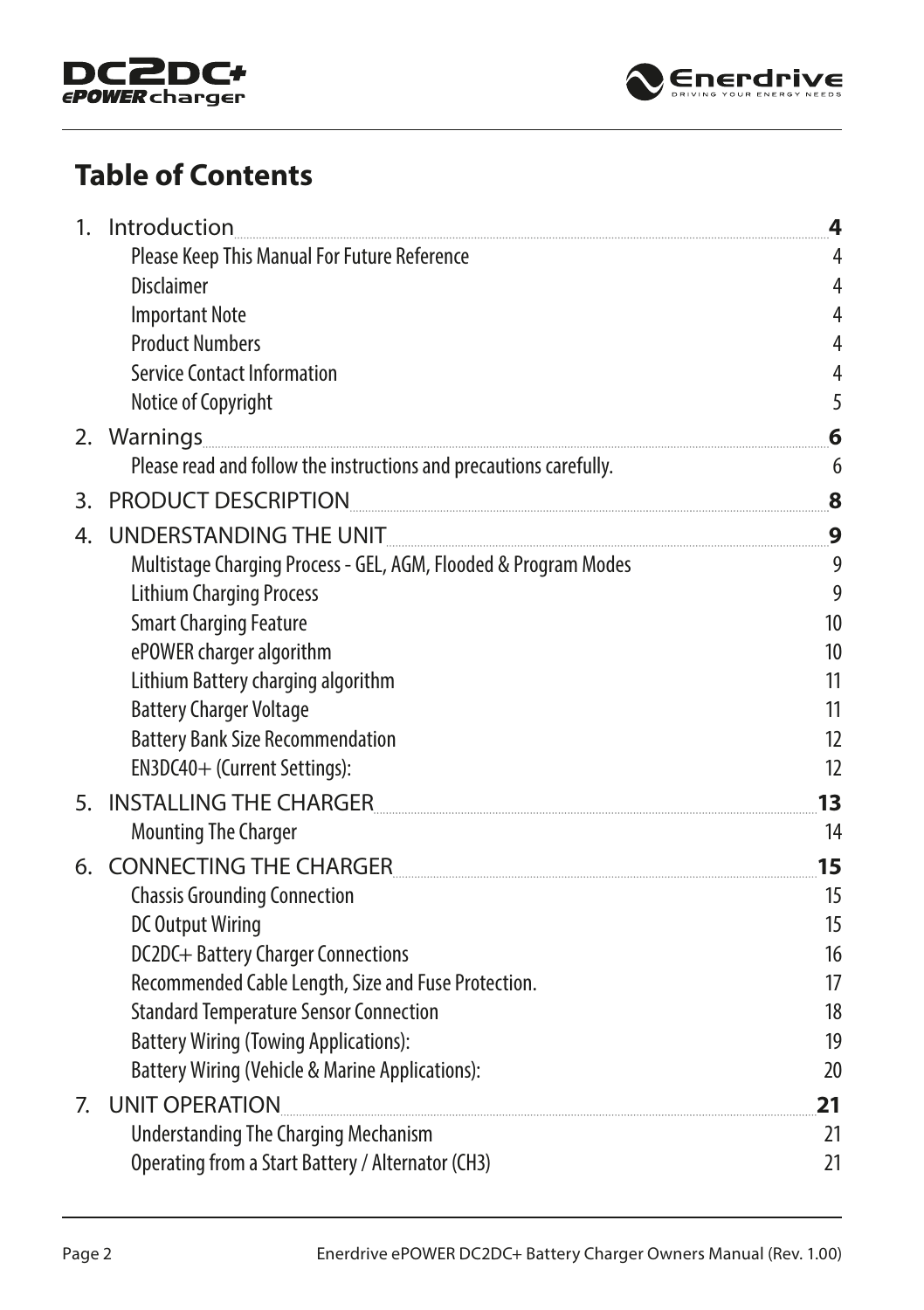



|    | DC Input (CH2 - Solar / PV):                                                  | 23 |
|----|-------------------------------------------------------------------------------|----|
|    | Maximising your Solar Harvest using the DC2DC+                                | 24 |
|    | Understanding the Display & Function Keys during normal operation             | 25 |
|    | Understanding The Function Key 'MENU', 'SET' And 'SEL' During Charger Setting | 26 |
|    | Digital Display:                                                              | 26 |
|    | <b>Button Functions:</b>                                                      | 27 |
|    | <b>Automatic Override Functions:</b>                                          | 28 |
|    | <b>Programming Your Charger</b>                                               | 28 |
|    | Understanding the Two-Stage (Mode 2) Charging                                 | 28 |
|    | Understanding The Three-Stage (Mode 3) Charging                               | 28 |
|    | <b>Understanding The Battery Temperature Functions</b>                        | 28 |
|    | <b>Battery Temperature Compensation:</b>                                      | 29 |
|    | Battery Temperature Sensor (BTS) Voltage Adjustment:                          | 29 |
|    | Procedure To Set Or View Charger Setting                                      | 29 |
|    | Procedure To Equalise Flooded Batteries                                       | 30 |
|    | Use the following procedure to setup the charger for battery equalisation.    | 30 |
|    | <b>Understanding The Protection Features</b>                                  | 31 |
|    | <b>Charging A Flat Battery</b>                                                | 31 |
|    | <b>Understanding The Display Codes</b>                                        | 31 |
| 8. | SPECIFICATIONS                                                                | 34 |
| 9. | WARRANTY                                                                      | 35 |
|    | 2 Year Limited Warranty                                                       | 35 |
|    | 3 Year Pro Rata Support Program                                               | 35 |
|    | Return and/or Repair Policy                                                   | 35 |
|    | <b>Limitations</b>                                                            | 36 |
|    |                                                                               |    |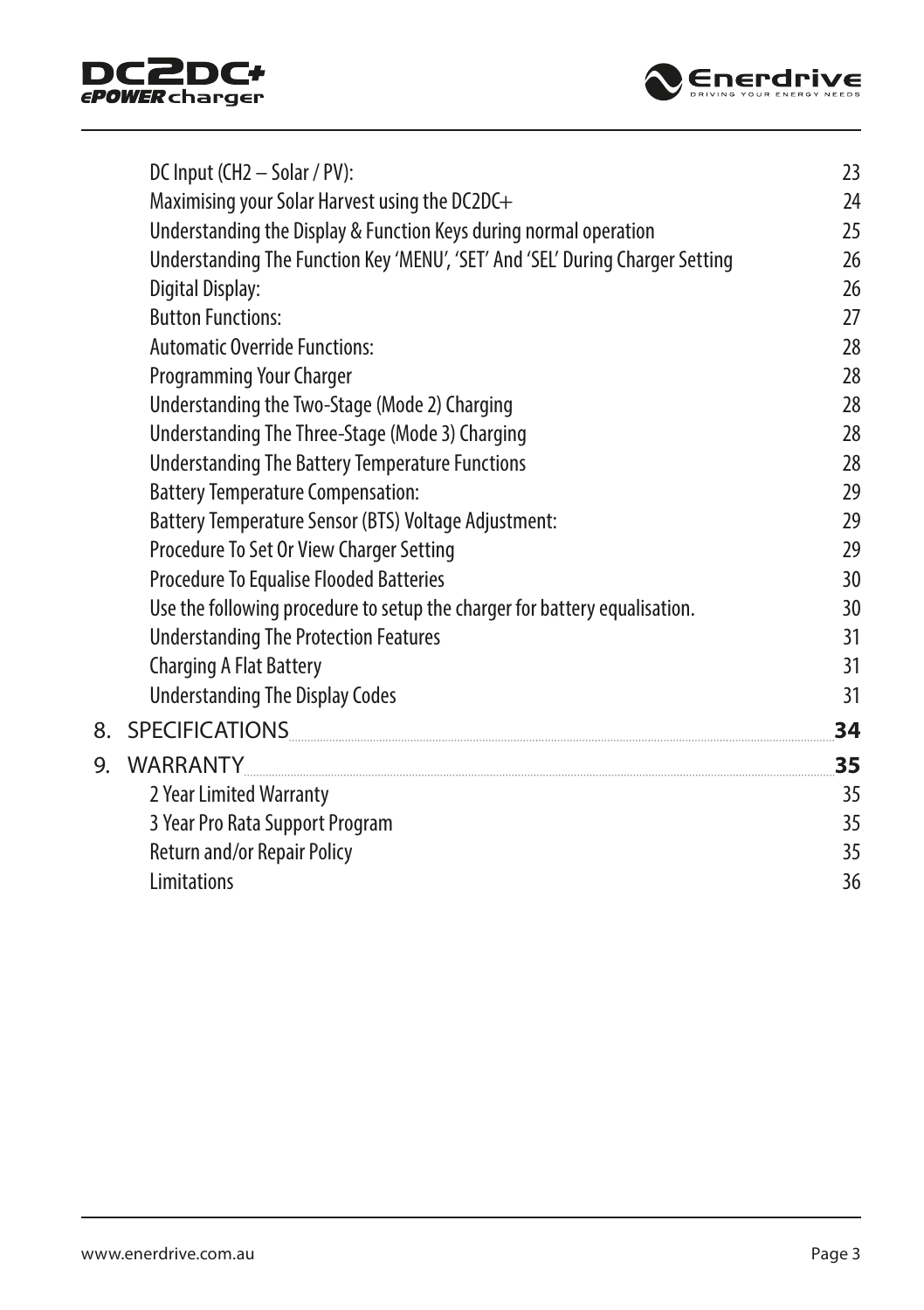<span id="page-3-0"></span>



## **1. INTRODUCTION**

Thank you for purchasing the Enerdrive ePOWER DC2DC+ Battery Charger. With our state of the art, easy to use design, this product will offer you reliable service for providing a multistage, multi-input battery charger to charge the different types of batteries you have installed in either your home, boat, caravan, 4WD or commercial vehicle. This manual will explain how to use this unit safely and effectively.

#### **Please Keep This Manual For Future Reference**

For safe and optimum performance, the Enerdrive ePOWER DC2DC+ Battery Charger must be used properly. Carefully read and follow all instructions and guidelines in this manual and give special attention to the CAUTION and WARNING statements.

#### **Disclaimer**

While every precaution has been taken to ensure the accuracy of the contents of this guide, Enerdrive assumes no responsibility for errors or omissions. Note the specifications and product functionality may change without notice.

#### **Important Note**

Please be sure to read the entire manual before using your Enerdrive ePOWER DC2DC+ Battery Charger. Misuse may result in damage to the unit and/or cause harm or serious injury. Read manual in its entirety before using the unit and save manual for future reference.

#### **Product Numbers**

| ePOWER DC2DC+ Battery Charger Series |                                            |  |  |
|--------------------------------------|--------------------------------------------|--|--|
| <b>Product Number</b>                | <b>Product Description</b>                 |  |  |
| $EN3DC40+$                           | ePOWER DC2DC+ Battery Charger 12V / 40+Amp |  |  |

\*ePOWER DC2DC+ Battery Charger Owners Manual Rev. 1.00.

This user manual is applicable to DC2DC+ models sold after July 2017 only.

#### **Service Contact Information ENERDRIVE PTY LTD**

P.O. Box 9159, Wynnum Plaza, Queensland, Australia 4178 Ph: 1300 851 535 / Fax: 07 3390 6911 Email: support@enerdrive.com.au Web: www.enerdrive.com.au.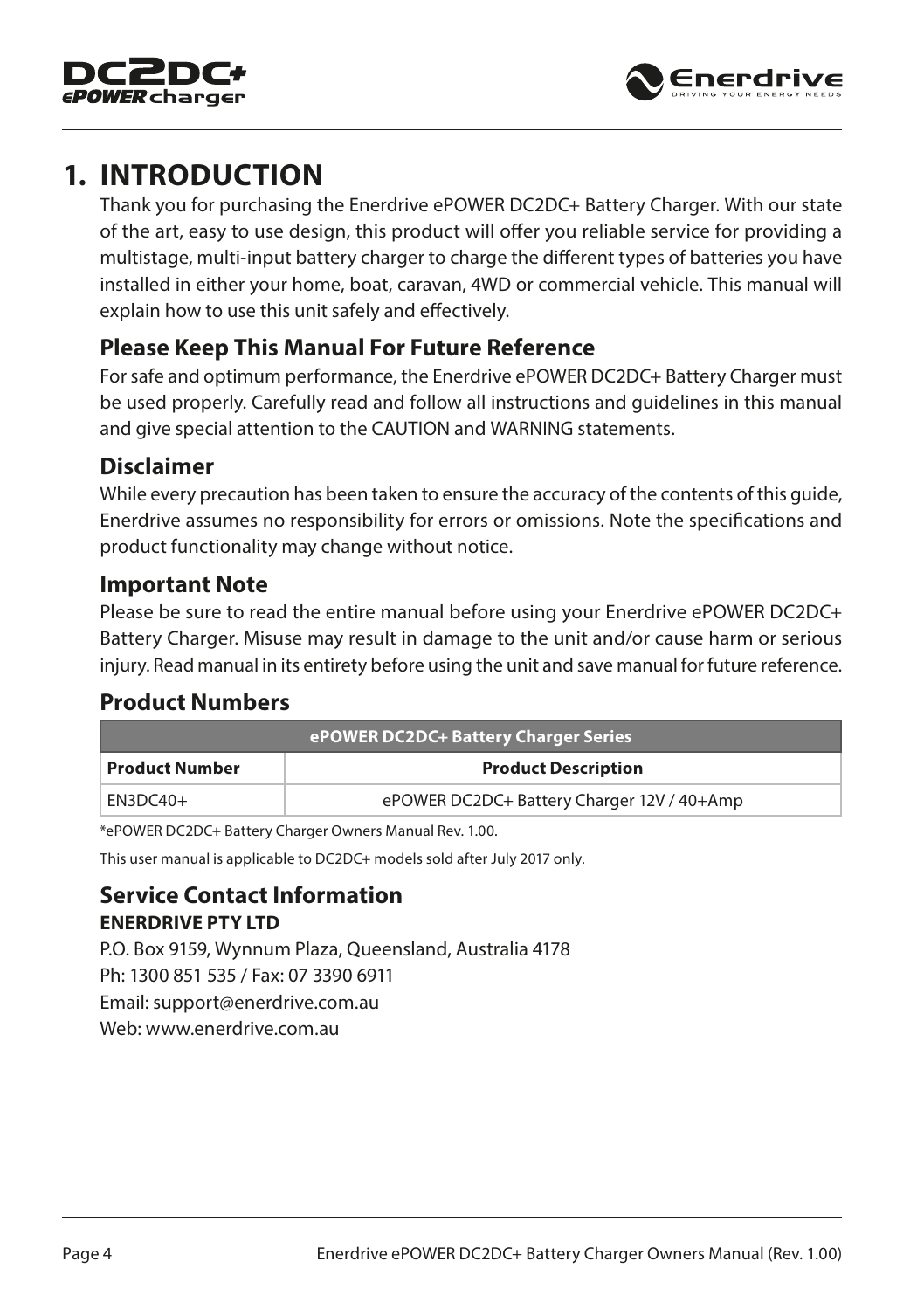<span id="page-4-0"></span>



#### **Notice of Copyright**

Enerdrive ePOWER DC2DC+ Battery Charger owner's manual © 2017 Enerdrive. All rights reserved. No part of this document may be reproduced in any form or disclosed to third parties without the express written permission of Enerdrive Pty Ltd, P.O. Box 9159, Wynnum Plaza, Queensland, Australia 4178. Enerdrive reserves the right to revise this document and to periodically make changes to the content hereof without obligation or organization of such revisions or changes, unless required to do so by prior arrangement.

#### **Exclusions For Documentation And Product Usage**

Unless specifically agreed to in writing, Enerdrive Pty Ltd: makes no warranty as to the accuracy, sufficiency or suitability of any technical or other information provided in its manuals or other documentation

Assumes no responsibility or liability for losses, damages, costs or expenses, whether special, direct, indirect, consequential or incidental, which might arise out of the use of such information. The use of any such information will be entirely at the user's risk

Reminds you that if this manual is in any language other than English although steps have been taken to maintain the accuracy of the translation, the accuracy cannot be guaranteed

Makes no warranty, either expressed or implied, including but not limited to any implied warranties of merchantability or fitness for a particular purpose, regarding these Enerdrive products and makes such Enerdrive products available solely on an "as is" basis

Shall in no event be liable to anyone for special, collateral, incidental, or consequential damages in connection with or arising out of purchase or use of these Enerdrive products. The sole and exclusive liability to Enerdrive, regardless of the form of action, shall not exceed the purchase price of the Enerdrive products described here in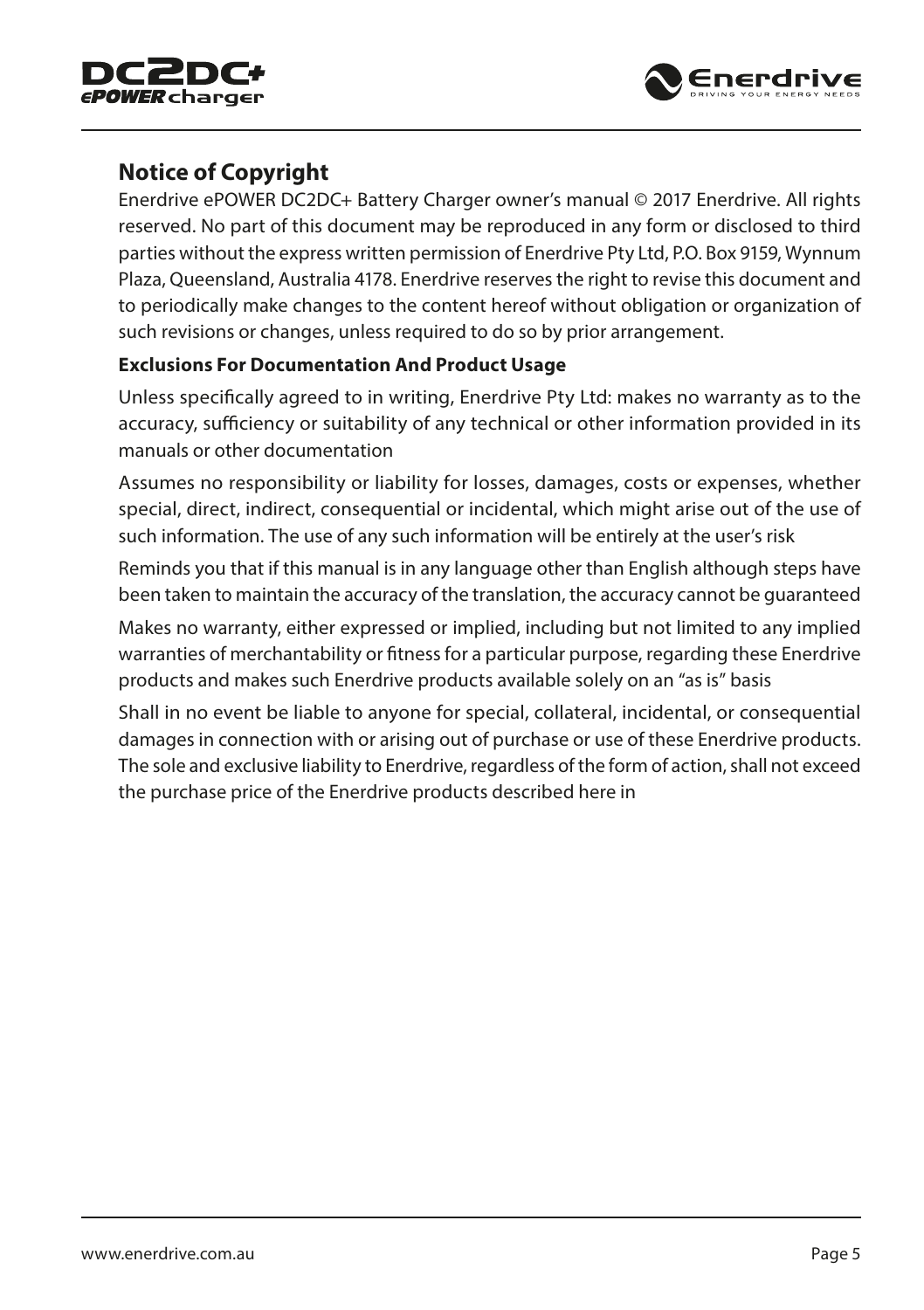<span id="page-5-0"></span>



## **2. WARNINGS**

### **Please read and follow the instructions and precautions carefully.**

This section contains important safety information for the Enerdrive ePOWER DC2DC+ Battery Charger. Each time, before using the Enerdrive ePOWER DC2DC+ Battery Charger. READ ALL instructions and cautionary markings on or provided with the DC2DC+ Battery Charger, and all appropriate sections of this guide.

# **CAUTION**

This unit is intended for indoor use ONLY. It is not suitable for installation in an under bonnet vehicle application and such application will void warranty.

Battery Charger contains no user serviceable parts. See Warranty section for how to handle product issues.

Do not install the Enerdrive ePOWER DC2DC+ Battery charger in any vehicle engine bay or confined area where heat build up may occur.

Avoid moisture ingress. Never expose the unit to snow, water, etc..

# **WARNING: Shock Hazard.**

## **Keep Away From Children!**

# **WARNING: Fire &/or Chemical Burn Hazard!**

When charging batteries they can release explosive and corrosive gasses / chemicals. Please wear safety glasses and protective clothing including gloves when working around batteries

# **LIMITATIONS OF USE**

Do not use in connection with life support systems or other medical equipment or devices.

The charger is not to be used by persons with reduced physical or mental capabilities or lack of knowledge and experience. Not to be operated or used by children.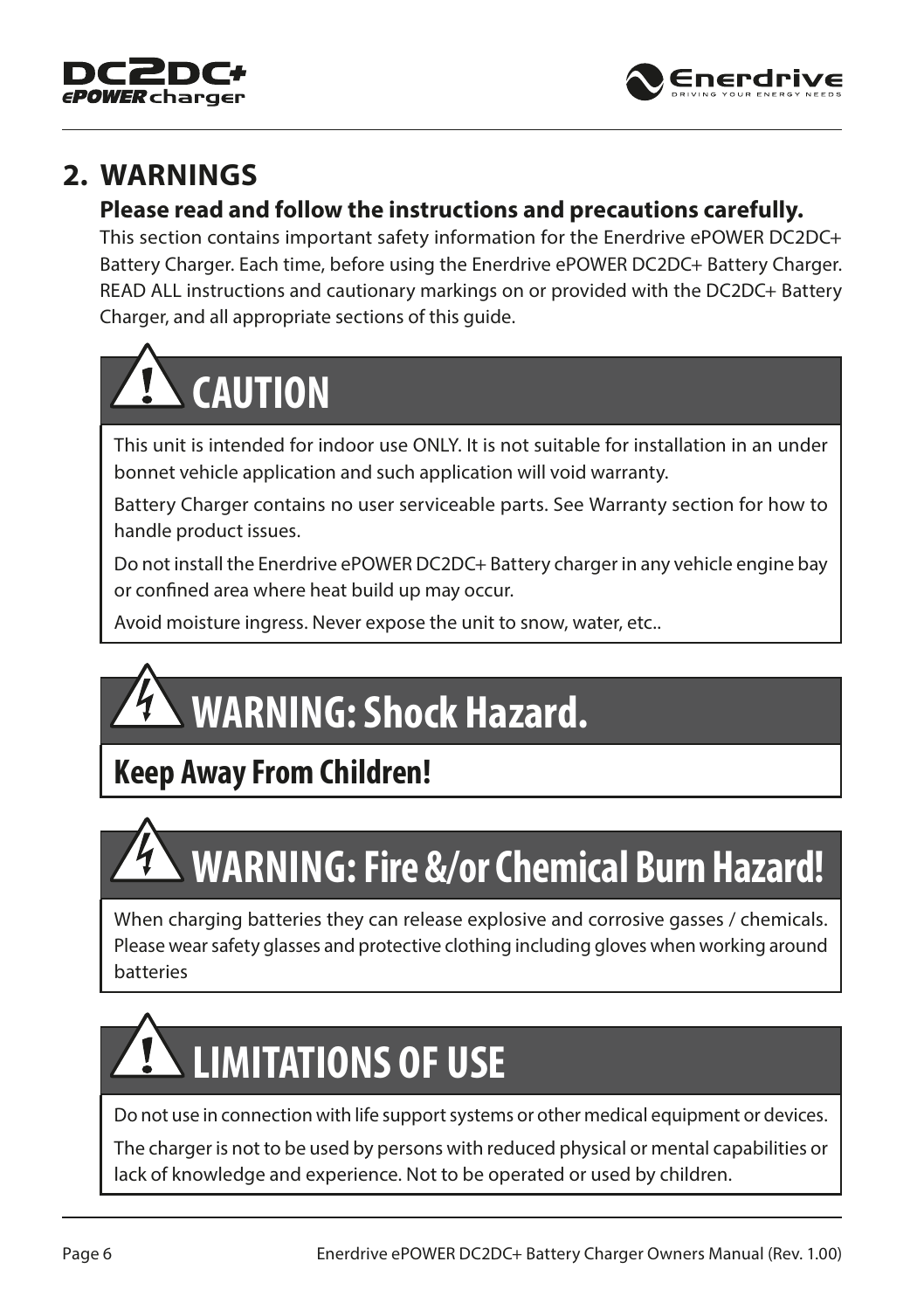



# **WARNING**

## **Explosion Hazard!**

DO NOT use the Enerdrive ePOWER DC2DC+ Battery Charger in the vicinity of flammable fumes or gases (such as gas bottles).

AVOID covering the ventilation openings. Always operate unit in an open and well ventilated area.

Prolonged contact to high heat or freezing temperatures will decrease the working life of the unit.

# **WARNING**

## **Failure To Follow These Instructions May Result In Death Or Serious Injury!**

When working with electrical equipment or lead acid batteries, have someone nearby in case of an emergency.

Study and follow all the battery manufacturer's specific precautions when installing, using and servicing the battery connected to the charger.

Wear eye protection and gloves.

Avoid touching your eyes while using this unit.

Keep fresh water and soap on hand in the event battery acid comes in contact with eyes. If this occurs, cleanse right away with soap and water for a minimum of 15 minutes and seek medical attention.

Batteries produce explosive gases. DO NOT smoke or have an open spark or fire near the system.

Keep unit away from moist or damp areas.

Avoid dropping any metal tool or object on the battery. Doing so could create a spark or short circuit which goes through the battery or another electrical tool that may create an explosion.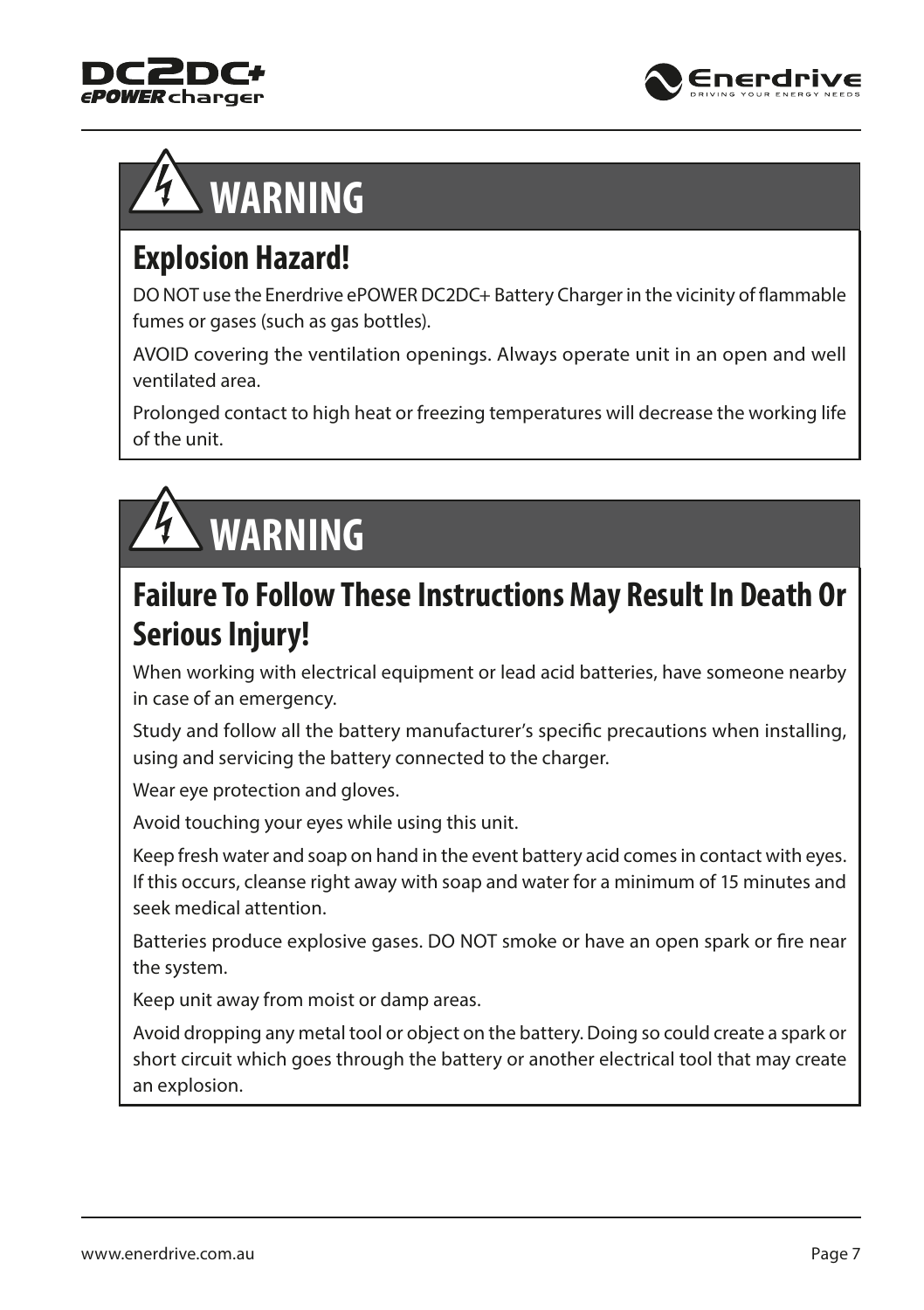<span id="page-7-0"></span>

## **3. PRODUCT DESCRIPTION**

The Enerdrive ePOWER DC2DC+ Battery Charger is a multistage, multi-input battery charger to charge different types of batteries commonly installed in either boat's, caravan's, 4WD's or commercial vehicle's.

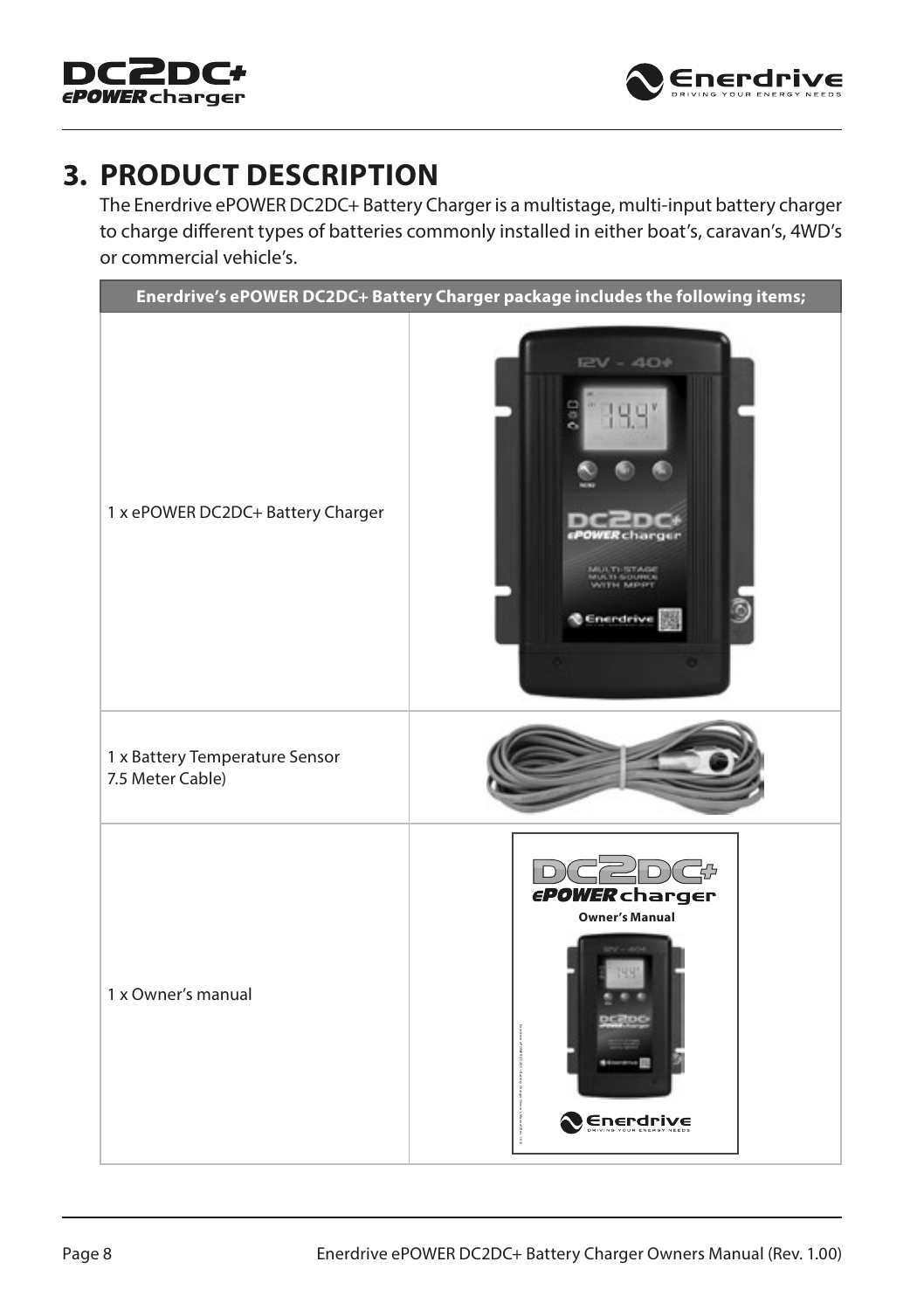<span id="page-8-0"></span>



## **4. UNDERSTANDING THE UNIT**

The Enerdrive ePOWER DC2DC+ Battery Charger is a fully automatic multistage, multi input battery charger with the ability to charge from either an alternator linked to a battery; or via solar power with the in built Maximum Power Point Tracking (MPPT) Solar Controller. With two inputs available, the house battery will be charged from either the engine while underway, or via the solar panels when stationary. The process to choose either engine or solar is fully automatic and both functions are controlled from within the unit itself without the need for external relays.

During normal operation the ePOWER DC2DC+ Battery Charger will do a full charge cycle to float stage on the house battery bank with ability to choose either GEL, AGM, Flooded, Custom Programmable or Lithium. Once float stage is reached the charger transitions to a power supply mode to support on-board DC loads.

#### **Multistage Charging Process - GEL, AGM, Flooded & Program Modes**

The ePOWER DC2DC+ Battery Charger is a fully automatic, set and forget charger. It is designed to quickly and accurately recharge your deep cycle batteries utilising charger algorithms that help to maximise the life of your specialised deep cycle batteries.

The ePOWER DC2DC+ Battery Charger features multistage smart charging technology that enables the charger to be connected to your battery banks permanently. With the input of multiple sources, you can be assured of charging your batteries whenever underway; or when the sun is shining on your solar array.

As dictated by battery manufacturer's recommendations, deep cycle batteries require a multistage charge sequence for perfect, fast and accurate charging. The Enerdrive ePOWER DC2DC+ smart charger delivers three primary charge stages.

**Stage 1 – Bulk or Boost charge:** The battery is charged up to the full rated output current of the charger until the battery reaches its final charging voltage, known as its absorption voltage. In this step, around 80% of the battery is recovered as fast as possible.

*Stage 2 – Absorption Charge;* With the charger voltage held steady, the remaining 20% is replaced with the charger allowing the current to taper off as the battery approaches full charge. *Stage 3 – Float;* Finally, in the float stage the charger voltage is lowered and held at a constant and safe predetermined level. This prevents the battery from being overcharged, yet allows the charger to supply enough current to make up for the self-discharge losses of the battery, while supporting additional loads connected to the battery (such as DC lighting and refrigerators). This stage allows for the charger to be used as a DC power supply.

#### **Lithium Charging Process**

The ePOWER DC2DC+ charger has a specific charging profile for Lithium batteries. It has its own charging voltage and current settings that needs to be set by the user. It also requires the user to set the charger termination current ("L" setting). Once the user defined charge voltage is reached, the charger will start reducing the current output and the charging process will terminate when the charging current drops to the set termination current. This can take anywhere between 3 to 15 minutes. The unit will then act as a power supply to support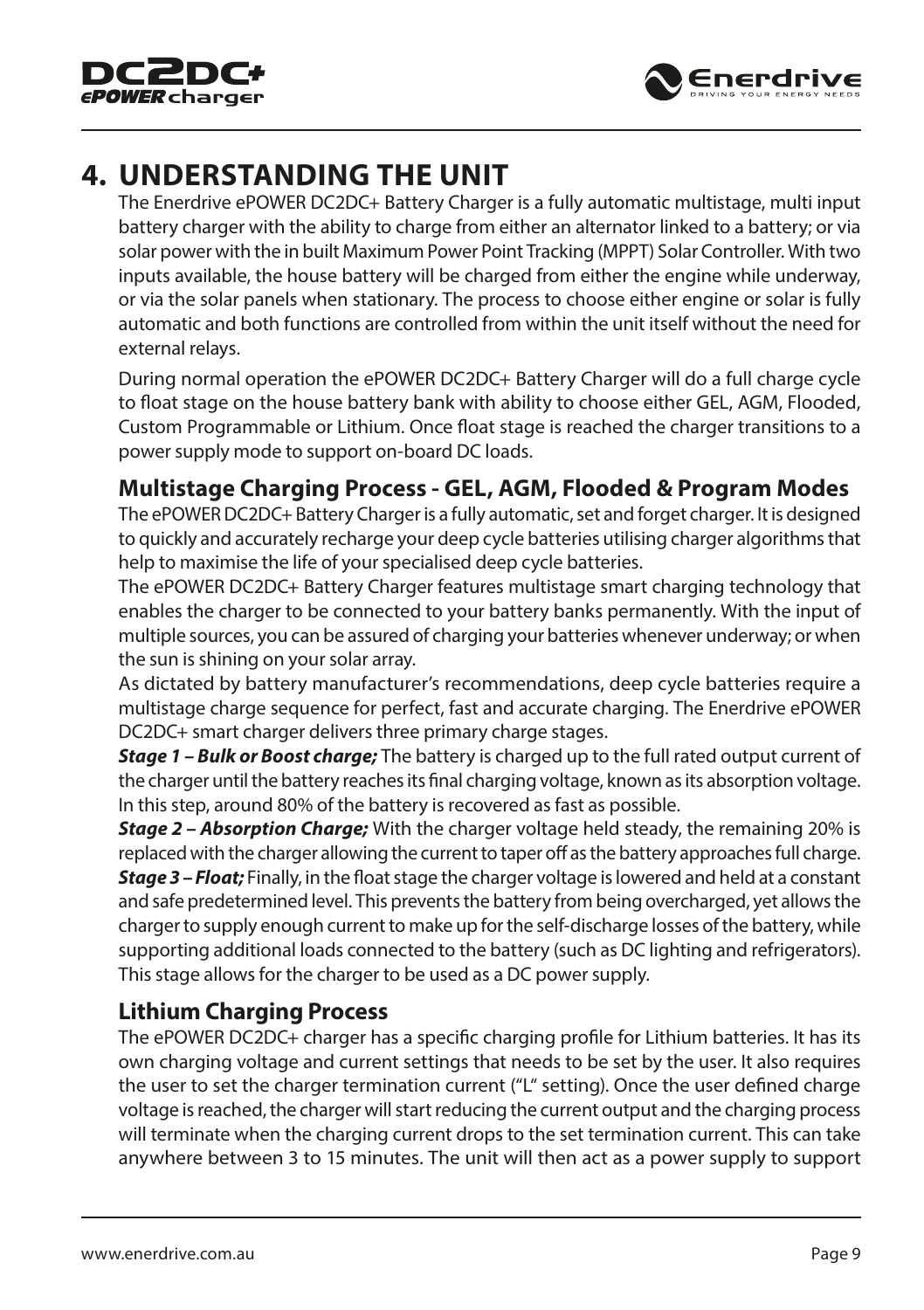<span id="page-9-0"></span>



additional loads connected to the battery while the DC2DC+ is powered from either the vehicle or solar inputs. A Bulk re-start will occur when battery voltage drops below 13.3V DC.

#### **Smart Charging Feature**

The ePOWER DC2DC+ Battery Charger will regulate its output based on the loads connected to your battery banks. This function is important to maintain the life of your battery banks as some battery chargers mistake loads for discharge and continue to keep the batteries in the bulk or absorption stage for extended periods of time, which will damage the battery bank. The ePOWER DC2DC+ Battery Charger has two methods of load based regulation to ensure your battery charger transitions to float when it should do so.

### **ePOWER charger algorithm**

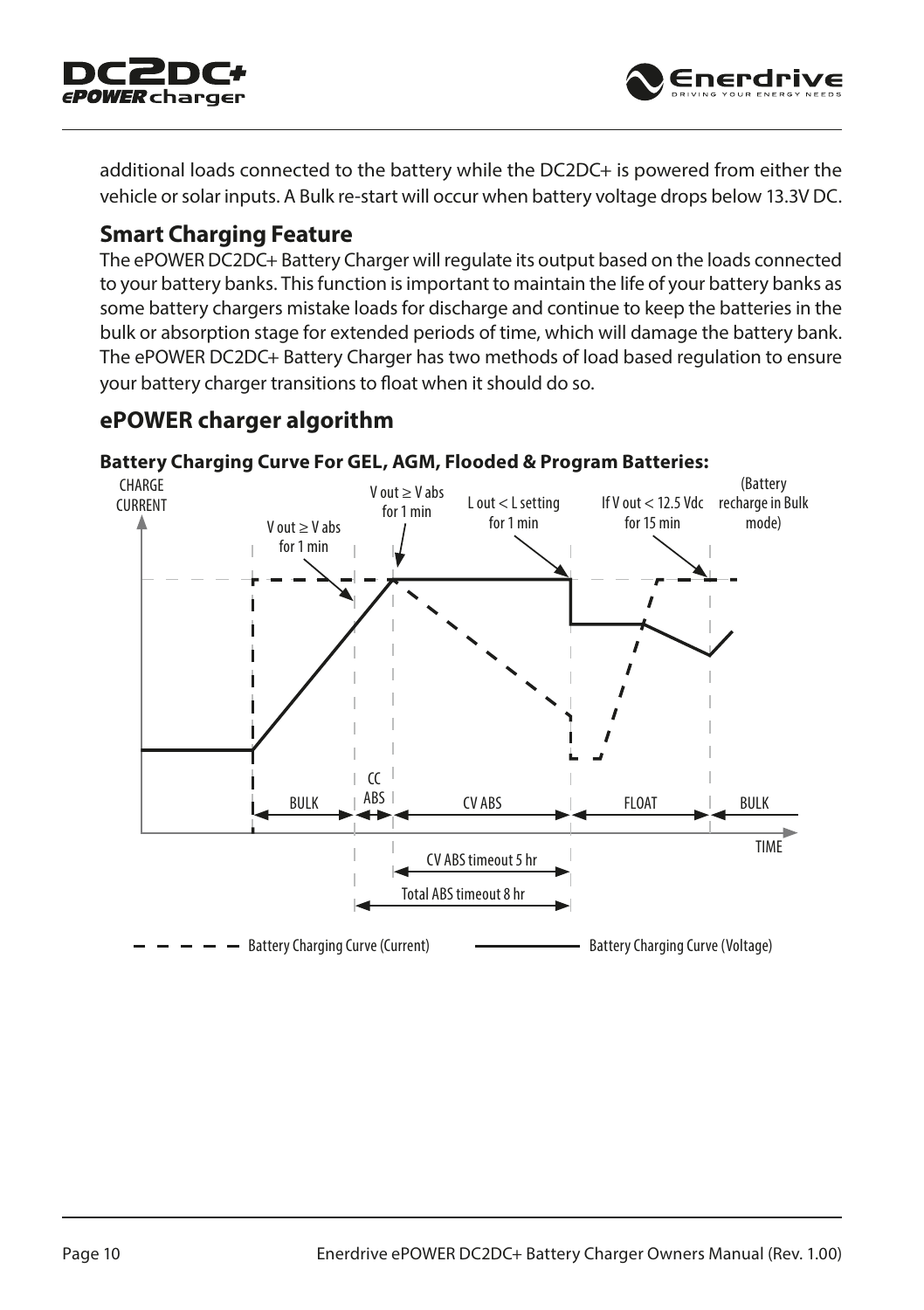<span id="page-10-0"></span>



### **Lithium Battery charging algorithm**



Diagram does not illustrate our current set points.

Note: Actual voltages depend on chosen algorithm.

#### **Battery Charger Voltage**

| <b>Battery Type</b>          | <b>Absorption</b>                       | <b>Float (See Note 3)</b>       | <b>Equalisation</b> |
|------------------------------|-----------------------------------------|---------------------------------|---------------------|
| GEL                          | 14.4 V                                  | 13.7 V                          | N.A.                |
| AGM                          | 14.6 V                                  | 13.6 V                          | N.A.                |
| Flooded                      | 14.4 V                                  | 13.3V                           | 15.5 V (See Note1)  |
| Lithium                      | 13.9 V-14.6V (0.1V Step)<br>(see Note2) | 13.5V-14.2V<br>$(0.1V$ Step $)$ | N.A                 |
| Program (Custom<br>Settings) | 13.8V-14.8 (0.1V Step)                  | 13.0V-13.8 (0.1V Step)          | N.A                 |

*\* For Concorde™ branded batteries (lifeline, sun xtender) use flooded setting and consult battery supplier for equalisation recommendations.*

*Note 1:* Equalisation setting can only be used on flooded battery type selection only. See more details on Procedure to Equalise the Flooded Battery.

*Note 2:* Charger will terminate charging when charging current drops to below the set charger termination value.

*Note 3:* Charger is acting as a power supply with selected constant output voltage and preset maximum output current.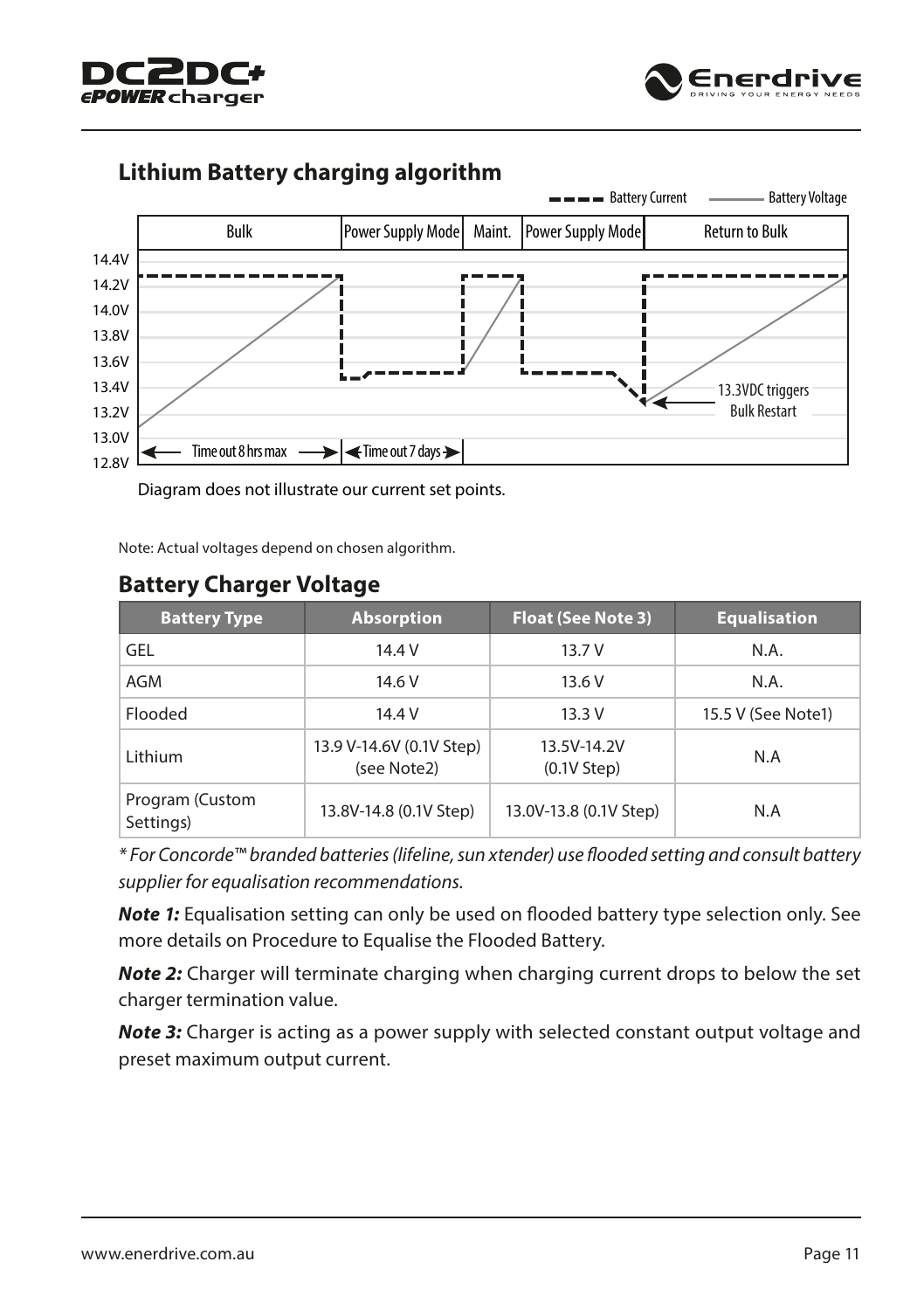<span id="page-11-0"></span>



**NOTE:** The equalisation function although included in the ePOWER DC2DC+ will rarely be used. To activate, the battery bank must be in float, and manually activated. A typical drive will not be long enough for the DC2DC function to complete the process. The MPPT Solar function may provide enough time for Equalisation, but the best recommendation will be an AC powered battery charger.

#### **Battery Bank Size Recommendation**

The battery charging current rating is based on the battery size. The battery bank should meet the minimum Ah rating as shown. If a smaller size battery bank is used, set the current rating to a lower value to match with the battery bank size. Normally, the minimum battery bank capacity is based on a C5 rating of the battery for charging.

| EN3DC40+                |          |          |     |     |                                   |           |
|-------------------------|----------|----------|-----|-----|-----------------------------------|-----------|
| <b>Current Setting</b>  | 5A       | 10A      | 20A | 30A | 40A                               | 50A       |
| <b>Battery Capacity</b> | Min 25Ah | Min 50Ah |     |     | Min 100Ah   Min 150Ah   Min 200Ah | Min 250Ah |

#### **EN3DC40+ (Current Settings):**

| <b>EN3DC40+ Available Current Settings</b> |            |            |            |            |            |  |
|--------------------------------------------|------------|------------|------------|------------|------------|--|
| <b>Bulk</b><br>("h" Setting)               | 5A         | 10A        | 15A        | <b>20A</b> | 25A        |  |
| <b>ABS Float</b><br>("L" Setting)          | 1A/1.5A/2A | 1A/1.5A/2A | 1A/1.5A/3A | 2A/3A/4A   | 2A/4A/5A   |  |
| <b>Bulk</b><br>("h" Setting)               | 30A        | 35A        | 40A        | 45A        | <b>50A</b> |  |
| <b>ABS Float</b><br>("L" Setting)          | 3A/4A/6A   | 3A/5A/7A   | 4A/6A/8A   | 4A/6A/9A   | 5A/7A/10A  |  |

Use the above table to set the Bulk and its related Absorption (ABS) to Float Charge Current.

#### *IMPORTANT NOTE: If in doubt of the "L" setting, use the highest available current setting for battery protection.*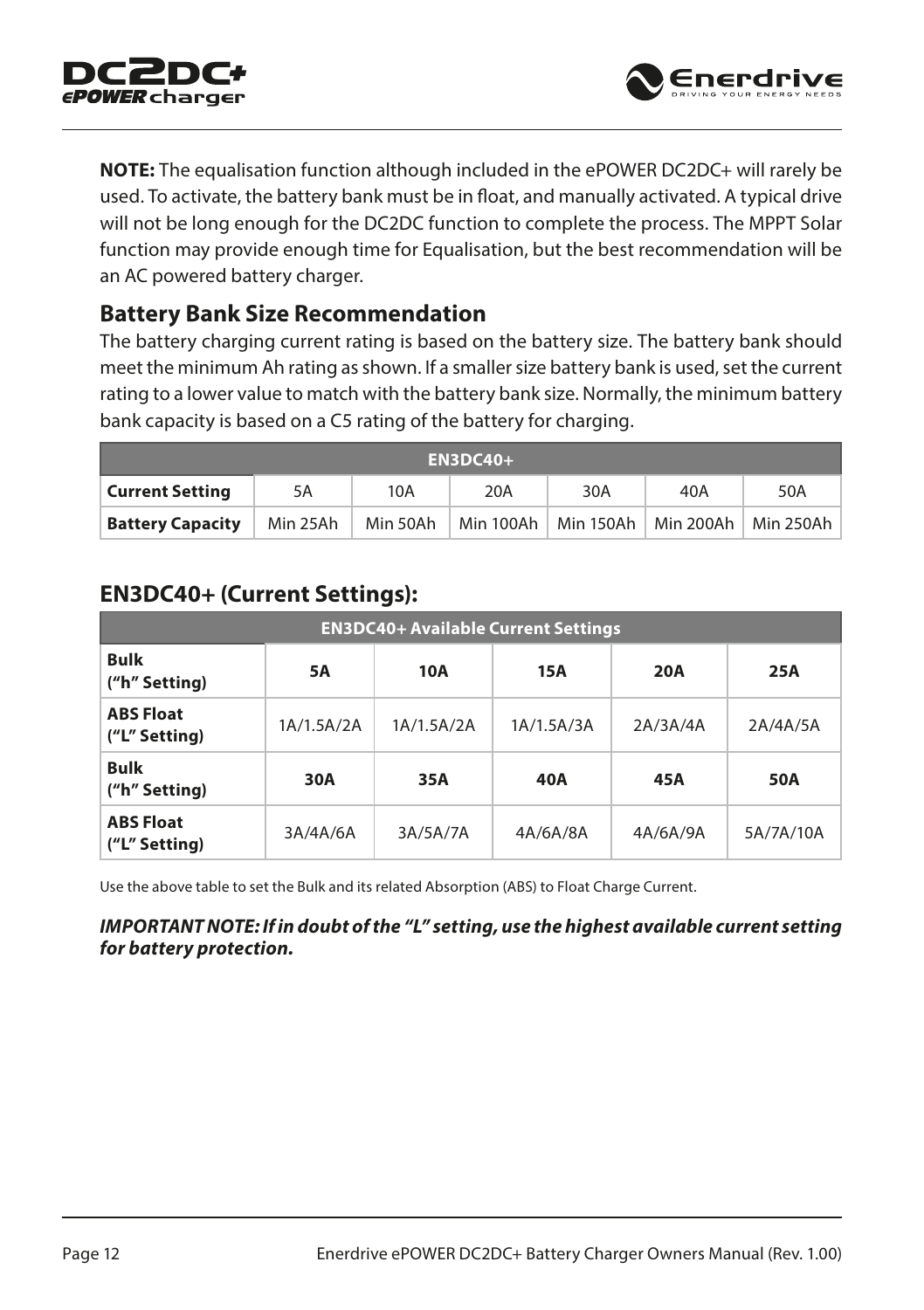<span id="page-12-0"></span>



## **5. INSTALLING THE CHARGER**

# **WARNING**

Enerdrive recommends that all wiring be done by a skilled technician to ensure adherence to the best practice standards for on-board DC electrical installations. Failure to follow these instructions can damage the unit and could also result in personal injury or loss of life.

# **CAUTION**

# **Before Installing The Unit Consider The Following:**

This unit is designed ONLY for internal mounting and should be used or stored in an indoor area away from direct sunlight, heat, moisture or conductive contaminants.

#### **DO NOT INSTALL IN VEHICLE ENGINE BAY**

This is an electronic device cooled by a fan, and will prematurely fail if installed in corrosive / moisture rich environments.

When placing the unit, allow a minimum of 75mm of space around the unit for optimal ventilation.

# **NOTE**

The Enerdrive ePOWER DC2DC+ Battery Charger is designed to be permanently mounted.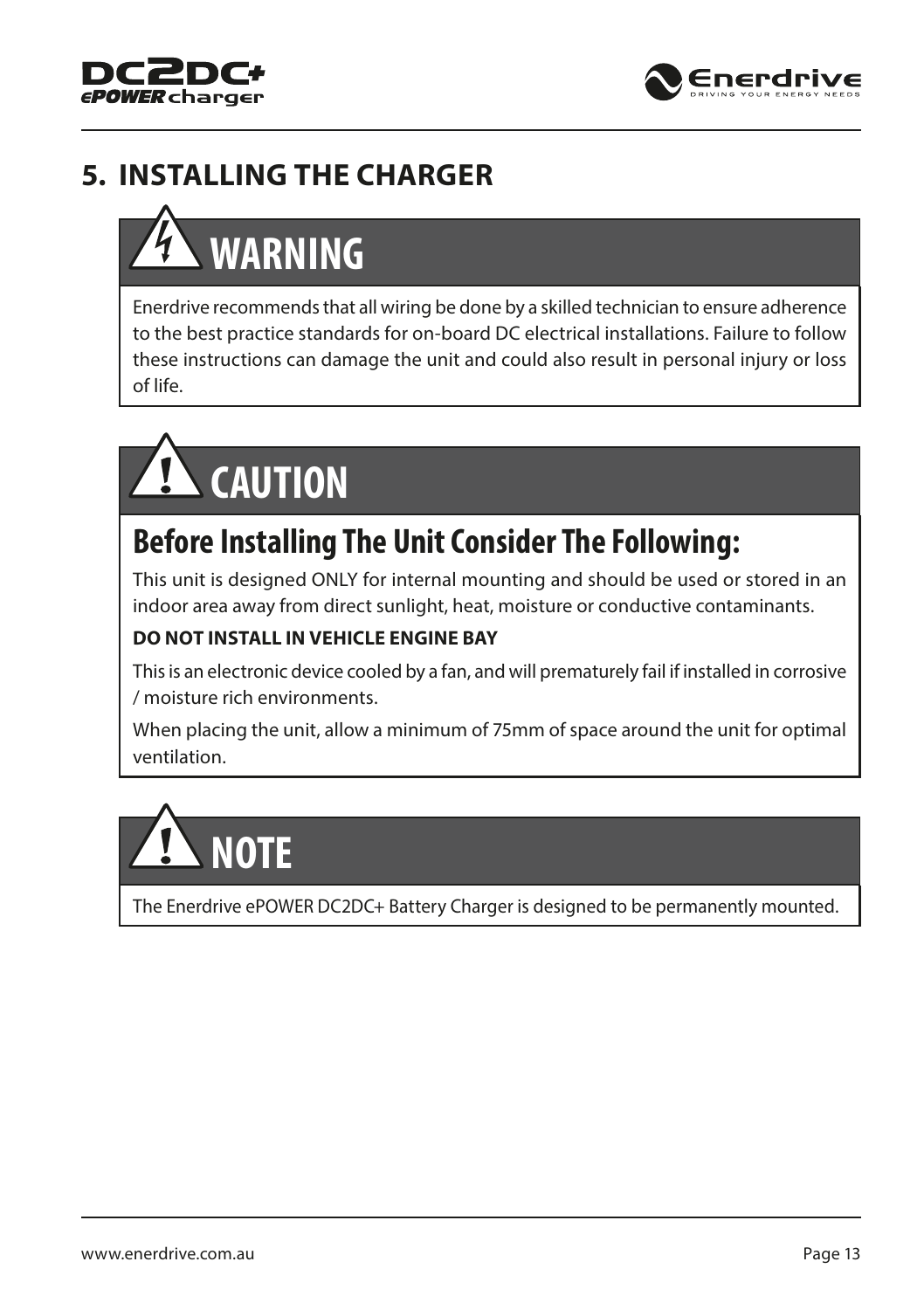<span id="page-13-0"></span>



#### **Mounting The Charger**

- Choose an appropriate mounting location.
- For installing in an indoor location, the unit should be mounted vertically (with the battery terminals facing downwards). This provides the best thermal performance and drip protection. The unit should NOT be mounted upside down.
- For installing in a boat or marine environment, the unit should only be mounted vertically (Battery Terminals facing downwards only) to provide adequate drip protection.
- Use the base of the charger as a mounting template to mark the positions of the fixing screws.
- Drill the 4 fixing holes and place the Charger in position and fasten the unit to the mounting surface.

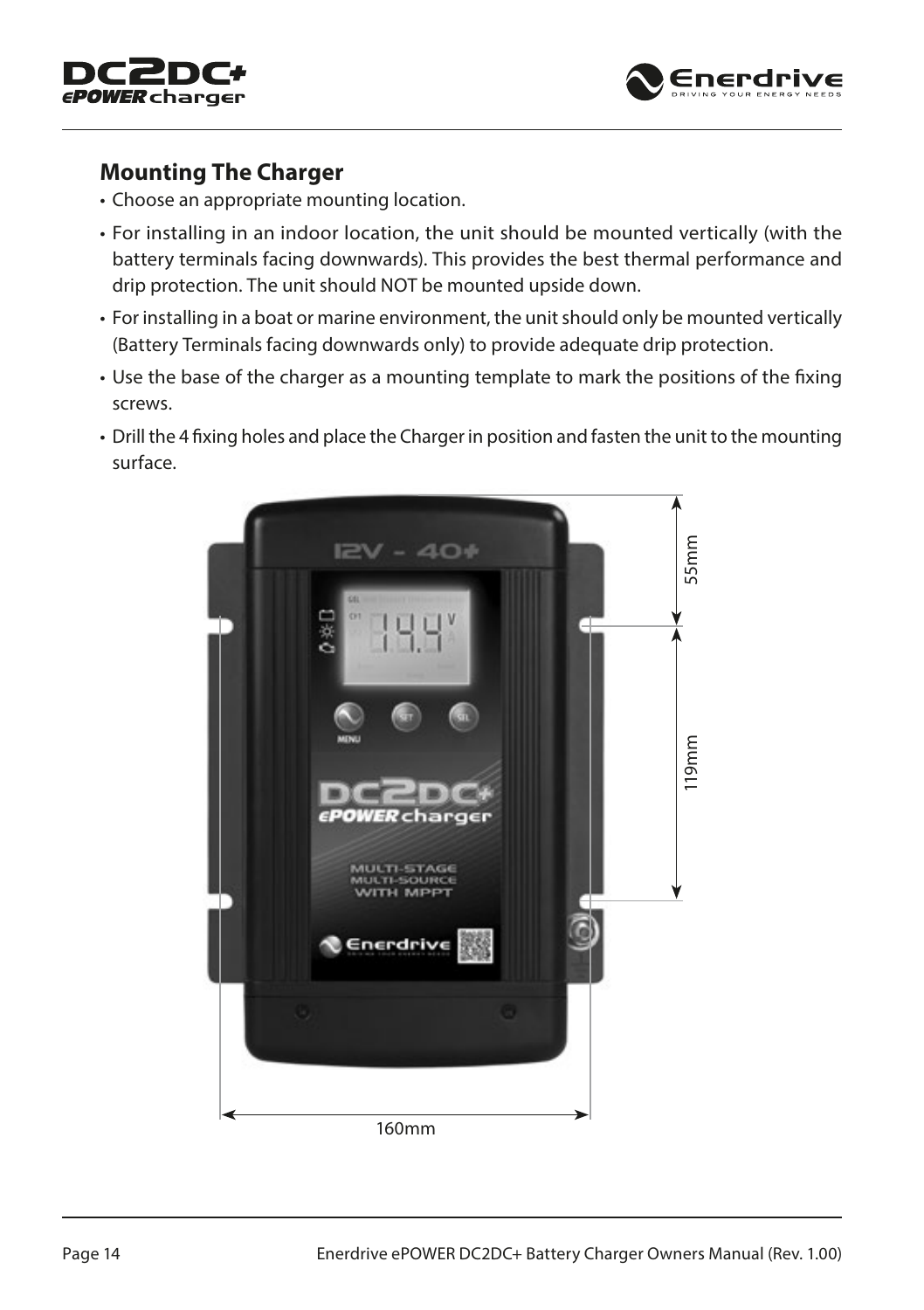<span id="page-14-0"></span>



## **6. CONNECTING THE CHARGER**

### **Chassis Grounding Connection**



# **This Charger SHOULD BE CORRECTLY GROUNDED.**

The unit chassis has a stud point on it for grounding. Connect the unit's chassis ground to the common ground point through the ground stud located near one of the unit mounting slots. (Battery DC negative is the best ground reference point in your installation) .

### **DC Output Wiring**



The DC wiring used must be of appropriate size.

An individual fuse or breaker is required to be installed within 20cm of the both the start battery and house battery bank.

A DC isolator or fuse is also recommended for the solar input.

All devices must be rated for DC voltage and current.

The solar input fuse or breaker must be able to withstand the short circuit current rating stated on the solar panel array.

All wiring must conform or exceed the recommendations stated in this manual (page 17).

This is a Dual Input device. Different cable sizes are required for the alternator input, solar array input and the DC2DC+ charger to battery connection.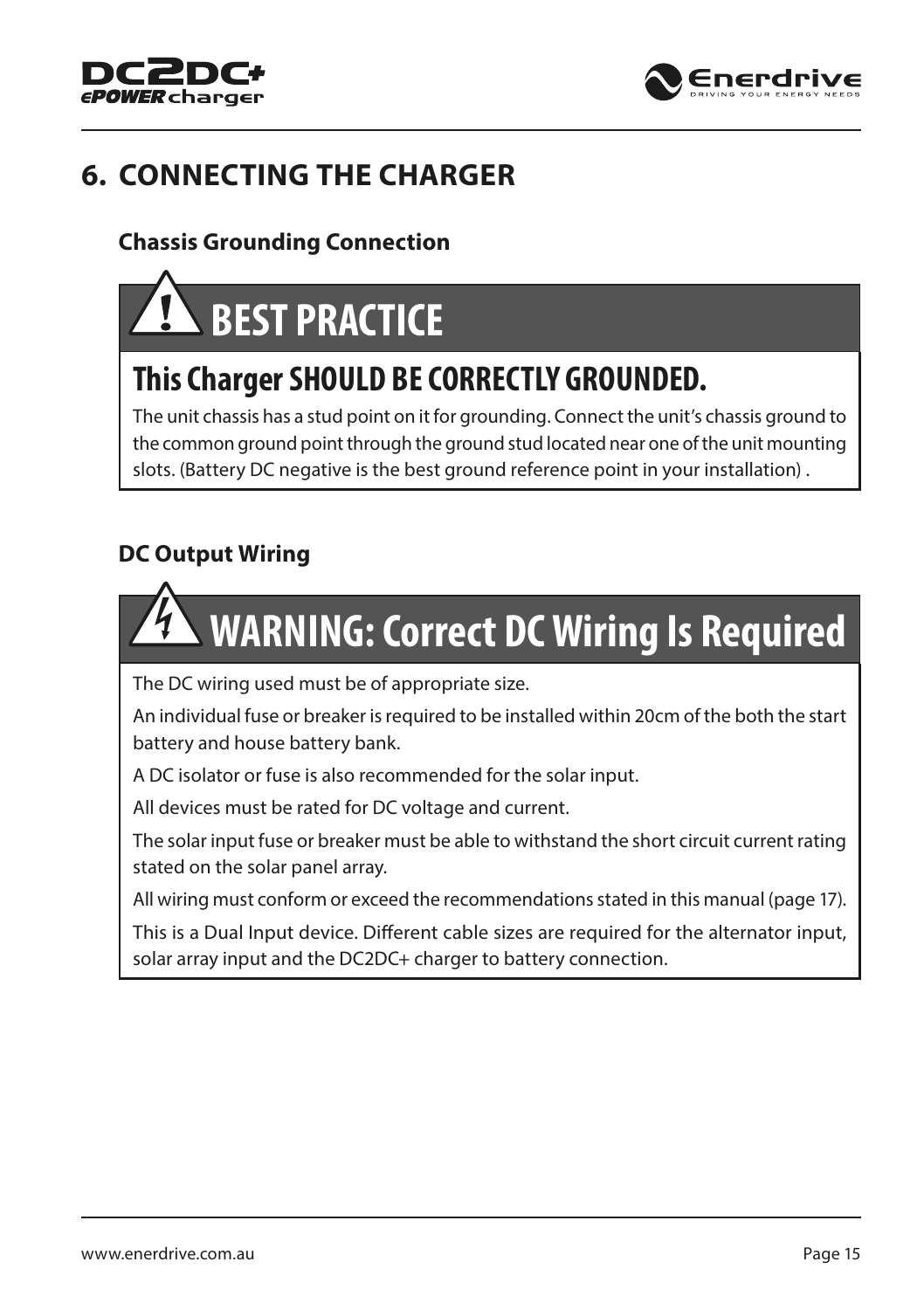<span id="page-15-0"></span>



### **DC2DC+ Battery Charger Connections**

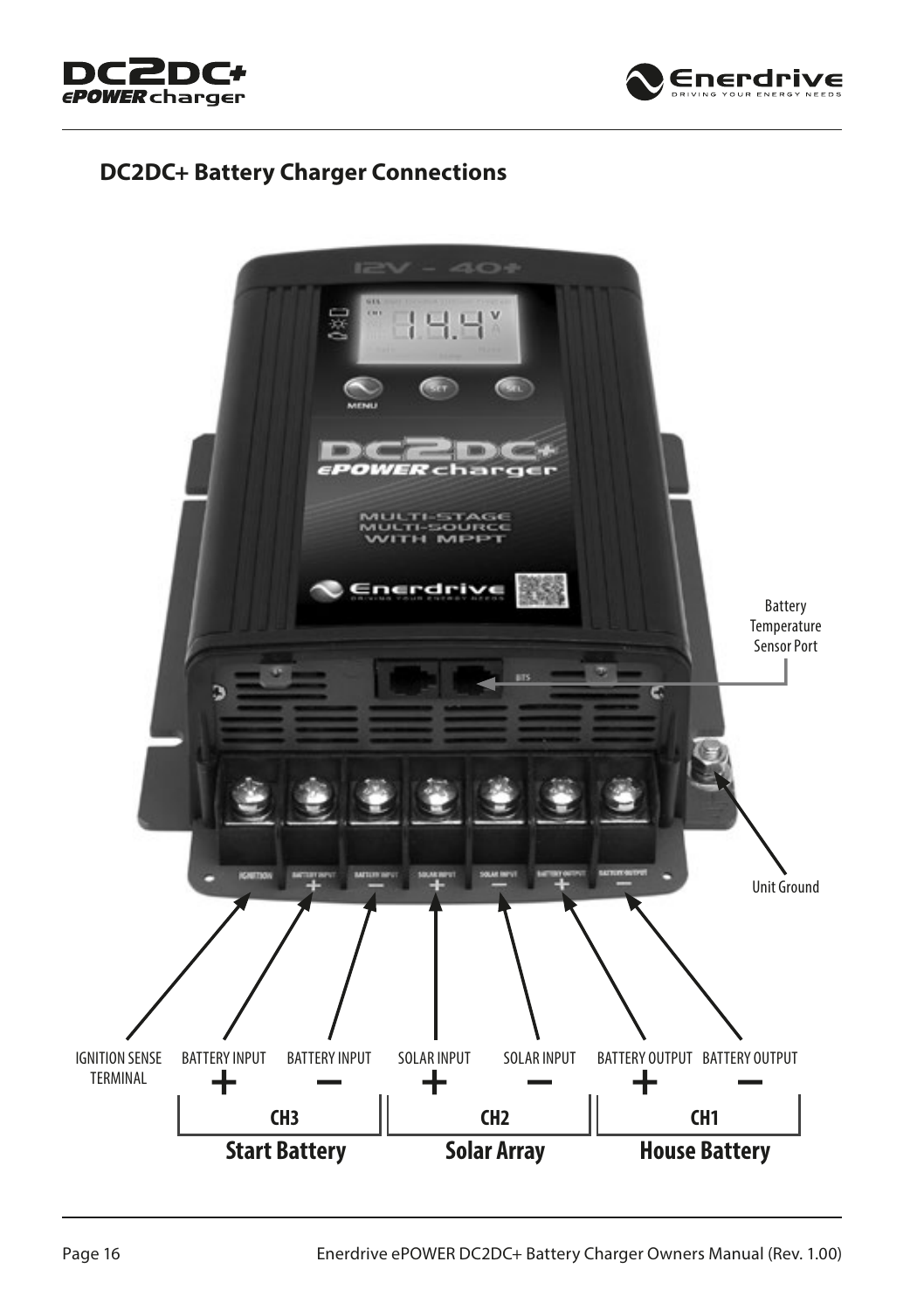<span id="page-16-0"></span>



### **Recommended Cable Length, Size and Fuse Protection.**

| <b>DC2DC Connection</b><br><b>Inputs</b> | <b>Require Length &amp; Battery Cable Size</b>              |                                                               |                           |  |
|------------------------------------------|-------------------------------------------------------------|---------------------------------------------------------------|---------------------------|--|
| <b>DC2DC</b> set to<br>$=<$ 30A Output   | 2 Meters to 5<br>Meters (2)                                 | Up to $10$<br>Meters (2)                                      | Greater than<br>10 Meters |  |
| From Alternator Battery                  | 6-16mm <sup>2</sup> @ 12vdc<br>/ 4-8mm <sup>2</sup> @ 24vdc | 16-35mm <sup>2</sup> @ 12vdc<br>/ 8-16mm <sup>2</sup> @ 24vdc | Not Recommended           |  |
| <b>Primary Battery</b><br>Connection (2) | 16mm <sup>2</sup>                                           | Not Recommended                                               | Not Recommended           |  |

| <b>DC2DC Connection</b><br><b>Inputs</b> | <b>Require Length &amp; Battery Cable Size</b>              |                                                             |                           |
|------------------------------------------|-------------------------------------------------------------|-------------------------------------------------------------|---------------------------|
| DC2DC set to<br>$=<$ 40A Output          | 2 Meters to 5<br>Meters (2)                                 | Up to $10$<br>Meters (2)                                    | Greater than<br>10 Meters |
| From Alternator Battery                  | 10-25mm <sup>2</sup> @ 12vdc<br>/ 10mm <sup>2</sup> @ 24vdc | 25-50mm <sup>2</sup> @ 12vdc<br>/ 25mm <sup>2</sup> @ 24vdc | Not Recommended           |
| <b>Primary Battery</b><br>Connection (2) | $16 - 25$ mm <sup>2</sup>                                   | Not Recommended                                             | Not Recommended           |

| <b>DC2DC Connection</b><br><b>Inputs</b> | <b>Require Length &amp; Battery Cable Size</b>                |                                                                |                           |  |
|------------------------------------------|---------------------------------------------------------------|----------------------------------------------------------------|---------------------------|--|
| DC2DC set to<br>50A Output               | 2 Meters to 5<br>Meters (2)                                   | Up to $10$<br>Meters (2)                                       | Greater than<br>10 Meters |  |
| From Alternator Battery                  | 16-25mm <sup>2</sup> @ 12vdc<br>/ 8-10mm <sup>2</sup> @ 24vdc | 35-50mm <sup>2</sup> @ 12vdc<br>/ 16-25mm <sup>2</sup> @ 24vdc | Not Recommended           |  |
| <b>Primary Battery</b><br>Connection (2) | $16 - 25$ mm <sup>2</sup>                                     | Not Recommended                                                | Not Recommended           |  |

Note: Cable size quoted is one way from battery to device, however suggested cable size is calculated with return run. 1) Note: If solar panels are wired in Series (increased voltage), then typically 1 x 4mm<sup>2</sup> cable run per series string is suitable.

2) Based on 3% voltage drop.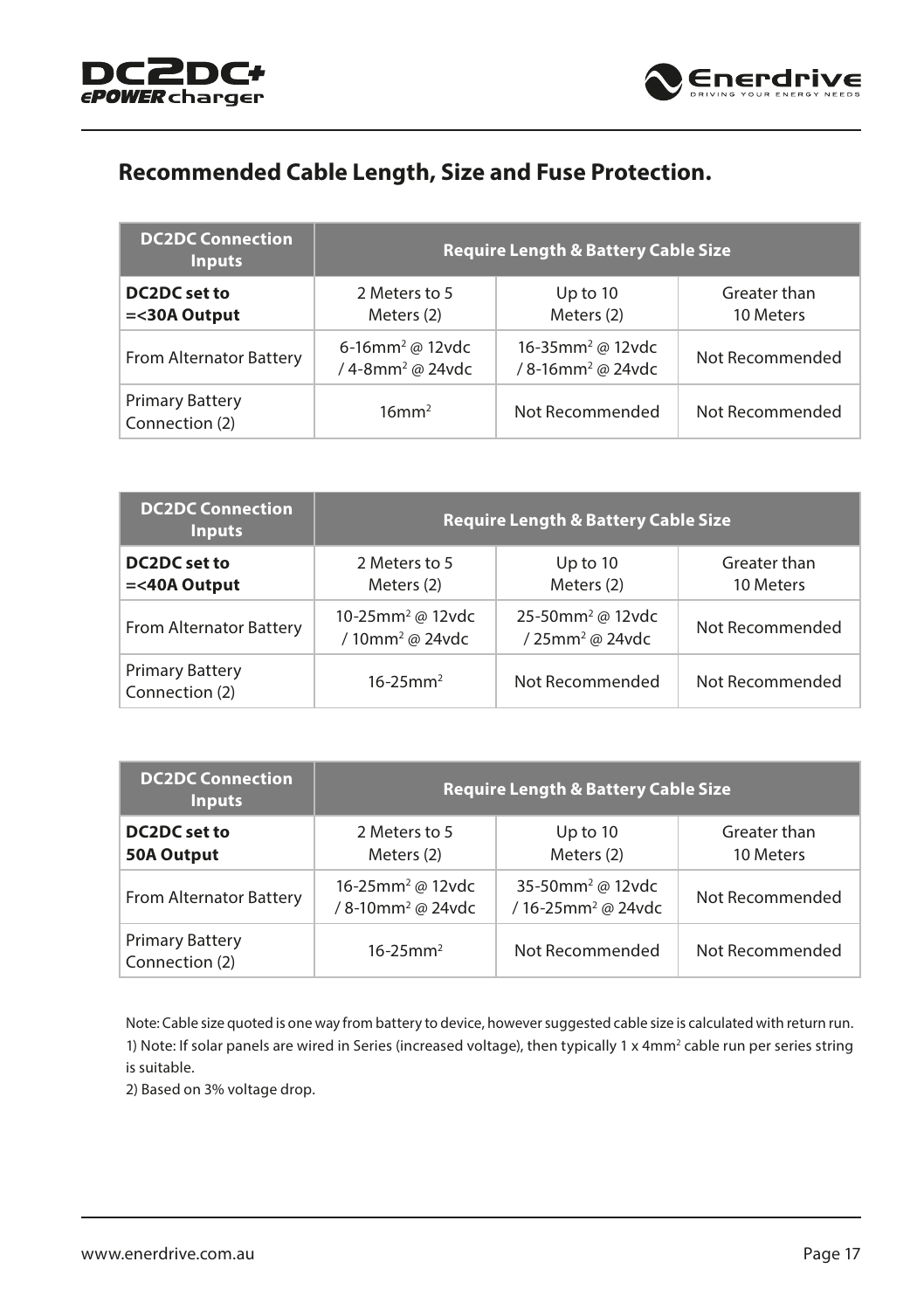<span id="page-17-0"></span>



| <b>Recommended Fuse Protection</b>   |                                                                                                                                                                       |  |  |
|--------------------------------------|-----------------------------------------------------------------------------------------------------------------------------------------------------------------------|--|--|
| From Alternator Battery              | 70amp Fuse or Circuit Breaker no greater than 20cm from source<br>battery.<br>PLEASE NOTE: Automatic re-settable circuit breakers are<br><b>NOT recommended.</b>      |  |  |
| <b>From Solar Panels</b>             | Fusing recommended no greater than 20cm from input to DC2DC+<br>Charger. Typically 15amps per solar panel (consult your panel<br>specifications for further details). |  |  |
| <b>Primary Battery</b><br>Connection | 60amp Fuse or Circuit Breaker.                                                                                                                                        |  |  |

#### **Standard Temperature Sensor Connection**

- To install the temperature sensor, simply connect the RJ12 plug from the sensor to the RJ12 Temperature Sensor Port located next to the Remote Port.
- On the temperature sensor end, simply connect the ring terminals to the negative terminal of the main house battery bank.

*PLEASE NOTE: For lithium installations, the standard supplied temperature sensor is not required to be installed for these applications.*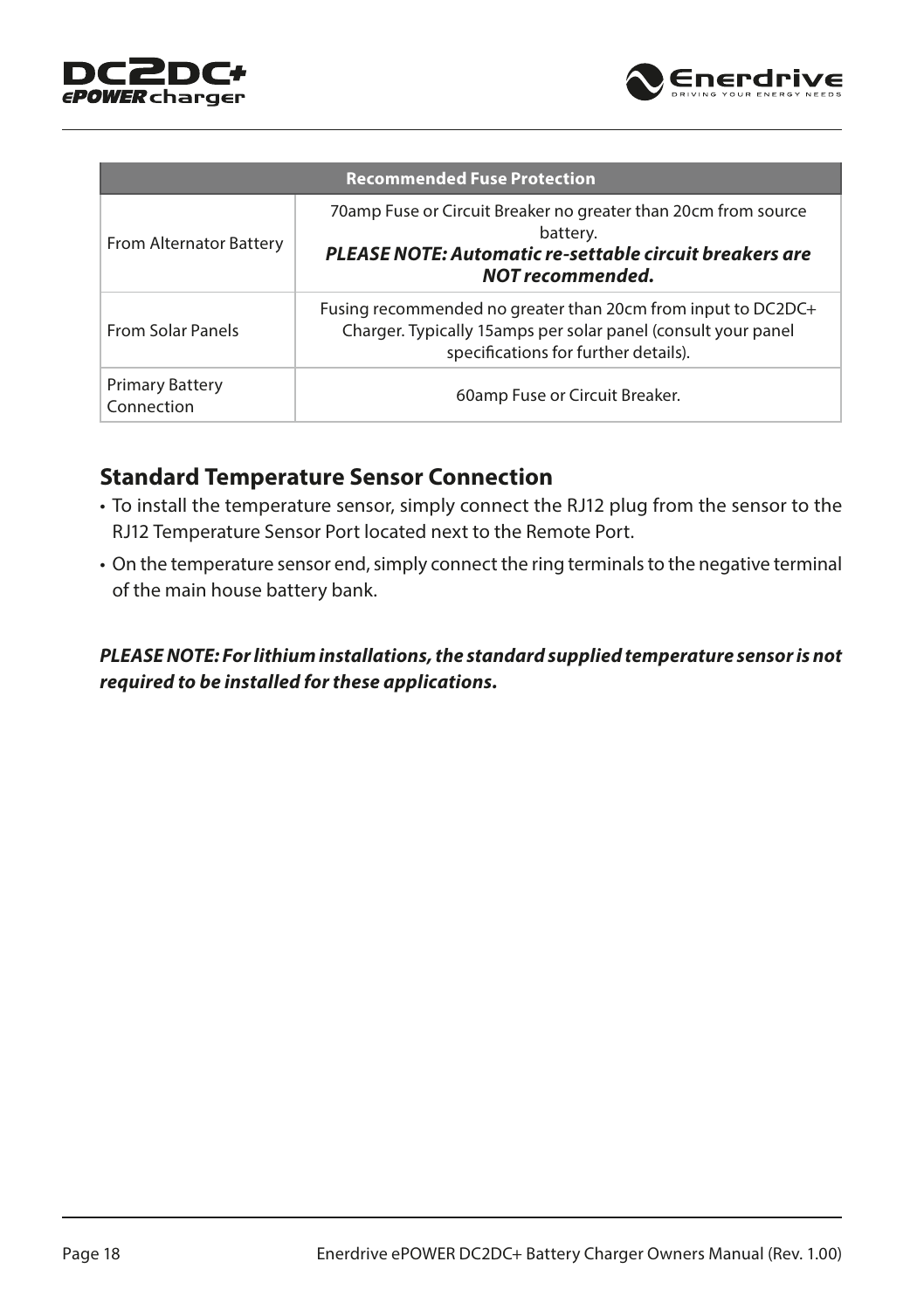<span id="page-18-0"></span>



### **Battery Wiring (Towing Applications):**

**For Towed Applications i.e. Caravans, Camper Trailers**



This diagram is for a reference only. No cables, fuse/breakers, batteries or solar panels are supplied with this unit. Local rules and regulations should be followed when installing this unit.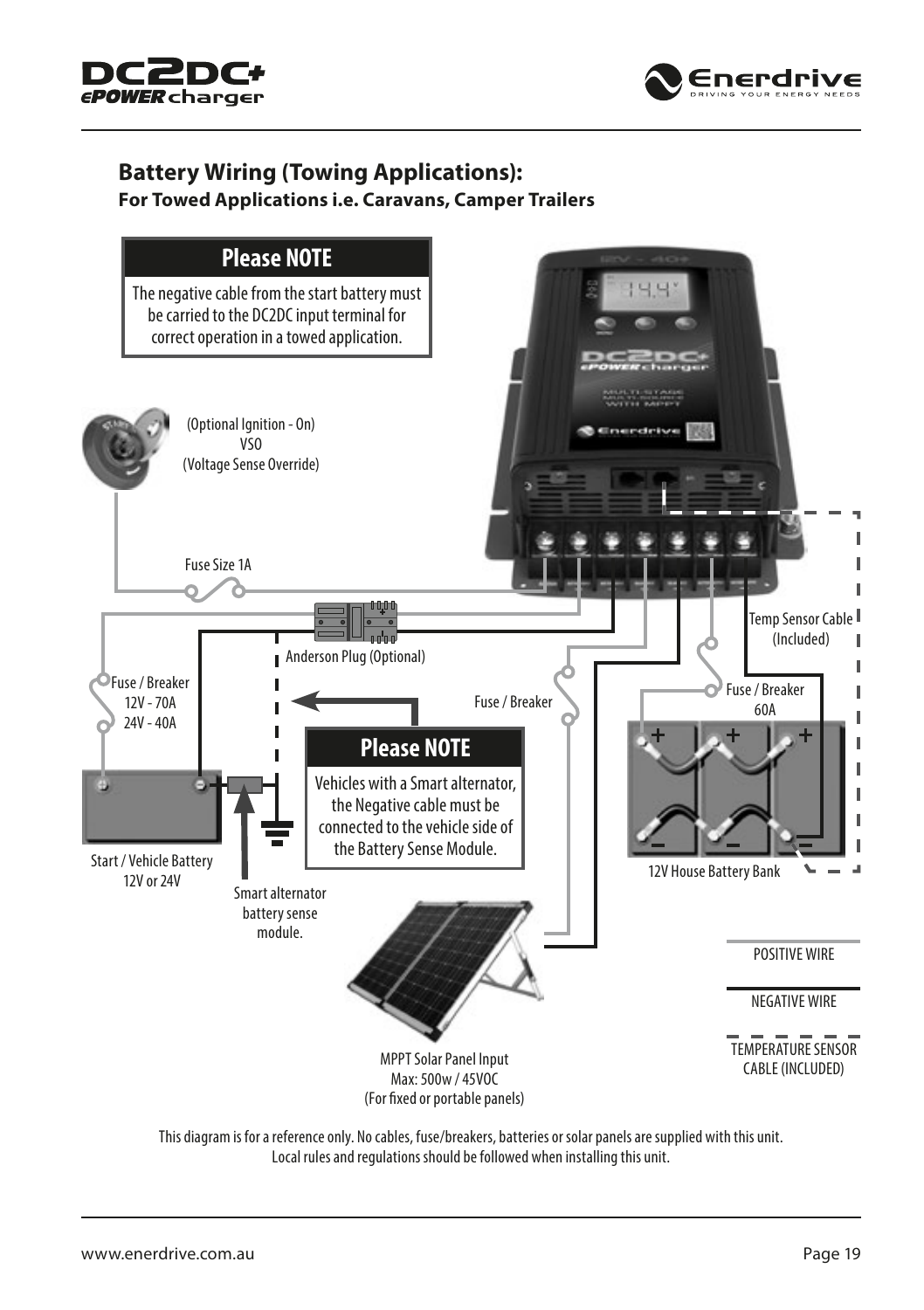<span id="page-19-0"></span>



#### **Battery Wiring (Vehicle & Marine Applications):**

**For In Vehicle & Marine Installation. i.e. Motorhomes, 4WD's & Trucks.**



This diagram is for a reference only. No cables, fuse/breakers, batteries or solar panels are supplied with this unit. Local rules and regulations should be followed when installing this unit.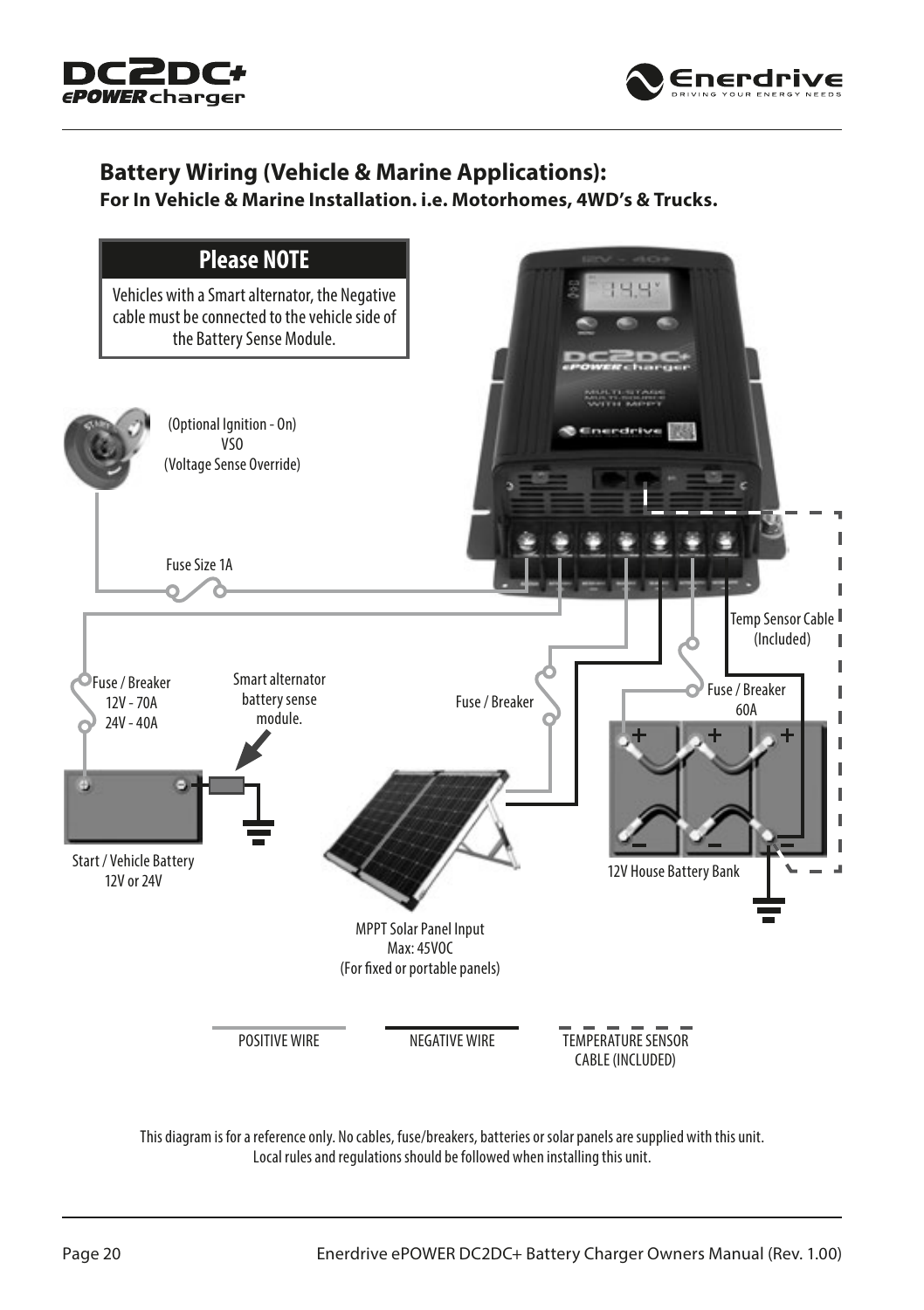<span id="page-20-0"></span>



## **7. UNIT OPERATION**

#### **Understanding The Charging Mechanism**

*Note 1:* The Charger is powered by the battery connected to DC Output (CH1) and also supplied by CH2 or CH3 if available. The display will turn off to save power when Input Channel CH2 and CH3 are out of operating range.

#### **Operating from a Start Battery / Alternator (CH3)**

|                                                                                                    |                                                                                                   | <b>Input Battery / Source</b> |  |  |
|----------------------------------------------------------------------------------------------------|---------------------------------------------------------------------------------------------------|-------------------------------|--|--|
| <b>Normal Operation:</b>                                                                           | 12V Input                                                                                         | 24V Input                     |  |  |
| Input Voltage Range                                                                                | $10.5V - 16.0V$                                                                                   | $21.0 - 32.0V$                |  |  |
| Normal Start-Up Voltage (Note A)                                                                   | > 13.2V                                                                                           | > 26.4V                       |  |  |
| Normal Under Voltage Recovery Voltage (Note A)                                                     | >12.8V                                                                                            | > 25.6V                       |  |  |
| Ignition Sense Terminal                                                                            | Ignition Sense Terminal must see<br>a minimum of 10.5V to trigger low<br>voltage "Priority Mode". |                               |  |  |
| Low Start-Up Voltage (using Ignition Sense Terminal or<br>using Manual Over-ride setting) (Note B) | > 12.3V                                                                                           | > 24.6V                       |  |  |
| Low Under Voltage Recovery Voltage (Note B)                                                        | > 12.0V                                                                                           | > 24.0V                       |  |  |
| De-Rated Voltage (with load) (Note C)                                                              | 11.5V                                                                                             | 23.0V                         |  |  |
| Under Voltage Shutdown (with load)                                                                 | 10.5V                                                                                             | 21.0V                         |  |  |
| Over Voltage Shutdown                                                                              | 16.0V                                                                                             | 32.0V                         |  |  |
| Over Voltage Recovery                                                                              | 15.5V                                                                                             | 31.0V                         |  |  |
| Input Battery System Reset Voltage (NoteD)                                                         | < 7V                                                                                              | < 7V                          |  |  |
| Maximum Input Current - EN3DC40+                                                                   | 30A                                                                                               | 30A                           |  |  |

#### **Note A:**

When the battery is charging through CH3 with normal operation (not through Ignition or override setting), the charger will charge for 3 minutes, it will then rest for 5 seconds to verify the Input voltage.

During the 5 seconds rest period, if the measured voltage is >12.8Vdc on a 12V System (>25.6Vdc on a 24V system), the unit will continue the charging cycle through CH3.

If the measured voltage on CH3 is <12.8Vdc (<25.6Vdc on a 24V system), the unit will disconnect from the vehicle source and switch back to charge from CH2 (solar if installed) until the CH3 voltage returns to >13.2Vdc on a 12V System (>26.4V on a 24V system).

Also, during the 3 minutes charging process, if the measured terminal voltage drops below <11.5V for a 12V system, (<23V for a 24V system), the charger will start to derate the output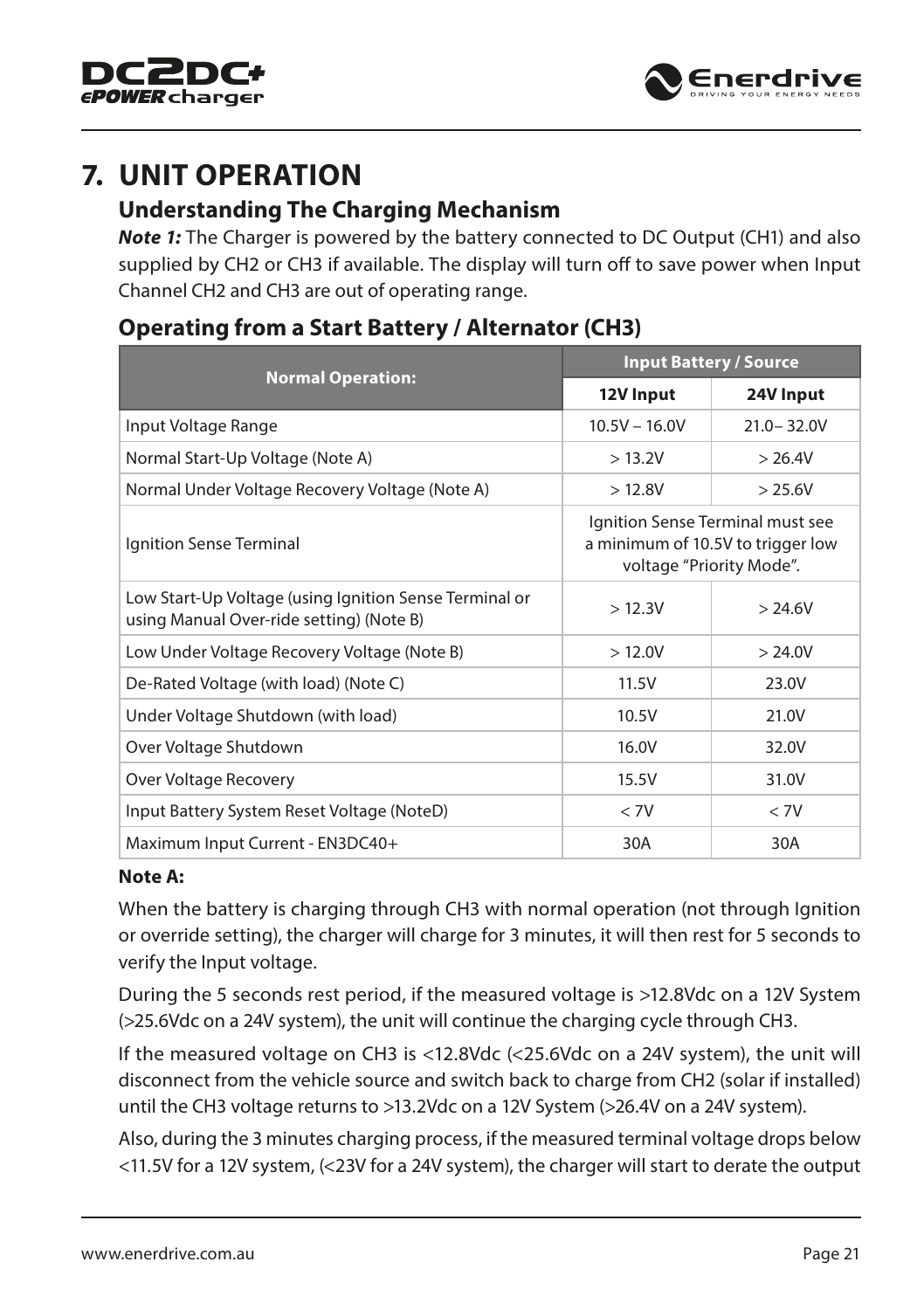



current. This function is used to compensate for the use of long or thin wire between the Input Battery System and the unit input terminals. If the input voltage continues to drop below the <10.5V for a 12V system (<21V for a 24V system), the charging process will terminate and the unit will switch back to charge from CH2 (solar if installed) if installed. It will only switch back to CH3 if the CH3 voltage is >13.2V on a 12V system (>26.4V on a 24V system.

#### **Note B:**

When the unit has activated the battery charging process using the ignition sense terminal (Priority Mode) or using the Manual Override through the unit setting, the input voltage specification is reduced. It has the same charging process but with a Low Start-Up Voltage set to >12.3Vdc 12V system (>24.6V on a 24V system). This feature is designed to be used for vehicles fitted with "Smart Alternators".

If the measured voltage on CH3 is <12.0 Vdc (<24Vdc on a 24V system), the unit will disconnect from the vehicle source and switch back to charge from CH2 (solar if installed) until the CH3 voltage returns to >12.3Vdc on a 12V System (>24.6V on a 24V system).

The Low Under Voltage Recovery Voltage is set to > 12V (from 12.8V) on a 12V system and > 24V (from 26.4V) on a 24V system. During the 5 second rest period, if the input voltage returns above 12V/24V, it will continue the charging process and if the input voltage does not return to > 12V/24V, it will switch back to charge from the Solar - CH2 (if connected) until the Start - CH3 input has returned to the Low Start-Up voltage of 12.3V on a 12V system and 24.6V on a 24V system.

#### **Note C:**

During the 3 minute charging process, if the measured terminal voltage drops below the Under Voltage de-rated limit (11.5V for a 12V system, 23V for a 24V system), the charger will start to de-rate the charger current. This function is used to compensate the use of long or thin cable between the Input Battery and the unit terminals. If the voltage continues to drop to below the Under Voltage Shutdown limit of (10.5V for a 12V system and 21V for a 24V system), the charging process will terminate and the unit will switch back to charge from CH2 (solar if installed). It will only switch back to CH3 if the CH3 voltage returns to 13.2V (12.3v with ignition sense connected) on a 12V system and 26.4V (24.6V with ignition sense connected) on a 24V system.

#### **Note D:**

The CH3 DC Input (Battery Input) can accept a 12V or 24V battery with an alternator system. When the unit is first connected, the unit will measure the input voltage. If the voltage is >17V, it will assume it is connected to a 24V Input Battery/Alternator system. If the voltage detect is < 17V, it will assume it is connected to a 12V Input Battery/Alternator system. Once detected, it will store this into the microprocessor and it will only be erased if the Input battery is disconnected or if the measured Input Voltage drops to < 7Vdc.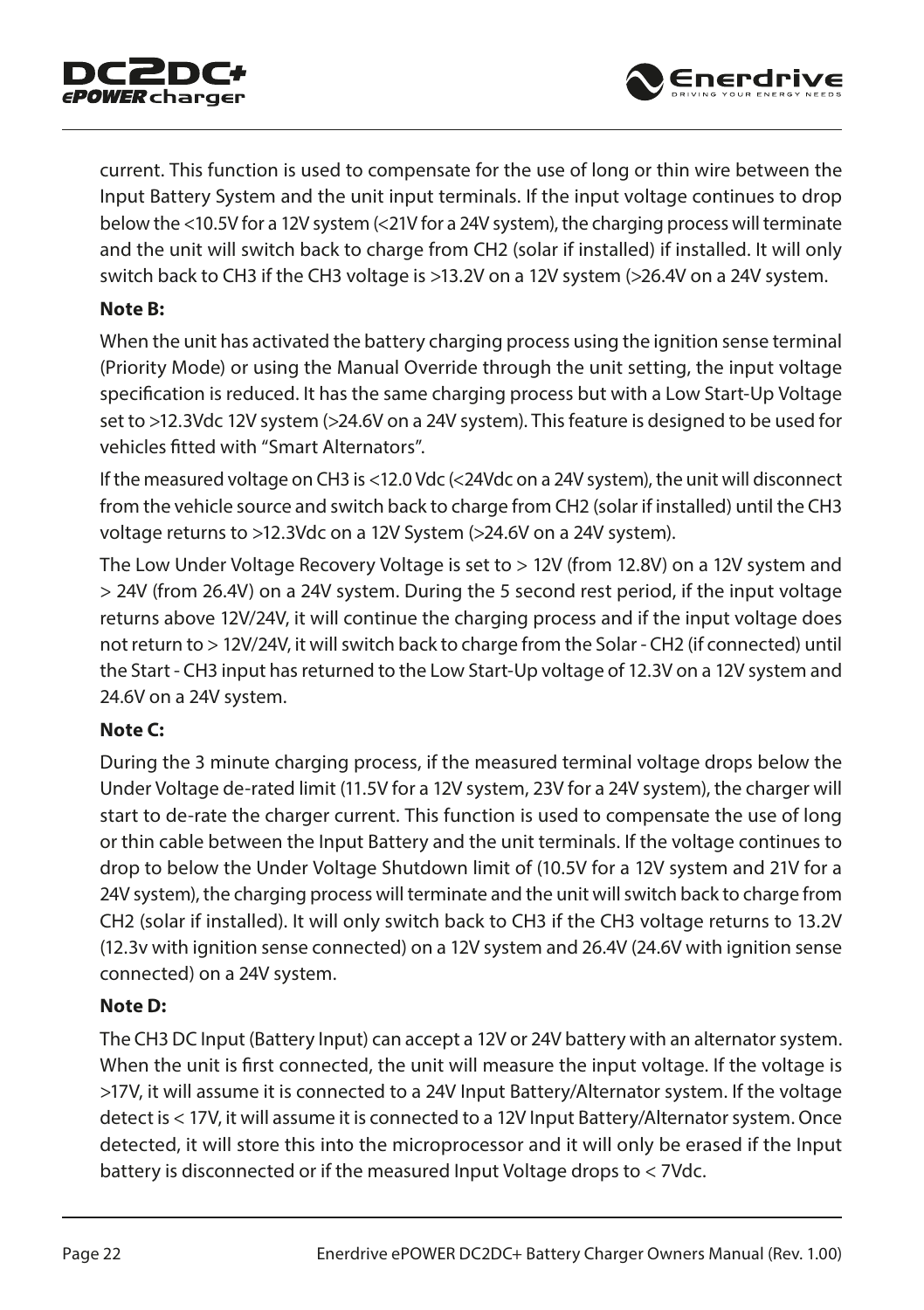<span id="page-22-0"></span>

## **DC Input (CH2 – Solar / PV):**

| PV Input Voltage Range          | $14.5 - 45V$                                                                 |  |
|---------------------------------|------------------------------------------------------------------------------|--|
| PV Input Under Voltage Shutdown | < 14.5V                                                                      |  |
| PV Input Under Voltage Recovery | 15.0V                                                                        |  |
| PV Input Over Voltage Shutdown  | >45V                                                                         |  |
| PV Input Over Voltage Recovery  | $=$ < 44 $V$                                                                 |  |
| PV Charging Mechanism           | MPPT type (approx. 97% efficiency)                                           |  |
| Maximum Input                   | 500W *See Note below and "Maximising your<br>Solar Harvest using the DC2DC+" |  |

\*Note: The recommended maximum solar wattage input for the DC2DC+ Charger is 500w. You can however "overdrive" the MPPT controller. Please note that doing this is partially an economic decision. You can install more power than the controller can use and this will contribute to better power availability. Enerdrive suggest a total maximum overdrive of 20% (total 600w). On cloudy (or intermittent sunny) days there will be little or no power shaving and the extra power will serve the battery well with more energy harvest earlier and later in the day.

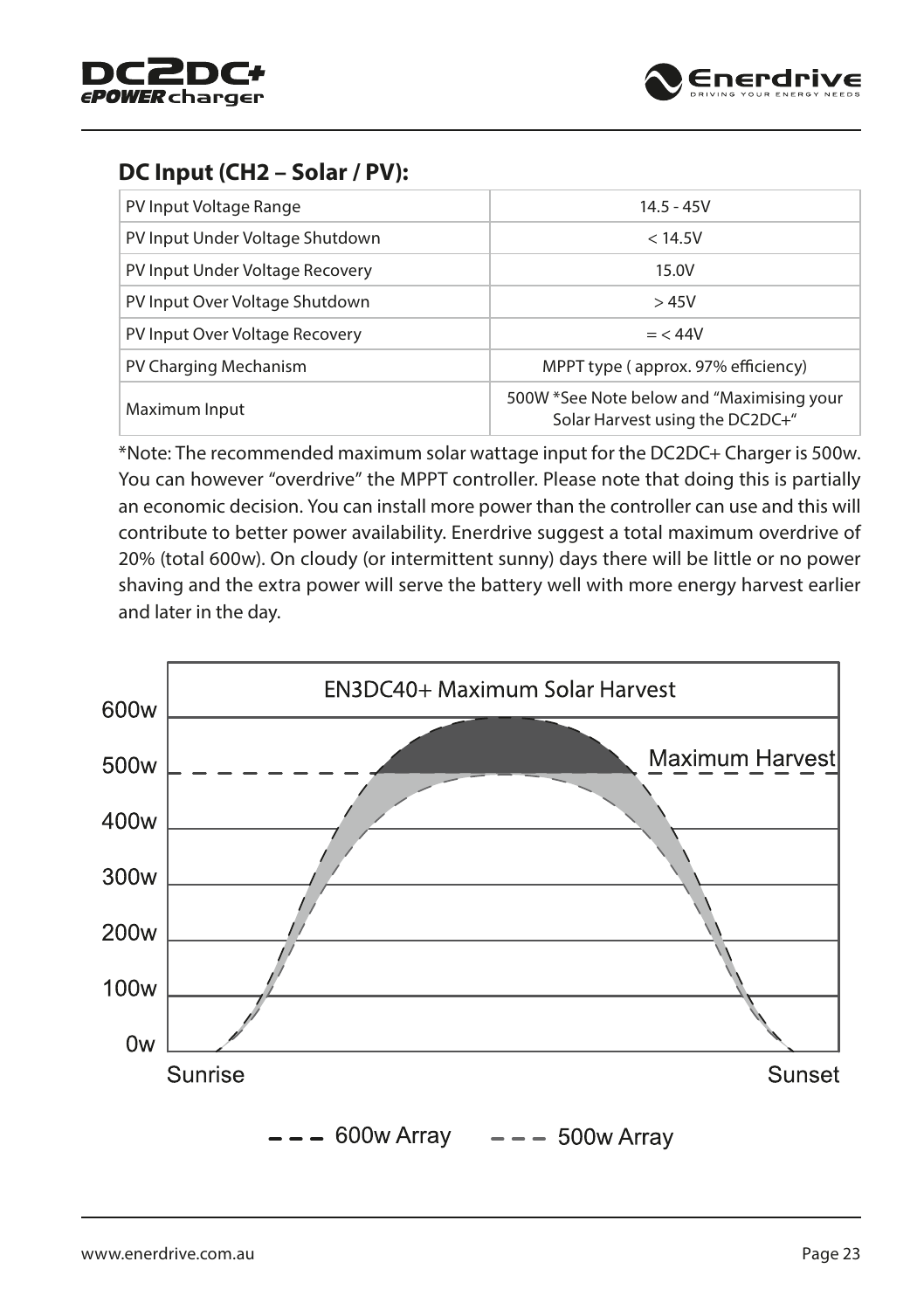<span id="page-23-0"></span>



#### **Maximising your Solar Harvest using the DC2DC+**

The Solar Input on the DC2DC+ unit has a maximum rated INPUT current of 30amps. This means it is optimised for using higher voltage 'grid' type modules for best output performance

The maximum achievable output using standard 20Voc solar modules will be approximately 35amps @ 14.4Vdc output.

| <b>Panel Array</b> | <b>Rated Wattage &amp; Volts</b> | <b>Open Circuit rating</b> | <b>Estimated DC Amps</b><br><b>Output (## See Below)</b> |
|--------------------|----------------------------------|----------------------------|----------------------------------------------------------|
|                    | 150watt @ 20Voc                  | 150 watts                  | 10                                                       |
|                    | 200watt @ 43Voc                  | 200 watts                  | 13                                                       |
| $\overline{2}$     | 150watt @ 20Voc                  | 300 watts                  | 21                                                       |
| $\overline{2}$     | 200watt @ 43Voc                  | 400 watts                  | 27                                                       |
| 3                  | 150watt @ 20Voc                  | 450 watts                  | 31                                                       |
| 3                  | 200watt @ 43Voc                  | 600 watts                  | 42                                                       |
| 4                  | 150watt @ 20Voc                  | 600watts                   | $35*$                                                    |
| 4                  | 200watt @ 43Voc                  | 800watts                   | $47**$                                                   |
| 5                  | 150watt @ 20Voc                  | 1000watts                  | Not Recommended                                          |
| 5                  | 200 watt @ 43 Voc                | 1000watts                  | Not Recommended                                          |

\* Maximum achievable output on the DC2DC+ unit when using 20Voc Solar Panels will be the approximately 35amps.

\*\* Maximum achievable output on the DC2DC+ unit when using 43Voc Solar Panels will be the approximately 47amps.

*## IMPORTANT NOTE*: **Estimated Amps Output is quoted based upon PERFECT Solar conditions including Sun Angle, Panel Mounting angle and Orientation to the sun. It needs to be noted that panel performance alters dramatically between Summer and Winter periods and actual performance may be impossible to predict.**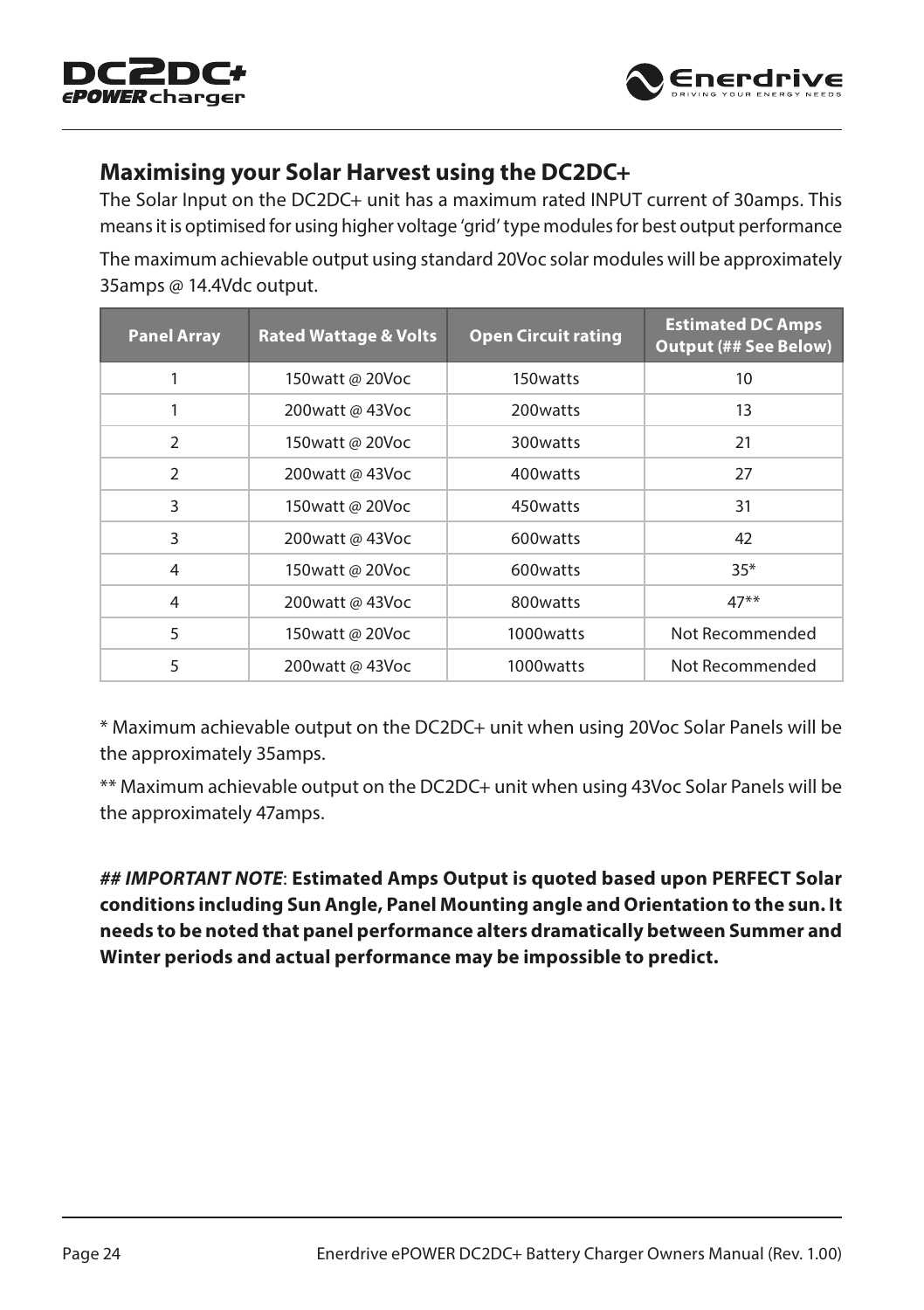<span id="page-24-0"></span>



### **Understanding the Display & Function Keys during normal operation**

| <b>Display</b>                                                                           |                                                                                                                |  |
|------------------------------------------------------------------------------------------|----------------------------------------------------------------------------------------------------------------|--|
| Digital Display                                                                          | LCD with back lighting                                                                                         |  |
| Digital Display Info: CH1<br><b>CH<sub>2</sub> &amp; CH<sub>3</sub></b><br>Fault/Warning | Charging Status, Voltage, Current<br>Voltage<br>Error code E01-08, Warning A01-02                              |  |
| 'CH3' Icon Flashing                                                                      | $CH3 > 12.0V$ on a 12V Input system<br>CH3 > 24.0V on a 24V Input system<br>and not charging from (alternator) |  |
| 'CH3' Icon Solid                                                                         | Charging from CH3 input (Start Battery / Alternator)                                                           |  |
| 'CH2' Icon Flashing                                                                      | $CH2 > 14.5V$ and not charging from solar array                                                                |  |
| 'CH <sub>2</sub> ' Icon Solid                                                            | Charging from CH2 input (solar)                                                                                |  |

- During normal operation, the display will cycle through and show CH1 battery voltage, charging current and charging stage ('bul' – Bulk stage, 'Abs' – Absorption stage, 'Ful – Float stage) alternatively. When the 'MENU' key is pressed, it will display the other channel's battery voltage only
- CH3 icon will flash when the input voltage is above (> 12 on a 12V system or > 24V on a 24V system and it is not the source charging the battery. It will change to solid when it becomes the source charging the battery.
- CH2 icon will flash when the input voltage is above the Flashing Voltage (> 14.5V) and is not the source charging the battery. It will change to solid when it becomes the source charging the battery.
- During normal operation, Every time the menu button is pressed once, the display will scroll through and show CH1, CH2 & CH3: Voltage' for 3 seconds and it will return to the normal display automatically. If CH2 or CH3 is not connected, it will show 0V.
- The display will remain ON when either one or both CH2 & CH3 inputs are available. The display will turn OFF if CH2 or CH3 is not available.
- During equalisation operation (for flooded batteries only), the numerical section on the display will show a flashing 'eq' indicating the equalisation process is in progress and it will not show the battery voltage or the charging current.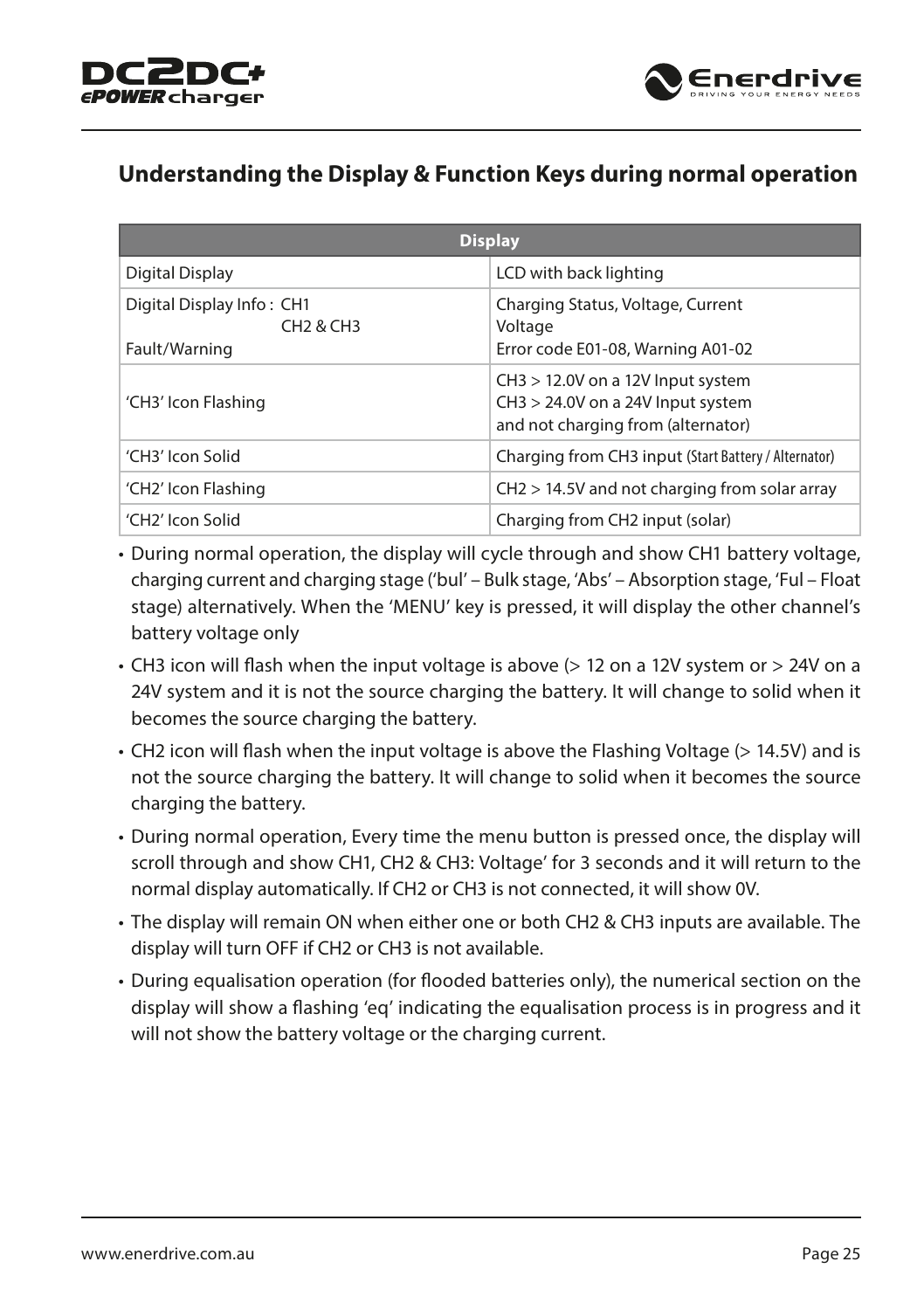<span id="page-25-0"></span>



### **Understanding The Function Key 'MENU', 'SET' And 'SEL' During Charger Setting**

**CH1** - display is showing the charging battery info (charging status, voltage and current).

**CH2 or CH3** - When displayed symbol is solid this means the power is coming from the related channel and the other channel will be flashing if it is connected but not charging.

**"V"** - Display is showing the voltage

**"A"** - display is showing the current

**"Auto"** - units Silent mode is switched on

**"Priority"** - the units "ignition Sense" terminal is connected or the unit is set to Manual Override mode

**"Mode"** - charging mode setting\*

**"Temp"** - Temperature setting\*

*\*Will only display when selected setting is active*



## **Digital Display:**

- During the charging process, the display shows 'CH1' charging status, voltage and current repeatedly, and 'CH2' or 'CH3' symbol is solid to indicate the active input source. If the other input channel is available and the voltage is above the 'CH2 and CH3 Flashing Voltage' the icon will be flashing. When the menu button is pressed once, the display will change to show CH1 Voltage for 3 seconds, CH2 voltage for 3 seconds and CH3 voltage for 3 seconds. The display will then revert back to normal operation and will show the CH1 info.
- When the Battery (CH1) is fully charged, it will show 'CH1' and 'FLO', voltage and current repeatedly on the display.
- The selected "battery type" icon is always ON at all times during the whole charging process.
- The 'Priority' Icon turns ON when the "ignition sense" terminal is connected or the unit is set to 'Manual Override' mode.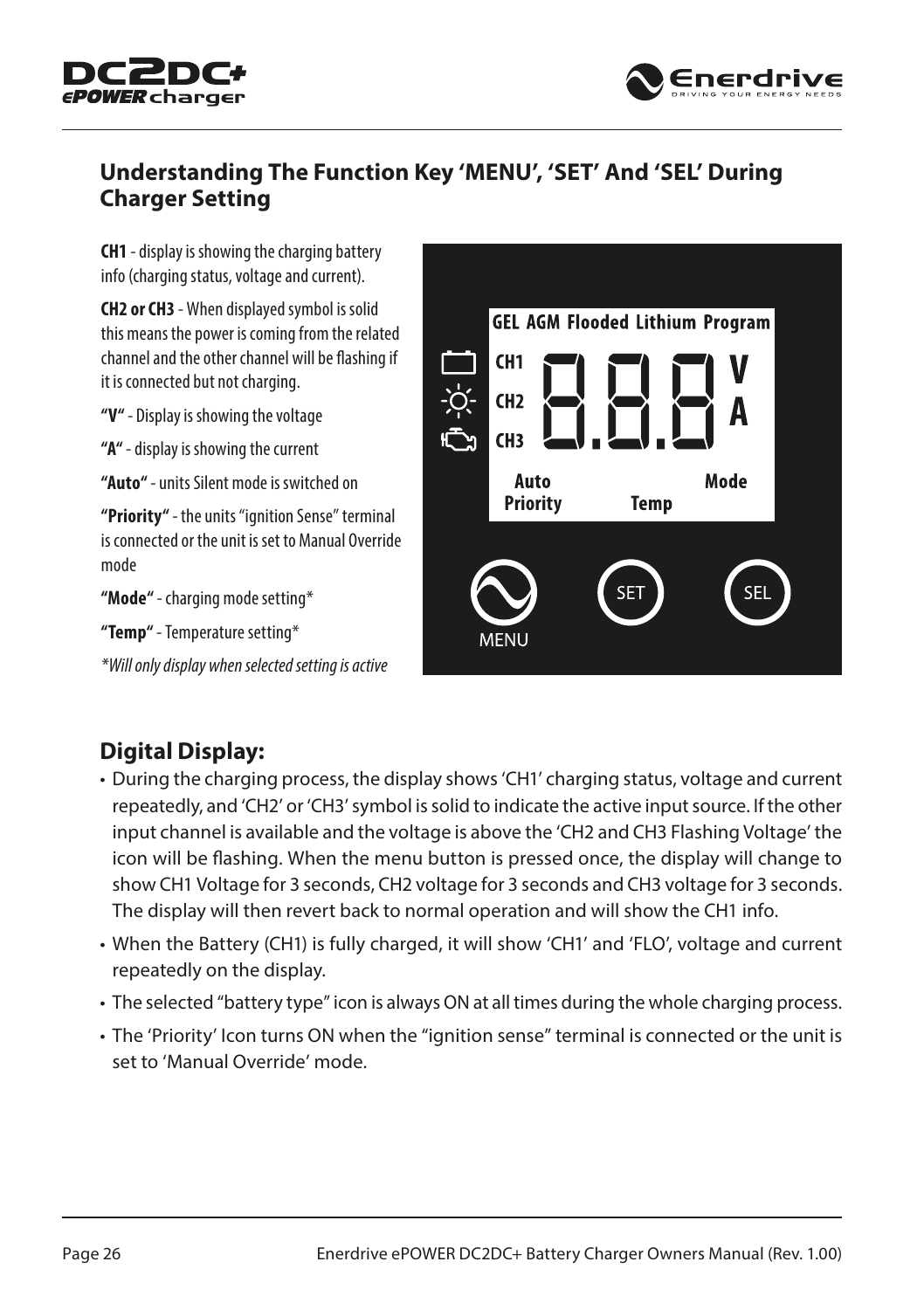<span id="page-26-0"></span>



### **Button Functions:**

|      | • During normal charging operation, press once to change the display to show                                                                                                                                                                                                                                                                                                                                                                                                                                                                                                                                                                               |
|------|------------------------------------------------------------------------------------------------------------------------------------------------------------------------------------------------------------------------------------------------------------------------------------------------------------------------------------------------------------------------------------------------------------------------------------------------------------------------------------------------------------------------------------------------------------------------------------------------------------------------------------------------------------|
|      | • CH1, CH2 and CH3 voltage.                                                                                                                                                                                                                                                                                                                                                                                                                                                                                                                                                                                                                                |
|      | • During normal charging operation, press and hold for more than 3 seconds<br>to enter Charger Function Setting Menu                                                                                                                                                                                                                                                                                                                                                                                                                                                                                                                                       |
| IFNU | • When CH2 or CH3 is not available (voltage detect is below the sense voltage),<br>display will turn OFF. Press once will temporary trigger on the display and<br>it will automatically cycle through all three channels voltage, the software<br>revision and then turn off.                                                                                                                                                                                                                                                                                                                                                                              |
|      | • During the charger Setup Menu, this button is used to confirm the setting<br>and continue to the next menu.                                                                                                                                                                                                                                                                                                                                                                                                                                                                                                                                              |
|      | • Manual Override Mode: During normal operation, when the input source is<br>charging from CH2, press and hold for more than 10 seconds to turn Priority<br>mode ON, 'Priority' icon on display will turn ON. This will force the charger<br>from being connected to CH2 and connect it to CH3 (subject to CH3 being<br>12.3v or 24.6V or higher). If CH3 is not connected or out of operating range,<br>it will go back to CH2. This setting mode is used when CH2 (Solar) is available<br>but the charging current is too small due to the availability of sunlight. Use the<br>same procedure to turn off the 'Manual Override' mode when not required. |
|      | • Please Note: If Manual Override Mode is used and left on there is a risk of flattening<br>the start battery. The preferred method is to use the automatic override method<br>by connecting the ignition source to the ignition terminal of the DC2DC+ charger.                                                                                                                                                                                                                                                                                                                                                                                           |
|      | • With Flooded Battery Type setting, press and hold the "SET" and "SEL" buttons<br>together for more than 5 seconds will force the charger into Equalized Mode<br>and it will start equalizing the flooded battery. Please note; the battery has<br>to be set to 'Flooded' battery type in-order to have this function activated.                                                                                                                                                                                                                                                                                                                          |
|      | • During the charger Setup Menu, this button is used to change to the next<br>available setting.                                                                                                                                                                                                                                                                                                                                                                                                                                                                                                                                                           |
|      | • 'Silent' mode (Fan OFF mode): During normal operation, Press and hold for<br>more than 10 seconds will force the fan to turn OFF. 'Auto' icon will turn ON.<br>The charger current will reduce to half of the set current. The unit will go back<br>to normal after 12 hours and the 'Auto' icon will turn OFF.                                                                                                                                                                                                                                                                                                                                          |
|      | • Note: Every time the "MENU", "SET" and/or "SEL" buttons are pressed, the back<br>light will illuminate and will automatically turn off after 60 seconds.                                                                                                                                                                                                                                                                                                                                                                                                                                                                                                 |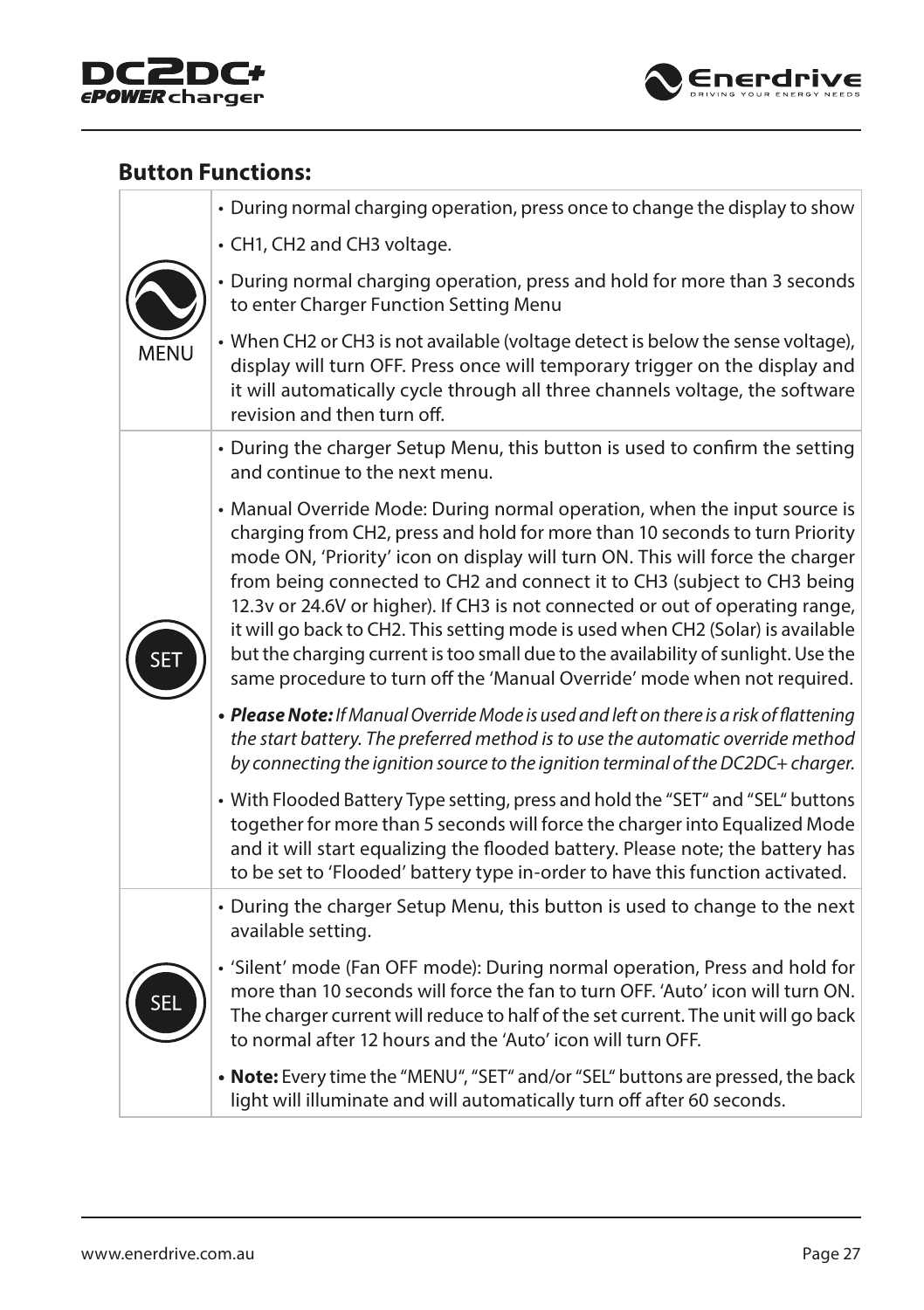<span id="page-27-0"></span>



#### **Automatic Override Functions:**

When positive power is applied to the "Ignition Sense" terminal (do not connect to ground), it will force the charger to connect to CH3 as long as CH3 is within the voltage range >12.3V or 24.6V on a 24v input.

#### **Programming Your Charger**



Press and hold the key for longer than 3 seconds to enter charger setting mode and show function setting. Once new setting is done, press 'MENU' again for longer than 3 seconds to exit the charger setting mode.



Press the key once to keep / save the chosen setting and change the display to show the next menu to continue other settings. Note: The selected setting will quickly flash 3 times to acknowledge the setting.



Press the key to view other available settings.

### **Understanding the Two-Stage (Mode 2) Charging (Default setting is 3)**

The DC2DC+ can be set to act as a 2 stage charger (Bulk/Float). Certain applications may require a 2 stage charge process and by setting this option, the DC2DC+ unit will act accordingly to meet this requirement.

During the Bulk stage, the battery accepts the maximum constant current from the charger.

In Float stage, the charger continuously produces a lower constant float voltage to maintain the battery in a fully charged stage.

### **Understanding The Three-Stage (Mode 3) Charging**

The Three-Stage Charging (Mode 3) has a Bulk/Absorption/Float sequence. During the Bulk stage, the battery accepts the maximum constant current from the charger. In the Absorption stage, the battery voltage is held to constant voltage and the charging current will slowly reduce. In Float stage, the charger continuously produces lower constant float voltage to fully top up and maintain the battery in a fully charged stage.

The charger will automatically restart the full charging cycle if it senses the battery bank is discharged to lower than 12.5V for lead acid batteries and 13.3V for lithium batteries.

#### **Understanding The Battery Temperature Functions**

The Battery Temperature Sensor is included with the charger to protect your battery and provide better charging voltage accuracy.

When the battery temperature sensor output is used, it is highly recommended to be installed on the main battery bank at the negative terminal. The sensor senses the battery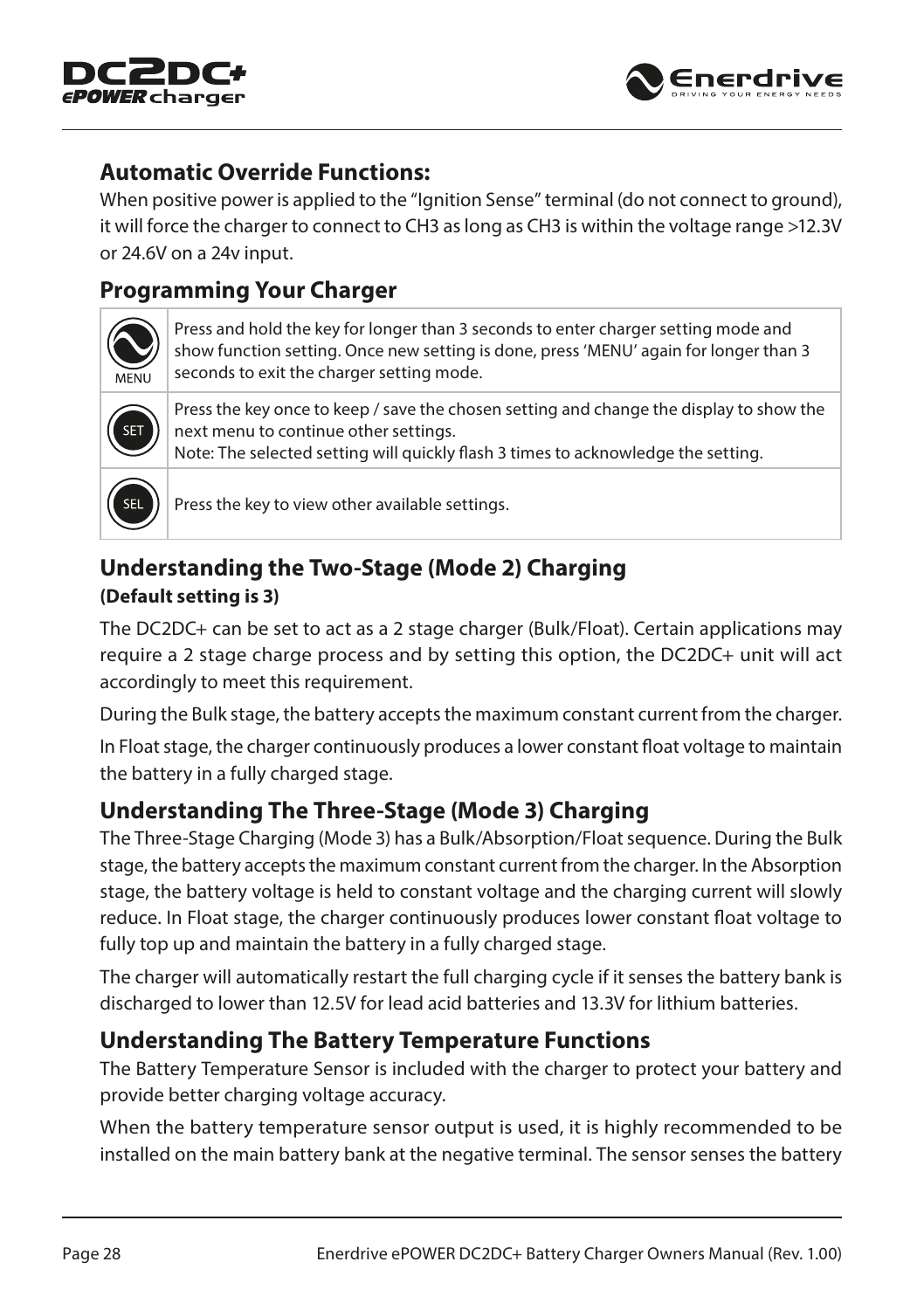<span id="page-28-0"></span>



temperature and overrides the manual temperature settings and makes small adjustments to the charging voltage.

**If using lithium batteries, leave temp set to "NOR" (Normal) and leave temp sensor disconnected.**

#### **Battery Temperature Compensation:**

There are three manual battery temperature settings on the unit ('Lo', 'nor' and 'hi'). See the table below for voltage adjustments for temperature compensation.

| <b>Temperature Setting</b> | Recommended<br><b>Battery Temperature</b> | <b>Battery Type</b> | <b>Voltage adjustment</b><br>from 25°C normal<br>setting |
|----------------------------|-------------------------------------------|---------------------|----------------------------------------------------------|
| Low (Lo)                   | $< 5^{\circ}$ C                           | GEL, Flooded        | $+0.675V$                                                |
|                            |                                           | AGM                 | $+0.525V$                                                |
|                            | $>$ 5°C and < 30°C                        | GEL, Flooded        | 0V                                                       |
| Normal (Nor)               |                                           | AGM                 | 0V                                                       |
|                            | $>30^{\circ}$ C                           | GEL, Flooded        | $-0.27V$                                                 |
| High (HI)                  |                                           | AGM                 | $-0.21V$                                                 |

#### **Battery Temperature Sensor (BTS) Voltage Adjustment:**

|                            | Battery Charging Voltage Adjustment from 25°C |                 |  |
|----------------------------|-----------------------------------------------|-----------------|--|
| <b>Battery Temperature</b> | <b>Flooded and GEL type</b>                   | <b>AGM</b> type |  |
| $< 25^{\circ}$ C           | + $0.027V$ / $°C$                             | $+0.021V$ / °C  |  |
| $25^{\circ}$ C             | 0V                                            | 0V              |  |
| $>$ 25°C $\overline{C}$    | $-0.027/°C$                                   | $-0.021/°C$     |  |

Note: The above voltage compensation will only work with the supplied Battery Temperature Sensor fitted which will override the unit temperatures' (Lo, Nor, Hi) setting. If using lithium batteries, leave temp setting "NOR" (Normal) and leave temp sensor disconnected.

### **Procedure To Set Or View Charger Setting**

Follow the procedure or sequence in Appendix A1 and A2 (see back of this manual) to set or view the charger setting.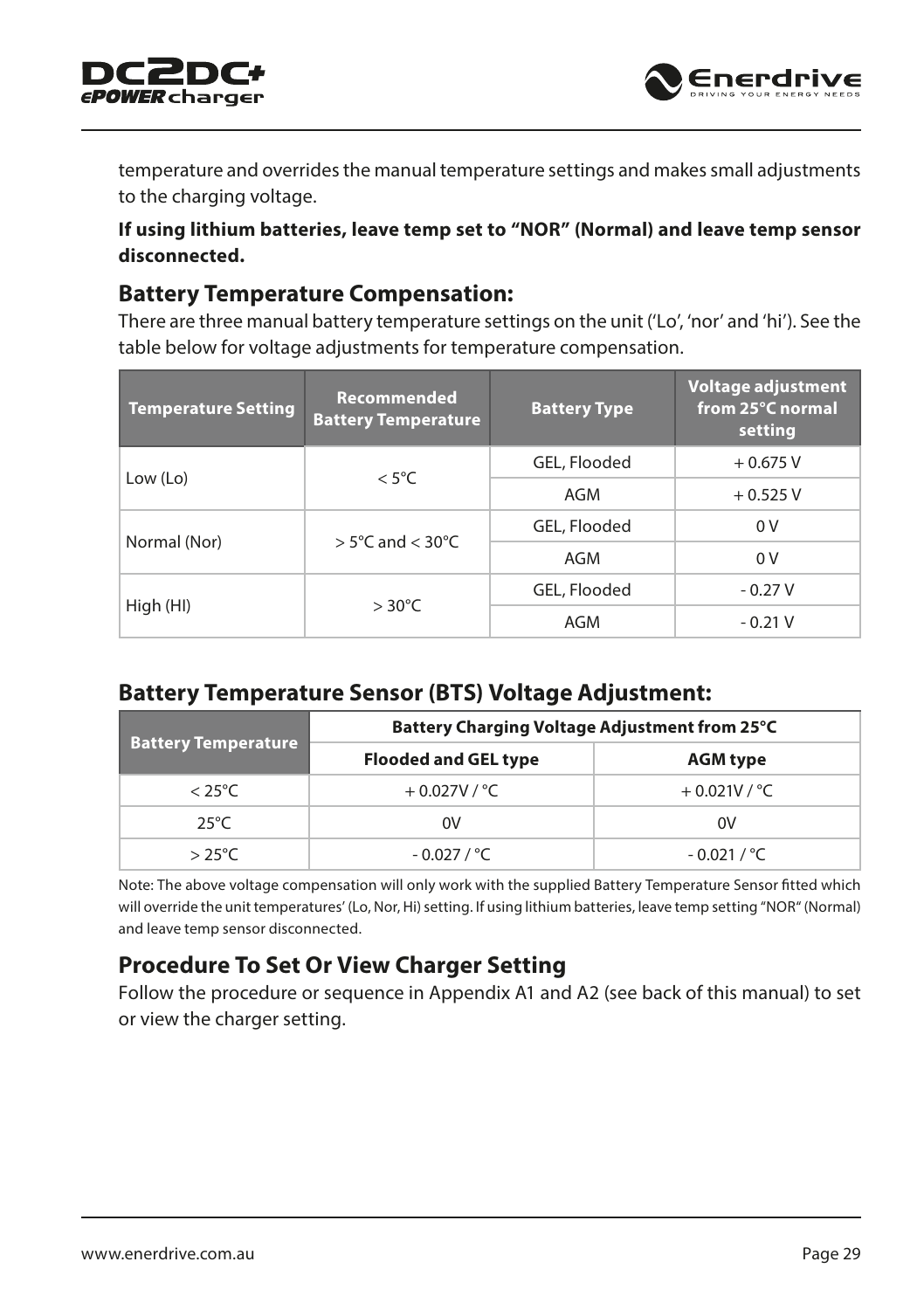<span id="page-29-0"></span>



### **Procedure To Equalise Flooded Batteries**

# **DANGER**

# **Explosion Hazard And Risk Of Battery Damage.**

The battery generates explosive gases during equalisation. Follow all the battery safety precautions listed in the manual.

When using the equalisation mode, the user has to be sure the battery connected to the battery charger is a flooded battery type. Equalizing a non-flooded battery may overcharge the battery and may cause the battery to explode.

# **CAUTION**

## **Risk of battery and equipment damage.**

Only Flooded lead-acid can be equalised. Consult your battery manufacturer or read the battery manual when you try to equalise your batteries.

Disconnect any DC load connected to the battery, as during equalise mode, the charger will produce 15.5V to the batteries. You must monitor the battery specific gravity throughout the equalisation process to determine the end of the equalising cycle.

Before setting the equalisation mode, please be sure the battery is a flooded battery type. When the battery equalisation has started, the charger will automatically fully charge the battery bank and will then follow with 1 hour of equalisation. Check the battery electrolyte level during the equalisation period. If necessary, refill with distilled water only. All cells should have similar electrolyte levels. If distilled water is added, batteries must undergo a complete charge cycle. The charger cannot determine when to terminate the equalisation of the battery, a one hour time-out is set and this is used as a safety feature to require the user to continually re-activate it as necessary after checking batteries manually.

### **Use the following procedure to setup the charger for battery equalisation.**

With Flooded Battery Type setting, Press and Hold Button "SET" and "SEL" together for more than 5 seconds. This will force the charger to go into to Equalized mode and it will start equalizing the flooded battery. Please note the battery mode setting has to be set to 'Flooded' battery type in-order to have this function activated.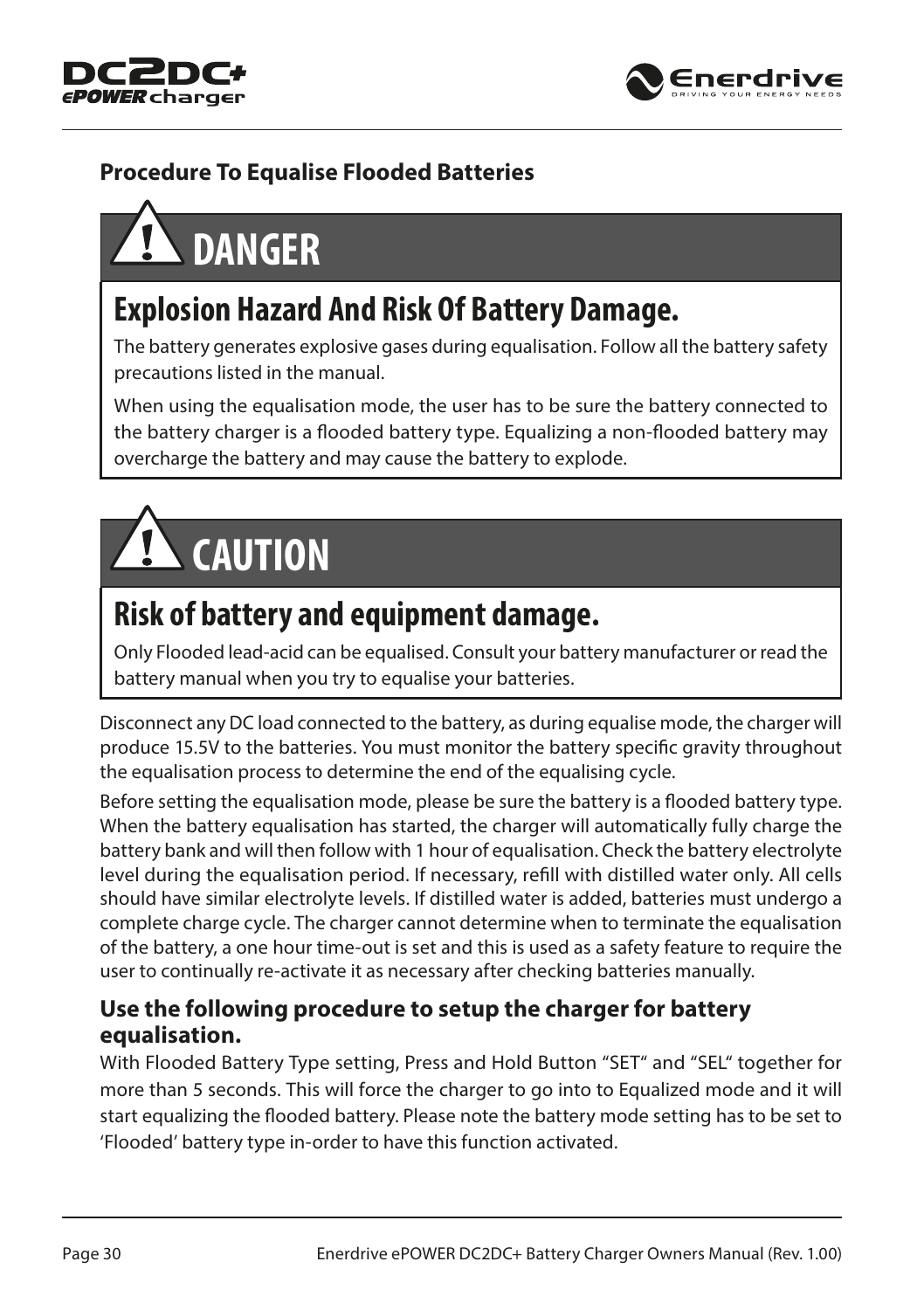<span id="page-30-0"></span>



#### **Understanding The Protection Features**

#### **De-rating Charging Current:**

When the charger senses the environmental temperature is above 50°C, the maximum charger current will de-rate to 1/2 of the set value (A01 warning code will display). The charger will recover automatically back to maximum charging current when the environmental temperature drops to below 45°C.

#### **Over Temperature Shutdown:**

When the charger senses the environmental temperature is above 60°C, the charger will shutdown. It will recover automatically when the environmental temperature drops to below 45°C.

#### **Battery Reverse Polarity:**

When a reverse polarity is connected to the battery bank, "Error Code E08" on the display will appear.

#### **Charging A Flat Battery**

The charger is designed to charge batteries with terminal voltage greater than 8.0Vdc.

Re-charging a flat battery requires extreme care and attention. It is best to re-charge using short frequent cycles rather than one long bulk cycle. Battery damage or failure may occur if the battery is discharged so deeply.

### **Understanding The Display Codes**

Codes will show on the display when either a function or internal warning / fault, such as high internal temperature or DC out of range is detected and the charger may shut down to protect itself until the fault has cleared. See table description below for more information.

| Code       | <b>Description</b>                                                                                                                                                                                                                                                                                                                                                                                                                                                                                                                |
|------------|-----------------------------------------------------------------------------------------------------------------------------------------------------------------------------------------------------------------------------------------------------------------------------------------------------------------------------------------------------------------------------------------------------------------------------------------------------------------------------------------------------------------------------------|
| hill       | The charger is in Bulk Charging Mode<br><b>Bulk or Boost charge;</b> The battery is charged at the set rated output current of the charger until the battery reaches its final<br>charging voltage, known as its absorption voltage. In this step, around 80% of the battery is recovered as fast as possible.                                                                                                                                                                                                                    |
| <b>AbS</b> | The Charger is in Absorption Charging Mode<br>Absorption Charge; With the charger voltage held steady, the remaining 20% is replaced with the charger allowing<br>the current to taper off as the battery approaches full charge.                                                                                                                                                                                                                                                                                                 |
| FUL        | The charger is in Float Charging & Power Supply Mode<br><b>Float</b> ; Finally, in the float stage the charger voltage is lowered and held at a constant and safe predetermined level.<br>This prevents the battery from being overcharged, yet allows the charger to supply enough current to make up for the<br>self-discharge losses of the battery, while supporting additional loads connected to the battery (such as DC lighting and<br>refrigerators). This stage allows for the charger to be used as a DC power supply. |
| EHE.       | <b>CH3 Input Voltage Check</b><br>This will display for 5 seconds every 3 minutes while charging from the alternator input (CH3) and is normal operation<br>when the charger is checking the under voltage recovery limit (see page 18 for details).                                                                                                                                                                                                                                                                              |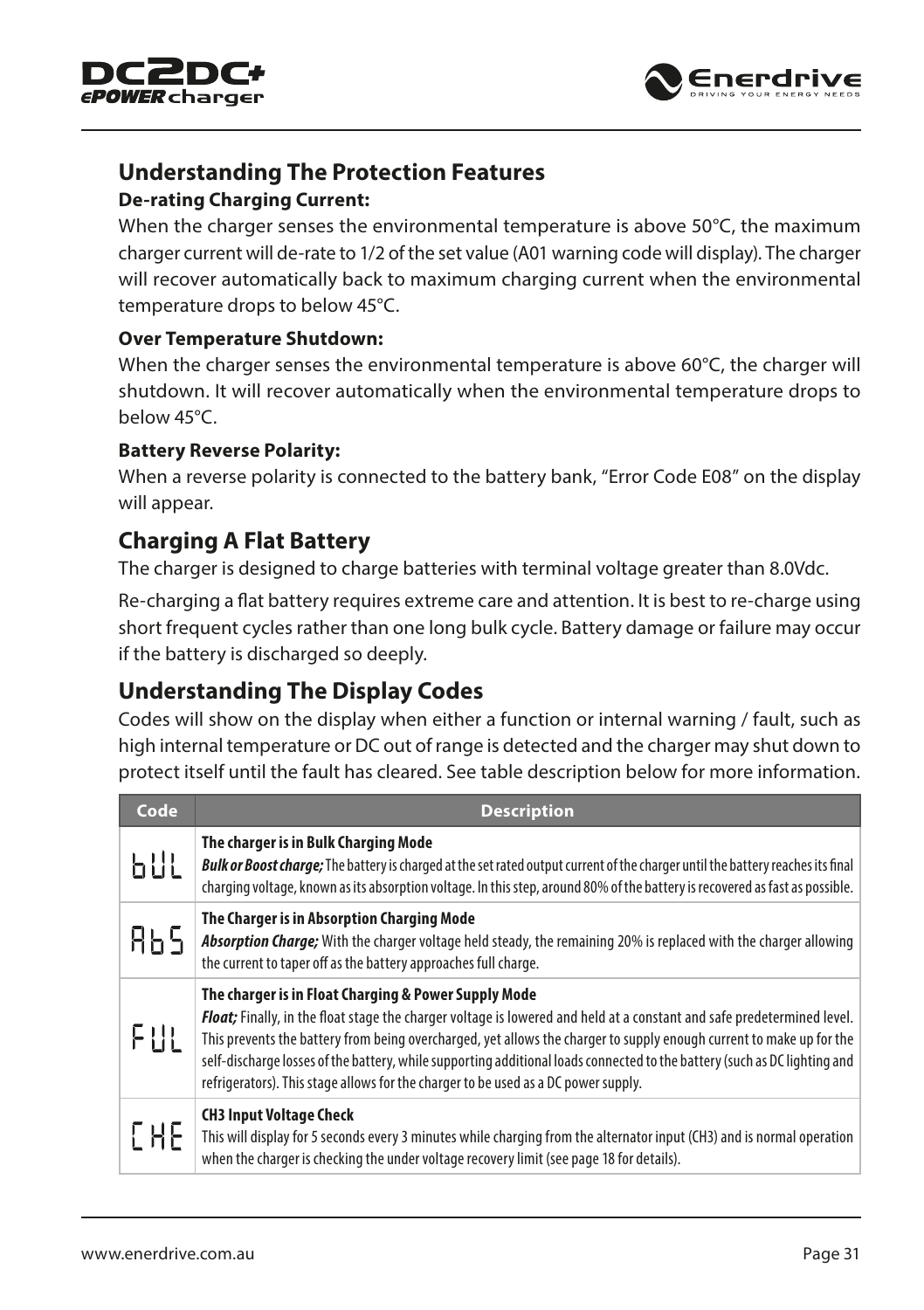



| E01        | <b>CH3 High Input Voltage Shutdown</b><br>This means the unit has detected the input from the Start/Alternator has gone above 16.0V on a 12V input or 32.0V on a<br>24V input. This error will clear once the input has dropped below 15.5V on a 12V input or 31.0V on a 24V input.                                                                                                                                                                                                                                                                                                                                                                             |
|------------|-----------------------------------------------------------------------------------------------------------------------------------------------------------------------------------------------------------------------------------------------------------------------------------------------------------------------------------------------------------------------------------------------------------------------------------------------------------------------------------------------------------------------------------------------------------------------------------------------------------------------------------------------------------------|
| E02        | <b>CH3 Low Input Voltage Shutdown</b><br>This means the unit has detected that the input from the Start/Alternator has gone below 10.5V on a 12V input or<br>21.0V on a 24V input. This error will clear once the input has risen above 13.2V on a 12V input or 26.4V on a 24V input.<br>If you have this error:<br>• Check that the voltage of your Start Battery is above 13.2V on a 12V input or 26.4V on a 24V input.<br>• Check that you have not left the "Priority" (Override) feature activated (Manual or Auto)<br>• Check that the battery cable from the Start Battery is correctly sized.<br>• Check you don't have a loose terminal or blown fuse. |
| E03        | <b>CH2 High Input Voltage Shutdown</b><br>This means the unit has detected the input from the solar has gone above 45.0V. This error will clear once the input has<br>dropped below 44.0V.<br>If you have this error:<br>• Check the specification of your panels - the Volts Open Circuit (VOC) should not exceed 45VOC<br>• Make sure the solar panels have not been connected in series as this will increase the VOC voltage of the panel array.<br><b>Please Note:</b> Maximum solar VOC input must not exceed 45VOC or damage to the unit will occur.                                                                                                     |
| <b>E04</b> | <b>CH2 Low Input Voltage Shutdown</b><br>This means the unit has detected the input from the Solar Array cannot sustain voltage above 14.5v.<br>If you have this error:<br>• Check that you are not in a low light/non direct sunlight situation i.e. Early morning / late afternoon.<br>• This may also happen if your solar panels are inside in a shed with a skylight or Hi Bay Lights running or outside under<br>Flood Lights.<br>If you find this is happening with your unit when stored, we recommend fitting a DC Breaker to the output of the DC2DC+<br>and turning it off when the unit is not in use/storage.                                      |
| <b>E05</b> | <b>CH1 High Input Voltage Shutdown</b><br>This means the unit has detected that the Main/House battery has gone above 16.0V. This error will clear once the input<br>has dropped below 15.5V.<br>This may be due to charging from another source. i.e. Another solar controller or AC battery charger.                                                                                                                                                                                                                                                                                                                                                          |
| <b>E06</b> | <b>Over Temperature Shutdown</b><br>When the charger senses the environmental temperature above 60°C, the charger will<br>Shut down. It will recover automatically when the environmental temperature drops below 45°C.<br>• Check to make sure the fan is working.<br>. Make sure the unit has good ventilation.                                                                                                                                                                                                                                                                                                                                               |
| <b>E07</b> | <b>BTS Over Temperature Shutdown</b><br>This means the units Battery Temp Sensor has detected that the batteries are too hot and has shut down to not over<br>charge the batteries.<br>If this occurs, take care and check the temperature of the batteries.<br>• If the Batteries are Hot -you may have a dropped cell or faulty battery. Stop all charging and see your local battery<br>shop to get your batteries tested.<br>• If the Batteries/Terminals are still cool or only warm, you may have a bad temp sensor. Unplug the temp sensor and<br>call Enerdrive.                                                                                        |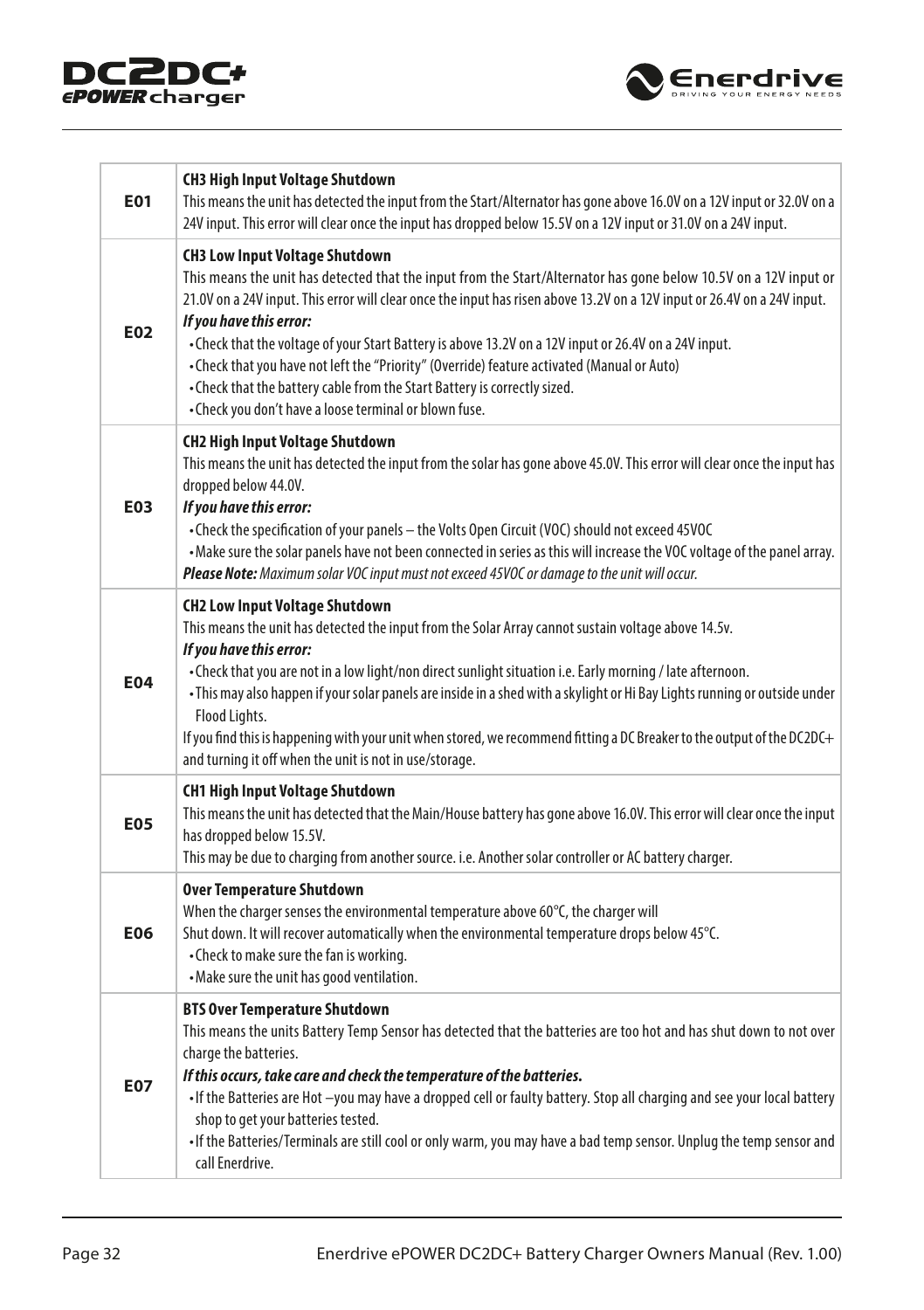



| <b>E08</b> | <b>CH1 Output Short Circuit</b><br>This means there is a Short Circuit on the DC output to your Main/House battery.<br>If this is displayed, check the following:<br>. The output wires are not shorted together.<br>• The output wires are wired correctly and not reverse polarity.                                                                                |
|------------|----------------------------------------------------------------------------------------------------------------------------------------------------------------------------------------------------------------------------------------------------------------------------------------------------------------------------------------------------------------------|
| A01        | <b>Over Temperature Warning</b><br>When the charger's internal temperature is $>60^{\circ}$ C, the unit will shut down to protect itself. The unit will return back to<br>normal charging once the internal temperature is $<$ 58 $^{\circ}$ C<br>• Check to make sure the fan is working.<br>• Make sure the unit has good ventilation.                             |
| A02        | <b>BTS High Temperature Warning</b><br>When the battery temperature sensor is $> 58^{\circ}$ C, the unit will shut down to protect the batteries. The unit will return<br>back to normal charging once the battery temperature sensor is $<$ 56 $^{\circ}$ C.<br>• Check to make sure the batteries are not hot.<br>• Make sure the batteries have good ventilation. |

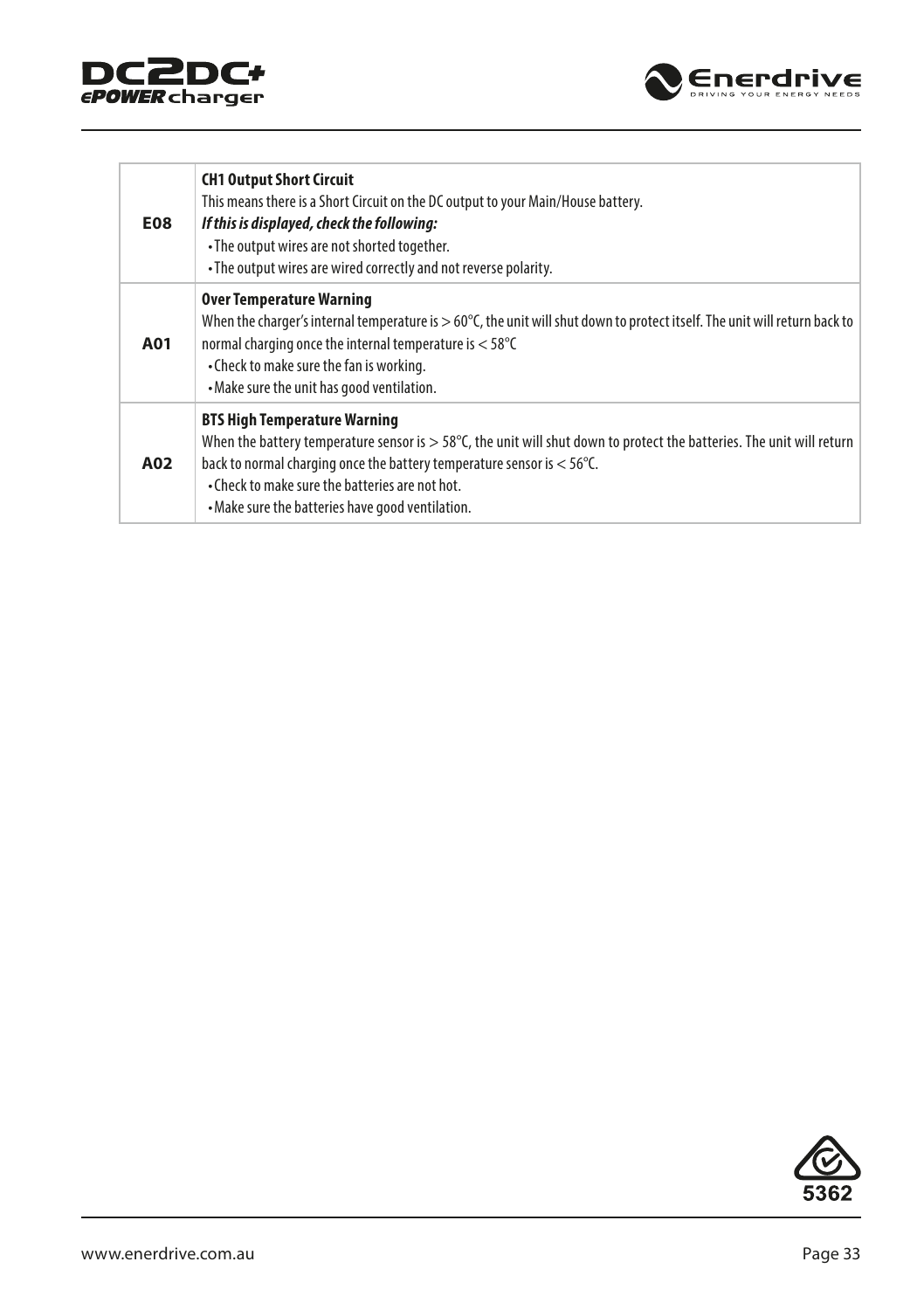<span id="page-33-0"></span>



## **8. SPECIFICATIONS**

| <b>Output Rating</b> |                        |  |
|----------------------|------------------------|--|
| Output Voltage       | 12V Nominal (8.0V min) |  |
| Output Current       | $40A \sim 50A$         |  |
| Output Power         | 775W                   |  |

| <b>Charger DC Output (CH1):</b>          |                                                            |  |  |
|------------------------------------------|------------------------------------------------------------|--|--|
| Selectable Battery Type                  | Gel, AGM, Flooded, Lithium, Program                        |  |  |
| Charger Voltage Range                    | $13.8V - 15.5V$                                            |  |  |
| Float Voltage Range                      | $13.0V - 13.8V$                                            |  |  |
| Charger Current (User Selectable)        | 5/10/15/20/25/30/35/40/45/50A (default 40A)                |  |  |
| Equalize Voltage (Flooded Battery)       | 15.5V                                                      |  |  |
| Equalize Charging Current                | 10% of Bulk Current Setting                                |  |  |
| Charging Control                         | 2 stage / 3 stage selectable<br>(Default 3 stage)          |  |  |
| DC Output Bank                           | Single                                                     |  |  |
| Current draw from CH1 when not operating | $=$ < 50 $mA$                                              |  |  |
| <b>Battery Temperature Setting</b>       | Low/ Normal/ High<br>(Battery Temperature Sensor Standard) |  |  |
| Efficiency                               | 95%                                                        |  |  |

| <b>INPUT Rating (CH2 - MPPT Solar)</b> |                                                                                          |  |
|----------------------------------------|------------------------------------------------------------------------------------------|--|
| Input Voltage                          | $14.5 - 45$ VOC                                                                          |  |
| Maximum Solar Input                    | $\leq$ 23V input, 500W (600W allowable)<br>$\geq$ 37.5V-45V input, 750W (800W allowable) |  |

| <b>INPUT Rating (CH3 - Start/Alternator)</b> |                           |  |
|----------------------------------------------|---------------------------|--|
| Input Voltage                                | 10.5 - 16VDC / 21 - 32VDC |  |
|                                              |                           |  |

|                        | <b>Dimensions</b>    |
|------------------------|----------------------|
| Height x Width x Depth | 242mm x 172mm x 74mm |
| Unit Weight            | 1.85 Kg              |
| Shipping Weight        | 2.17 kg              |

Note: Specifications are subject to change without notice.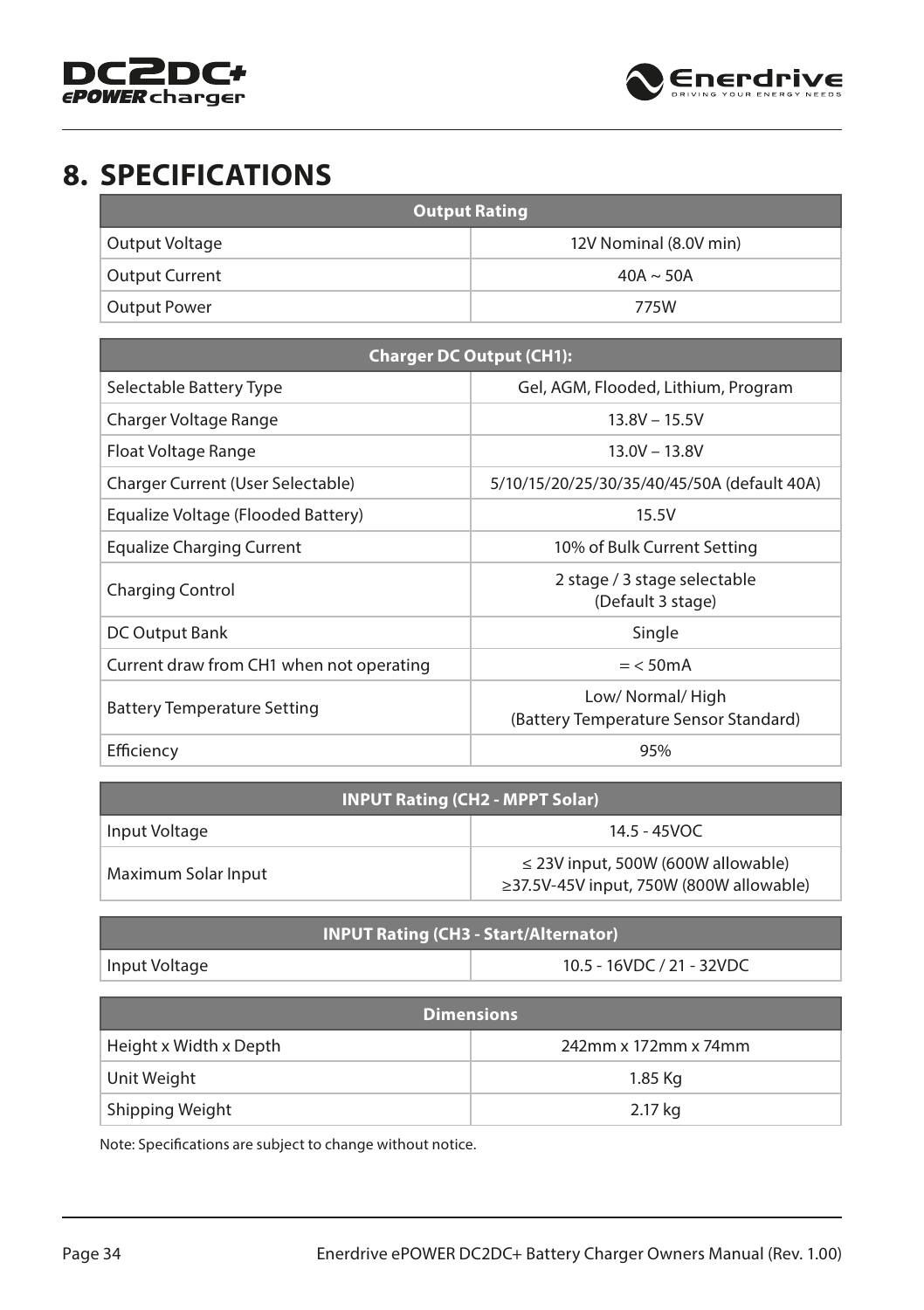<span id="page-34-0"></span>



## **9. WARRANTY**



### **2 Year Limited Warranty**

Our goods come with guarantees that cannot be excluded under the Australian Consumer Law. You are entitled to a replacement or refund for a major failure and for compensation for any other reasonably foreseeable loss or damage. You are also entitled to have the goods repaired or replaced if the goods fail to be of acceptable quality and the failure does not amount to a major failure.

The limited warranty program is the warranty that applies to all

Enerdrive products, and it sets forth all the responsibilities of Enerdrive. There is no other warranty, other than those described herein. Any implied warranty of merchantability of fitness for a particular purpose of the Enerdrive product is limited in duration to the duration of this warranty.

This Enerdrive product is warranted, to the original purchaser only (proof of purchase is required), to be free of defects in materials and workmanship for two years from the date of purchase\* without additional charge. The warranty does not extend to subsequent purchasers or users other than OEM applications.

This Enerdrive product is not intended for commercial use. This warranty does not apply to damage to units from misuse or incorrect installation/connection. Misuse includes wiring or connecting to improper polarity power sources.



### **3 Year Pro Rata Support Program**

In addition to our standard 2 years warranty, we offer a further 3 years of support with our pro-rata service program. In the event of an out of warranty product issue we can upgrade you with a new product for a fraction of the new price. With repair on many products becoming harder and harder these days, this program provides our customers with the greatest peace of mind possible.

### **Return and/or Repair Policy**

If you are experiencing any problems with your unit, please contact our customer service department at support@enerdrive.com.au or Phone 1300 851 535 before returning product to retail store. After speaking to a customer service representative, if products are deemed non-working or malfunctioning, the product may be returned to the purchasing store within 30 days of original purchase. Any defective unit that is returned to Enerdrive within 30 days of the date of purchase will be replaced free of charge.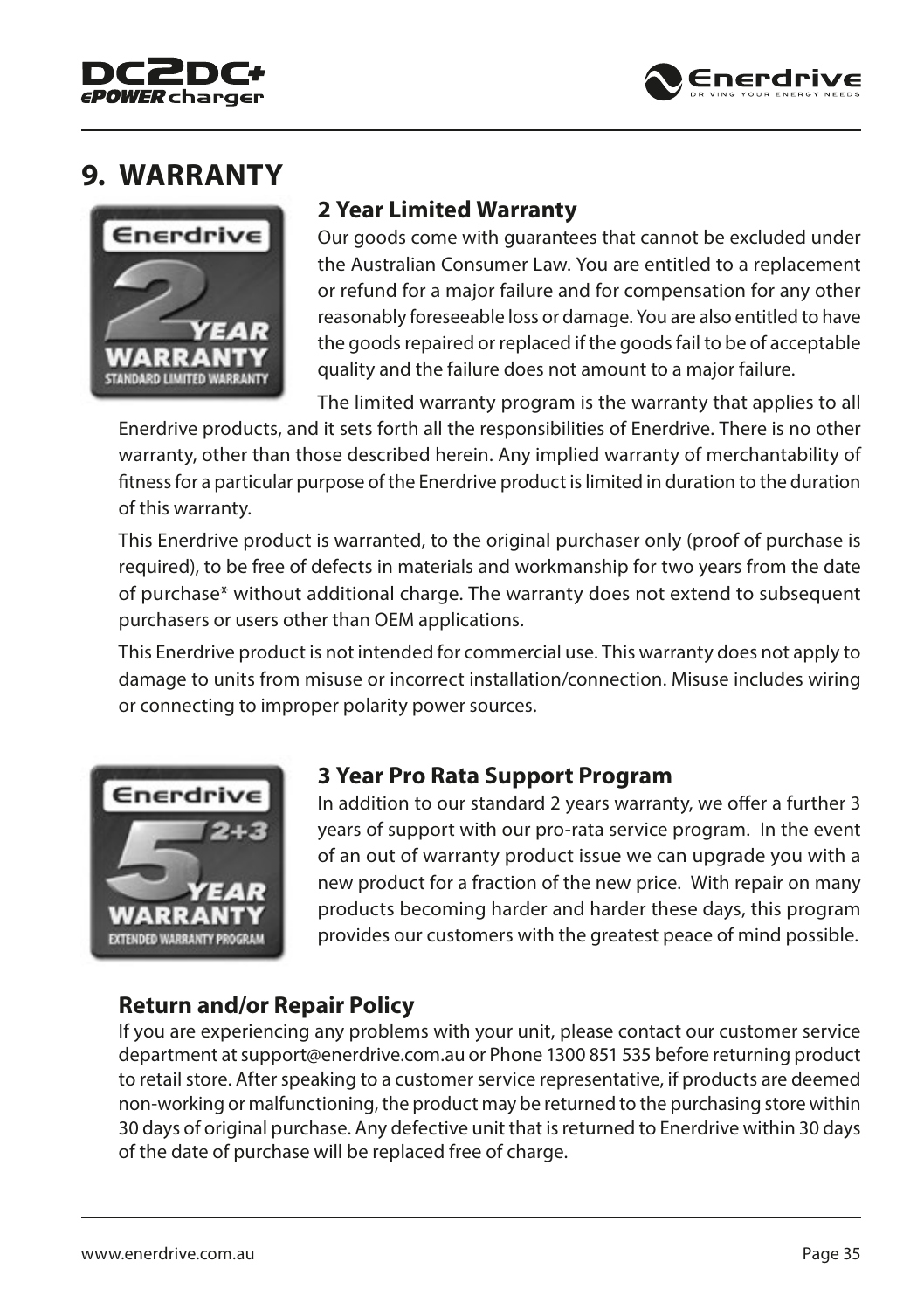<span id="page-35-0"></span>



If such a unit is returned more than 30 days but less than two years from the purchase date, Enerdrive will repair the unit or, at its option, replace it, free of charge. If the unit is repaired, new or reconditioned replacement parts may be used, at manufacturer's option. A unit may be replaced with a new or reconditioned unit of the same or comparable design. The repaired or replaced unit will then be warranted under these terms for the remainder of the warranty period. The customer is responsible for the shipping charges on all returned items back to Enerdrive.

#### **Limitations**

This warranty does not cover accessories, such as adapters and batteries, damage or defects result from normal wear and tear (including chips, scratches, abrasions, discolouration or fading due to usage or exposure to sunlight), accidents, damage during shipping to our service facility, alterations, unauthorized use or repair, neglect, misuse, abuse, failure to follow instructions for care and maintenance, fire and flood.

If your problem is not covered by this warranty, contact our Support Team at support@ enerdrive.com.au or phone 1300 851 535 for general information if applicable.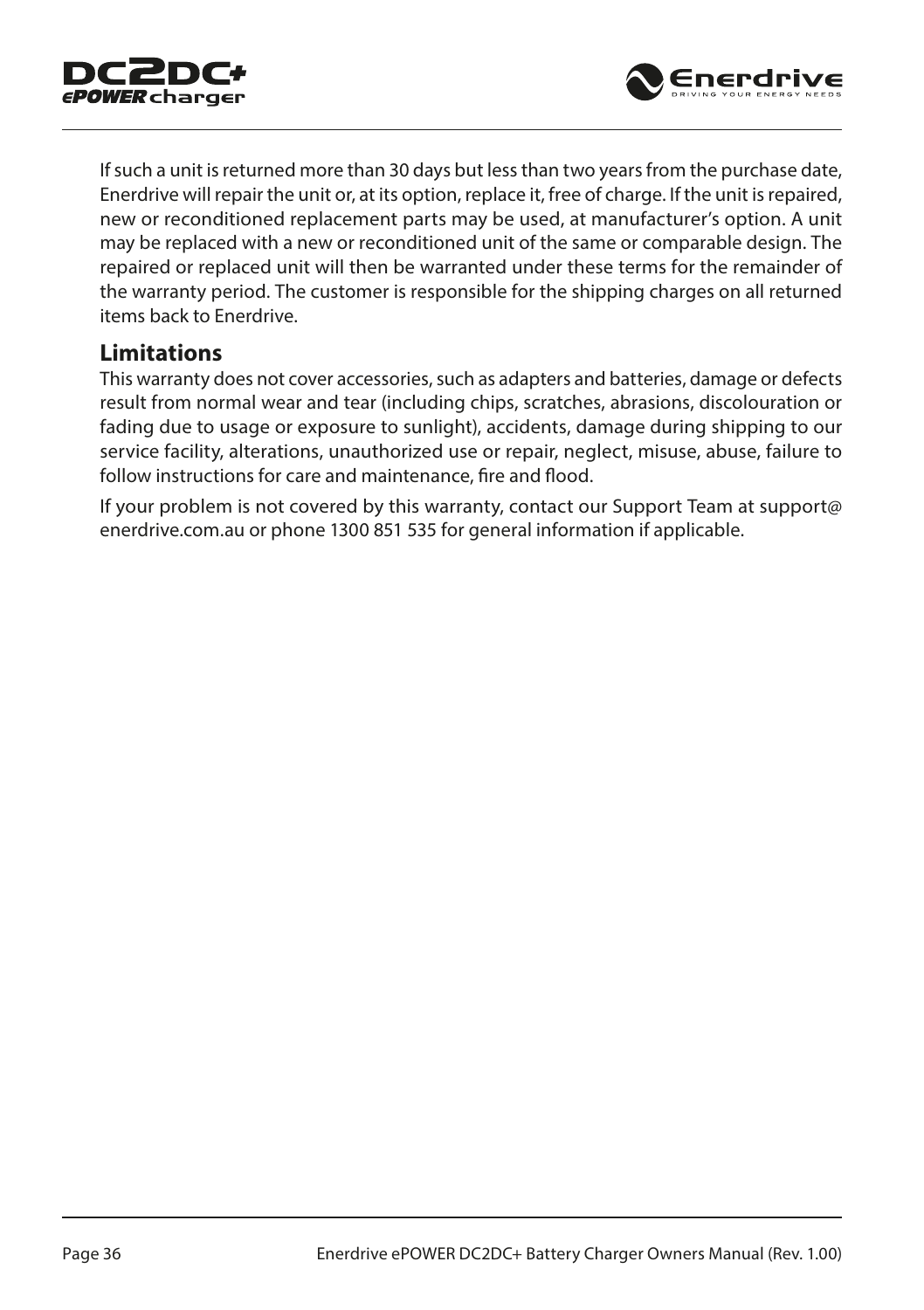

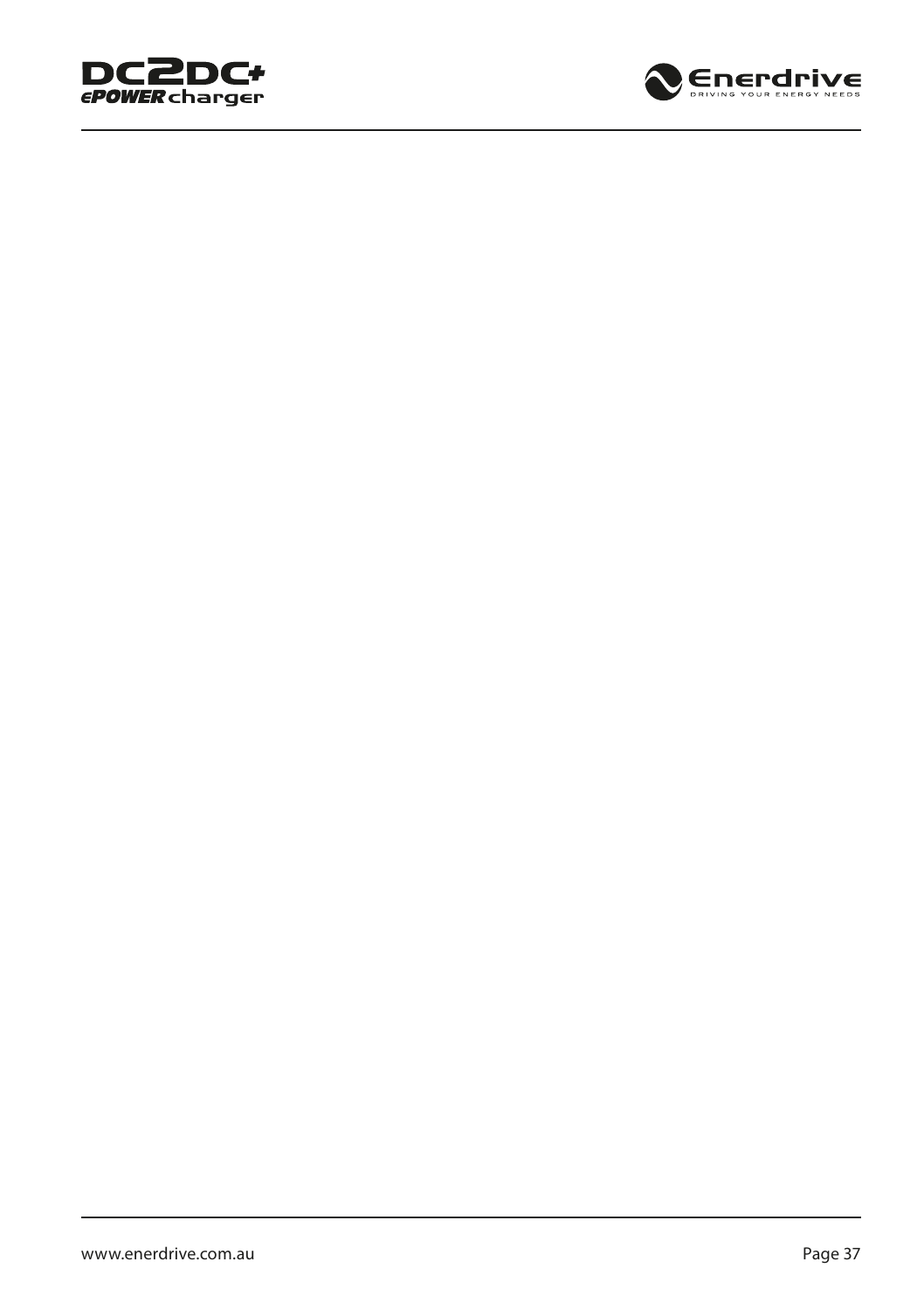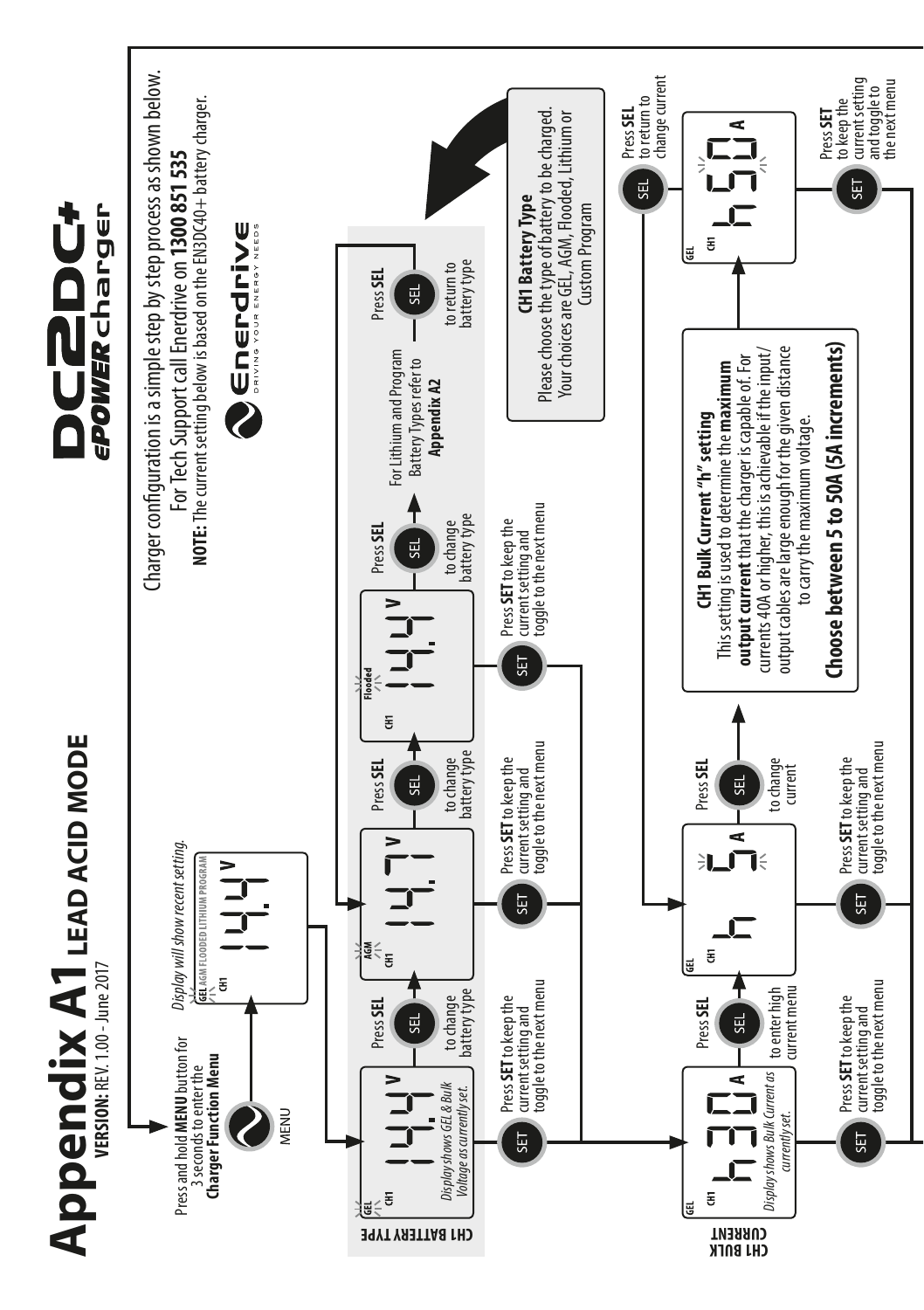

When choosing the battery type and setting the charging parameter, please consult the battery manufacturer on all the voltage and **When choosing the battery type and setting the charging parameter, please consult the battery manufacturer on all the voltage and**  current settings. Using the wrong setting to charge a battery may overcharge, damage the battery and may cause a fire. **current settings. Using the wrong setting to charge a battery may overcharge, damage the battery and may cause a fire.** WARNING: FIRE HAZARD **WARNING: FIRE HAZARD**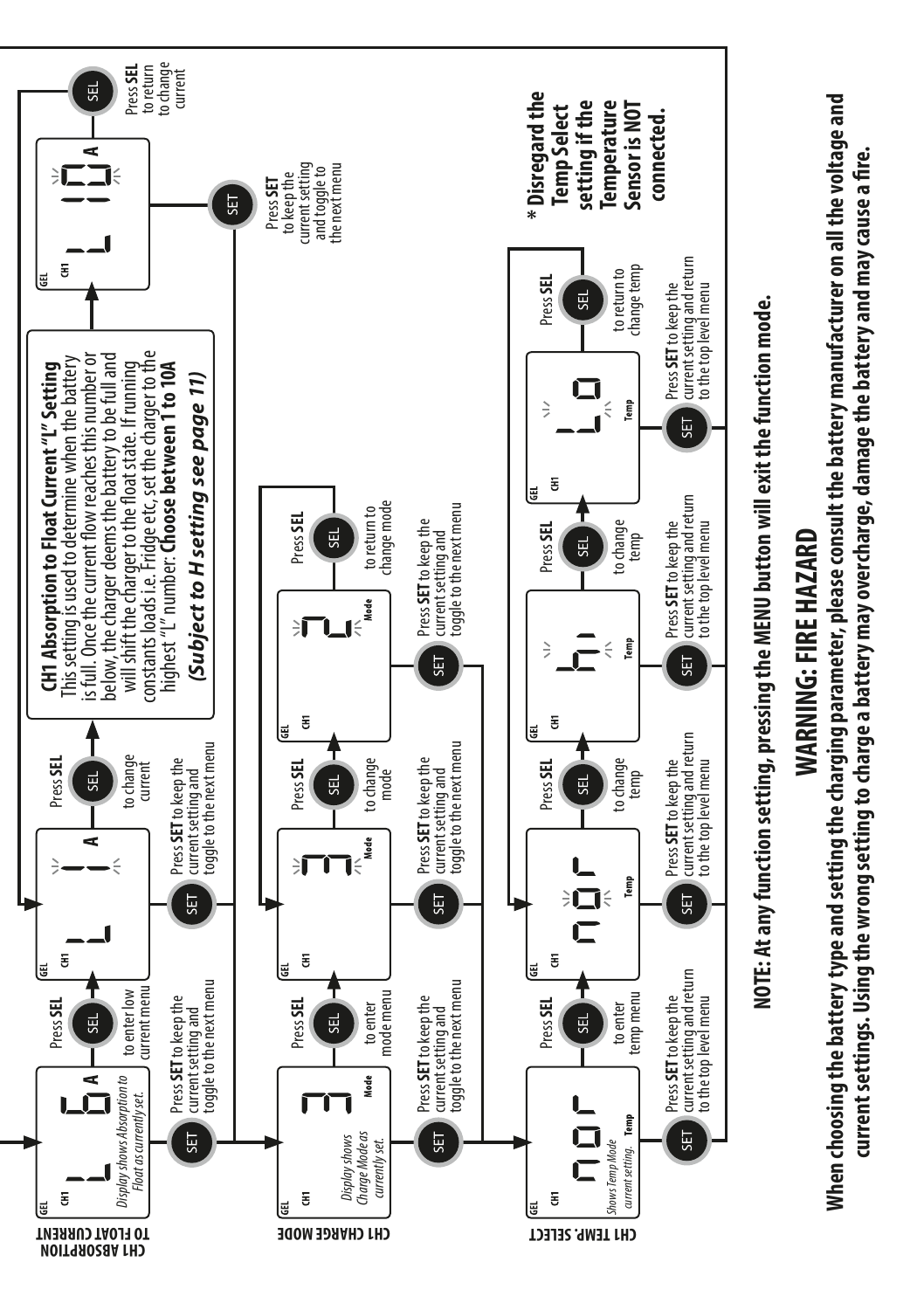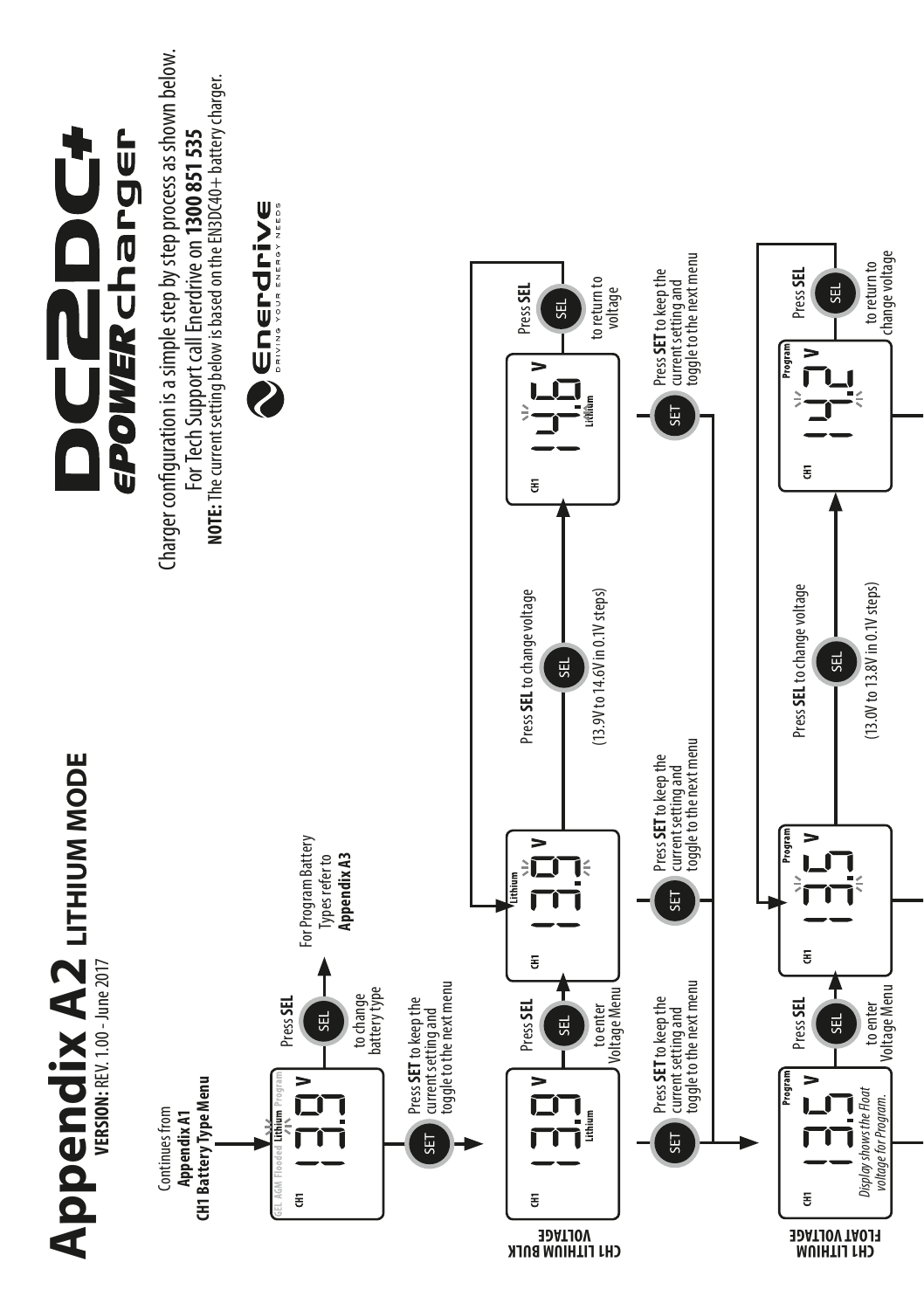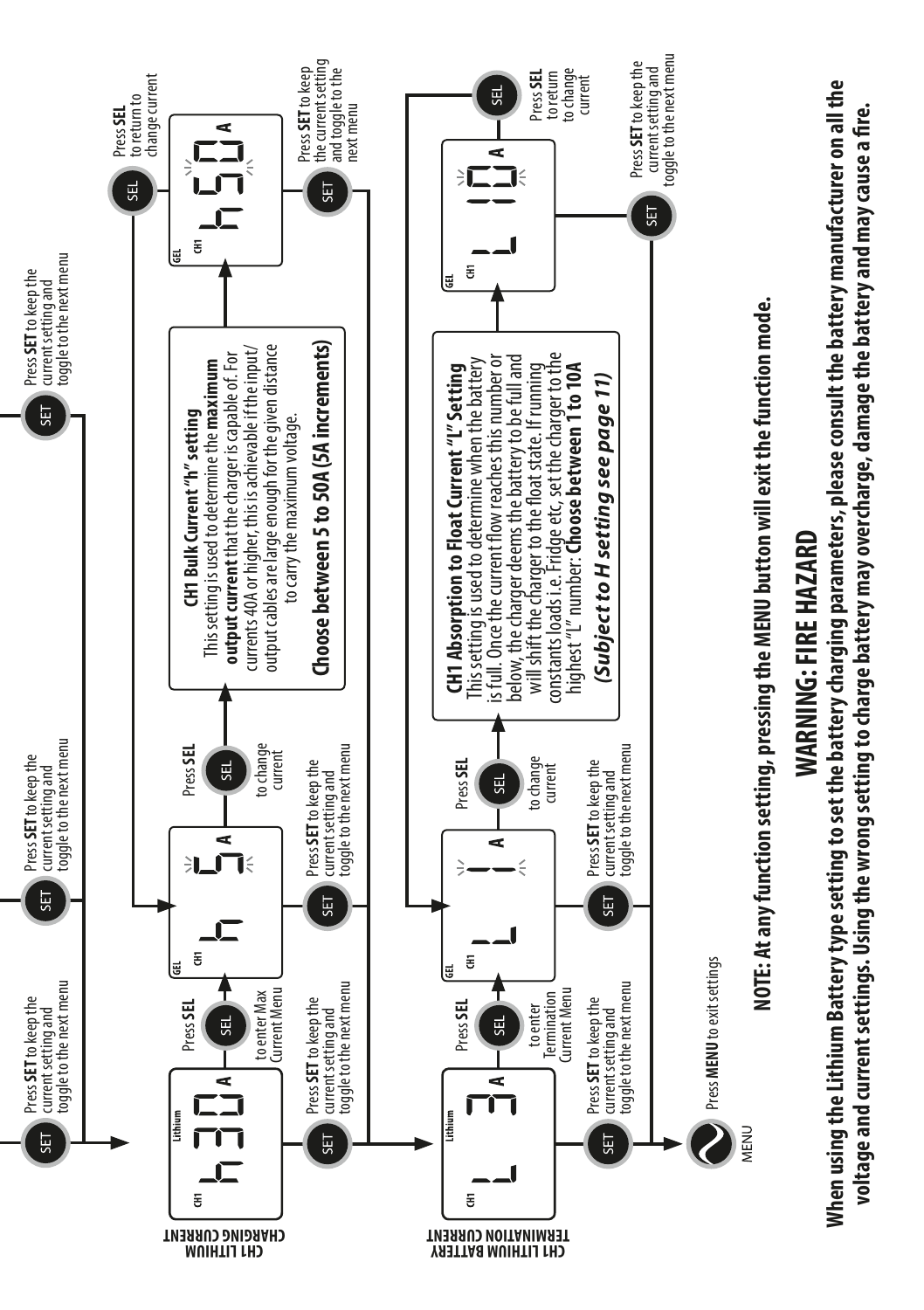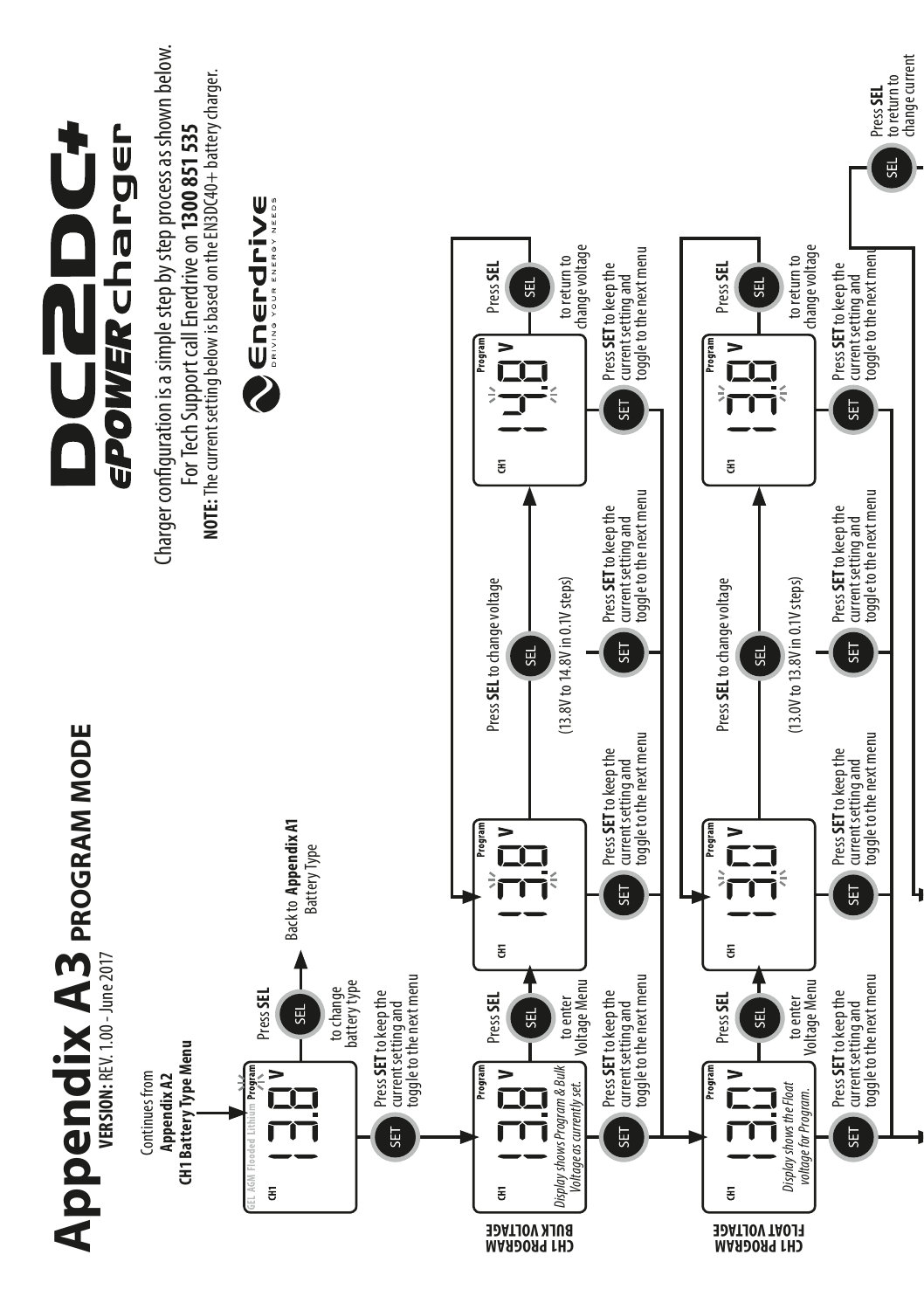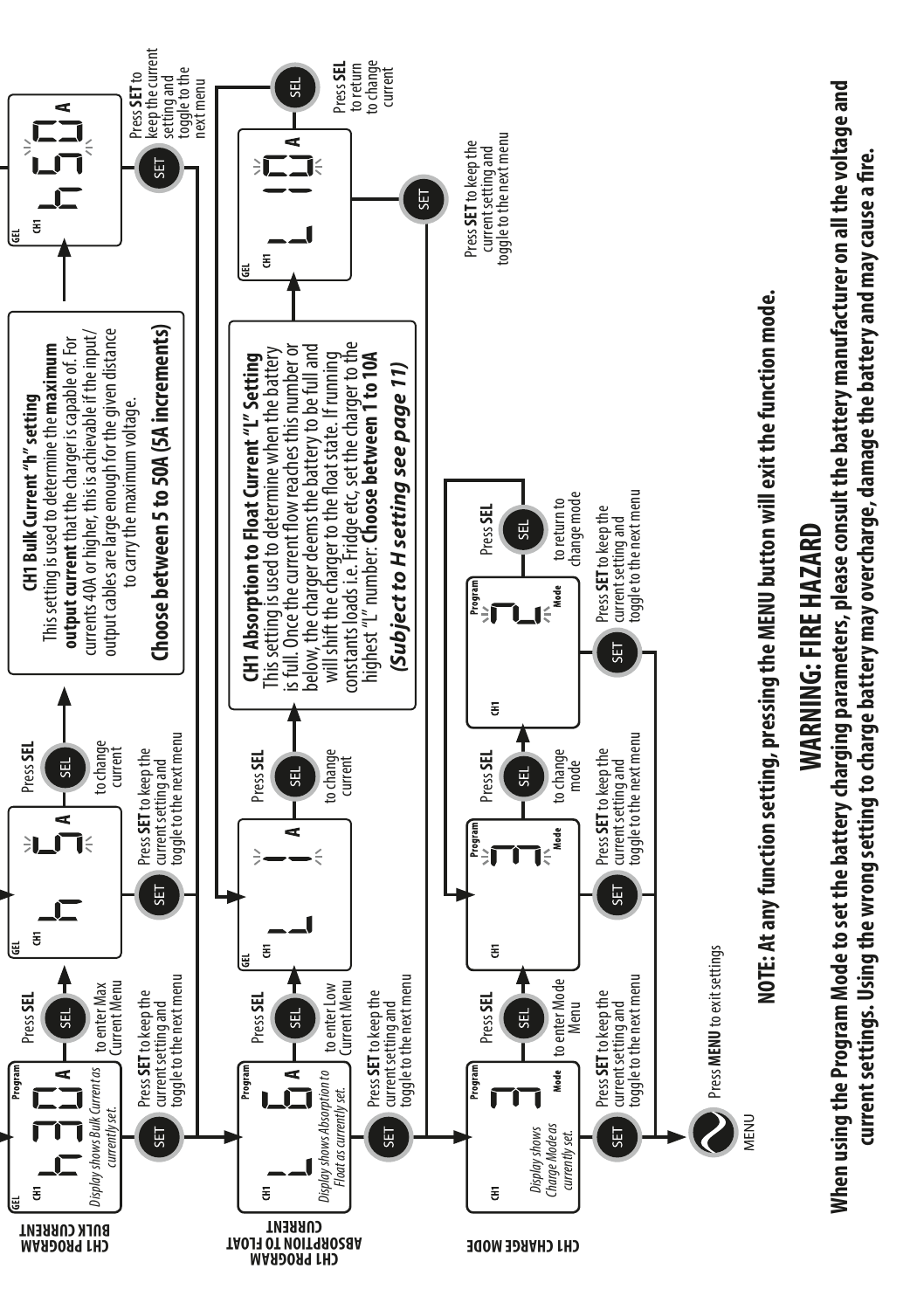



Fill in the details below for your reference and convenience.

| Serial Number: $        -$                                                                                                                                                                                                                                                                                        |  |  |  |  |  |  |  |                                 |  |  |  |  |  |  |  |  |
|-------------------------------------------------------------------------------------------------------------------------------------------------------------------------------------------------------------------------------------------------------------------------------------------------------------------|--|--|--|--|--|--|--|---------------------------------|--|--|--|--|--|--|--|--|
| Date of Purchase: $\frac{1}{2}$ $\frac{1}{2}$ $\frac{1}{2}$ $\frac{1}{2}$ $\frac{1}{2}$ $\frac{1}{2}$ $\frac{1}{2}$ $\frac{1}{2}$ $\frac{1}{2}$ $\frac{1}{2}$ $\frac{1}{2}$ $\frac{1}{2}$ $\frac{1}{2}$ $\frac{1}{2}$ $\frac{1}{2}$ $\frac{1}{2}$ $\frac{1}{2}$ $\frac{1}{2}$ $\frac{1}{2}$ $\frac{1}{2}$ $\frac$ |  |  |  |  |  |  |  |                                 |  |  |  |  |  |  |  |  |
|                                                                                                                                                                                                                                                                                                                   |  |  |  |  |  |  |  |                                 |  |  |  |  |  |  |  |  |
|                                                                                                                                                                                                                                                                                                                   |  |  |  |  |  |  |  | _____________________           |  |  |  |  |  |  |  |  |
|                                                                                                                                                                                                                                                                                                                   |  |  |  |  |  |  |  |                                 |  |  |  |  |  |  |  |  |
|                                                                                                                                                                                                                                                                                                                   |  |  |  |  |  |  |  | _______________________________ |  |  |  |  |  |  |  |  |
|                                                                                                                                                                                                                                                                                                                   |  |  |  |  |  |  |  | _____________________           |  |  |  |  |  |  |  |  |
|                                                                                                                                                                                                                                                                                                                   |  |  |  |  |  |  |  |                                 |  |  |  |  |  |  |  |  |
|                                                                                                                                                                                                                                                                                                                   |  |  |  |  |  |  |  |                                 |  |  |  |  |  |  |  |  |
|                                                                                                                                                                                                                                                                                                                   |  |  |  |  |  |  |  | ______________________________  |  |  |  |  |  |  |  |  |
|                                                                                                                                                                                                                                                                                                                   |  |  |  |  |  |  |  | ___________________             |  |  |  |  |  |  |  |  |
|                                                                                                                                                                                                                                                                                                                   |  |  |  |  |  |  |  | _____________________________   |  |  |  |  |  |  |  |  |
|                                                                                                                                                                                                                                                                                                                   |  |  |  |  |  |  |  | _____________________________   |  |  |  |  |  |  |  |  |
|                                                                                                                                                                                                                                                                                                                   |  |  |  |  |  |  |  |                                 |  |  |  |  |  |  |  |  |
|                                                                                                                                                                                                                                                                                                                   |  |  |  |  |  |  |  | ------------                    |  |  |  |  |  |  |  |  |
|                                                                                                                                                                                                                                                                                                                   |  |  |  |  |  |  |  | .                               |  |  |  |  |  |  |  |  |
|                                                                                                                                                                                                                                                                                                                   |  |  |  |  |  |  |  |                                 |  |  |  |  |  |  |  |  |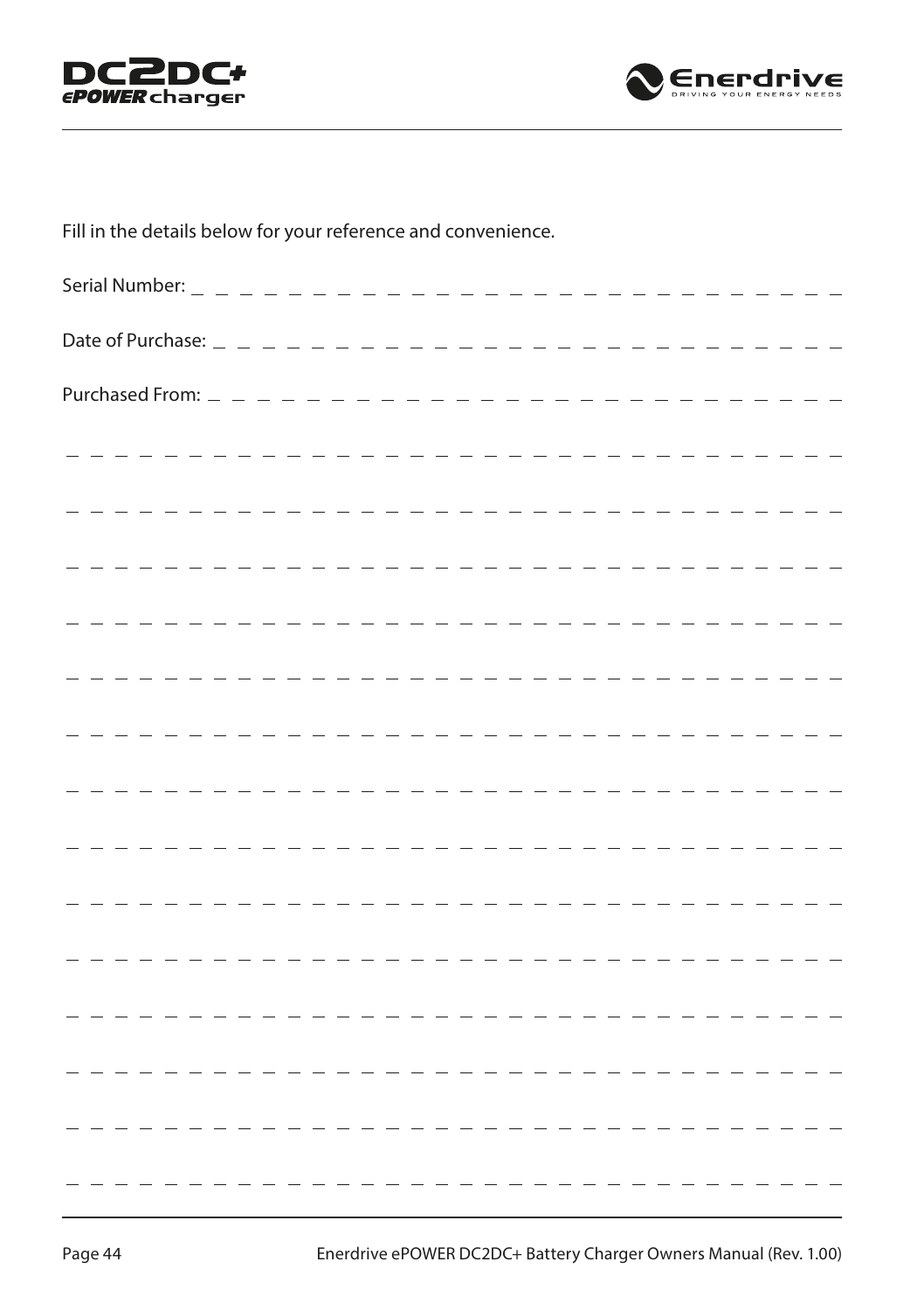



#### Notes: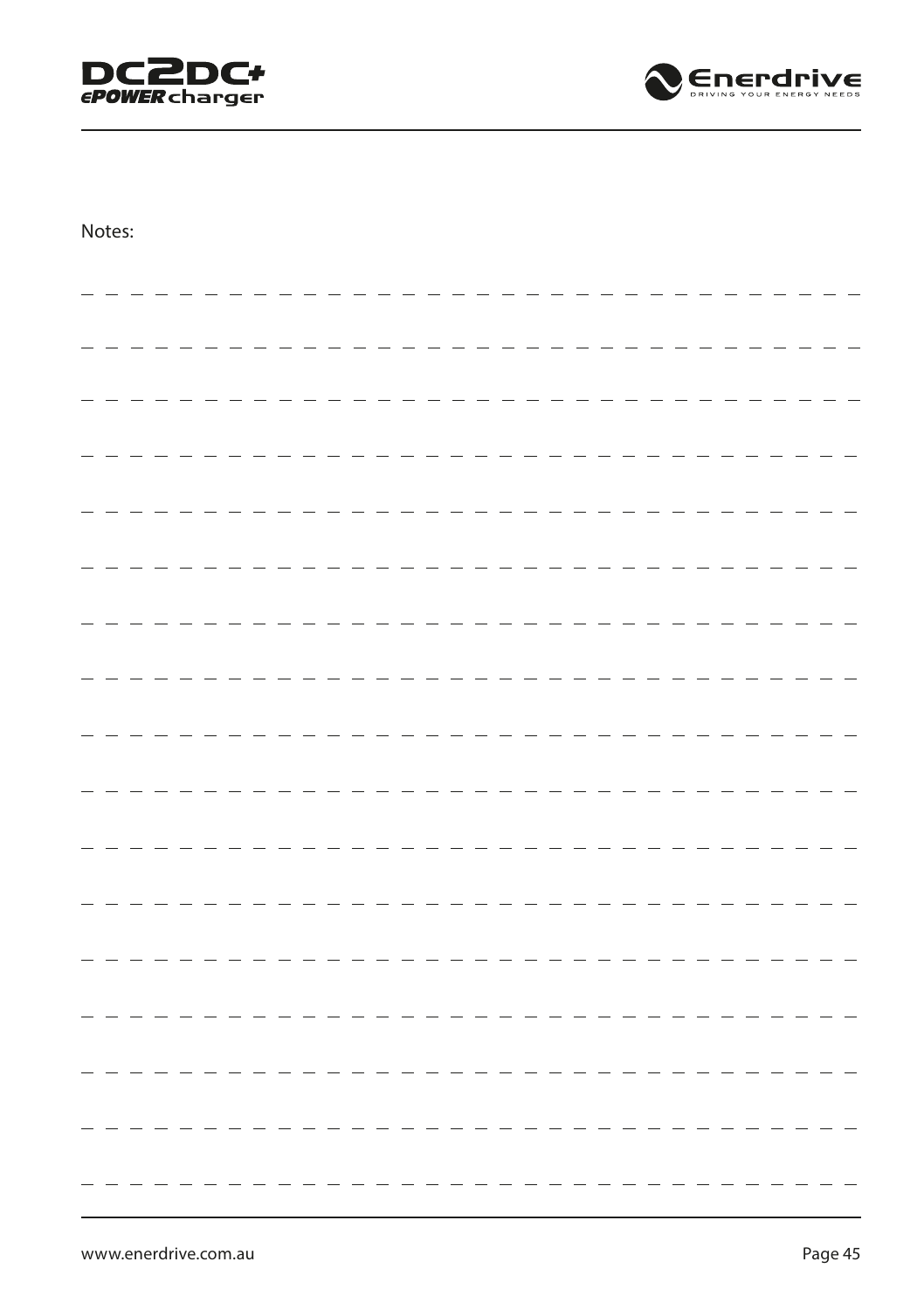



#### Notes: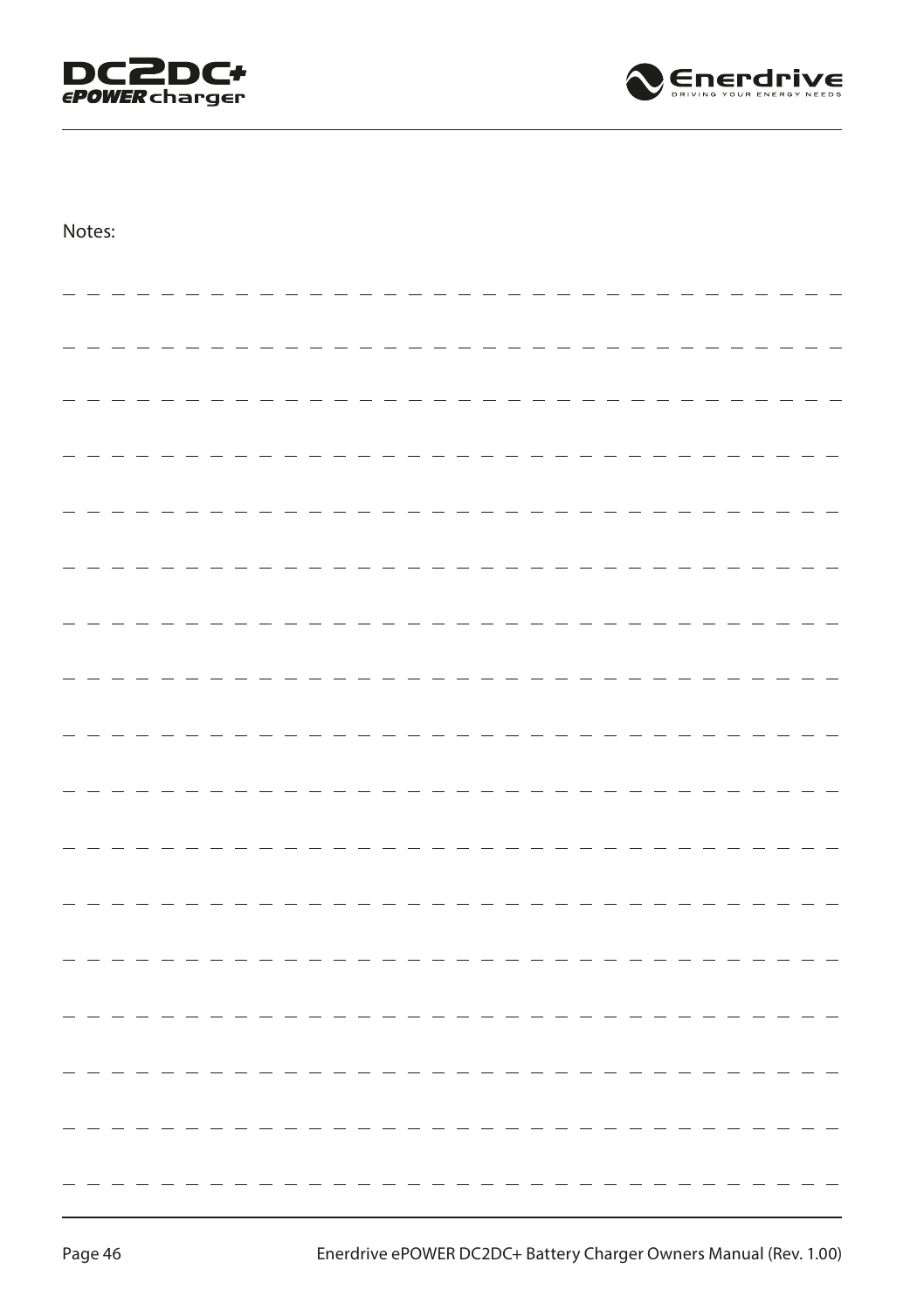



#### Notes: